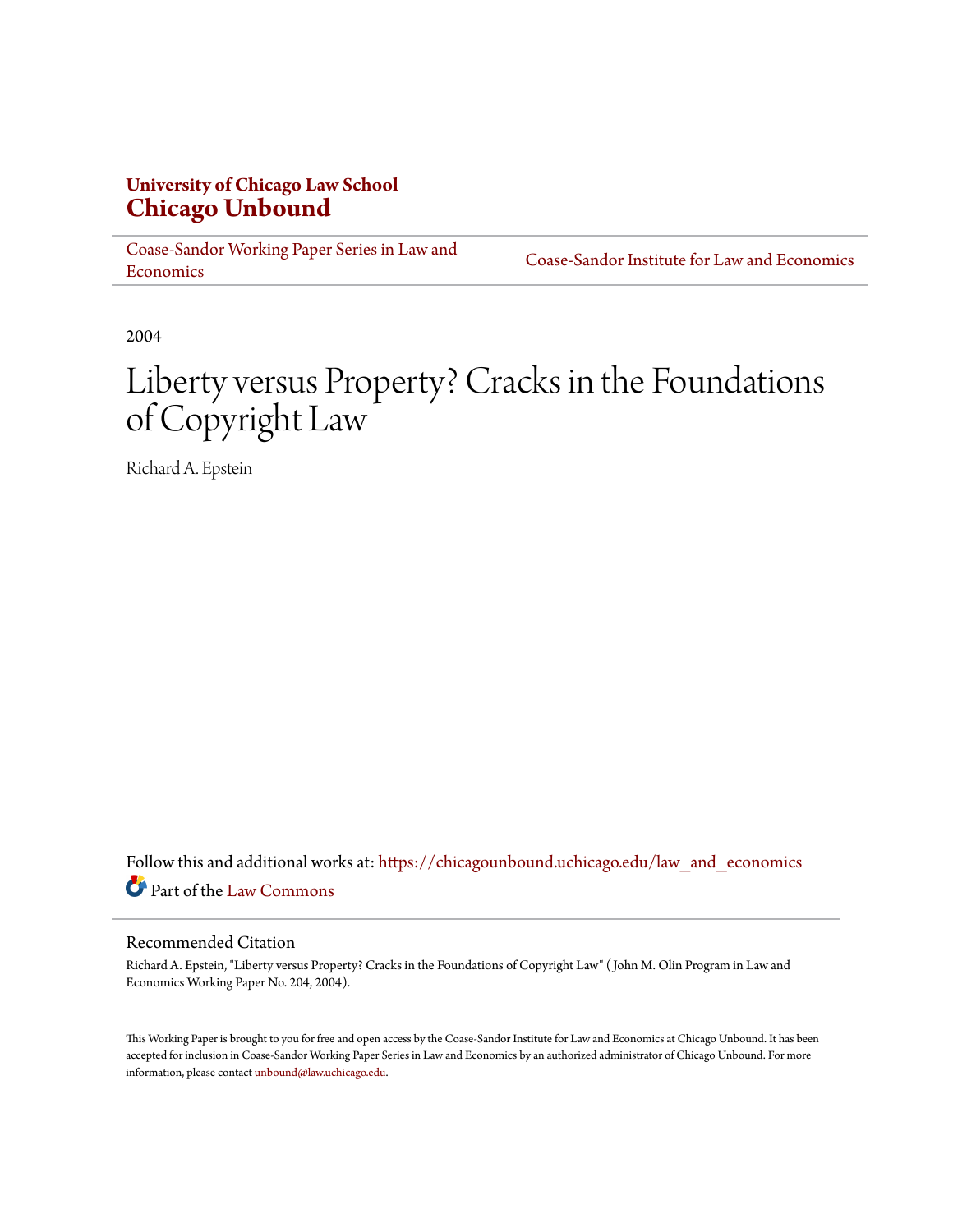# CHICAGO

**JOHN M. OLIN LAW & ECONOMICS WORKING PAPER NO. 204 (2D SERIES)**



# Liberty versus Property? Cracks in the Foundations of Copyright Law

*Richard A. Epstein*

# **THE LAW SCHOOL THE UNIVERSITY OF CHICAGO**

April 2004

This paper can be downloaded without charge at: The Chicago Working Paper Series Index: [http://www.law.uchicago.edu/Lawecon/index.html](http://www.law.uchicago.edu/Publications/Working/index.html) and at the Social Science Research Network Electronic Paper Collection: [http://ssrn.com/abstract\\_id=529943](http://papers.ssrn.com/sol3/search.taf)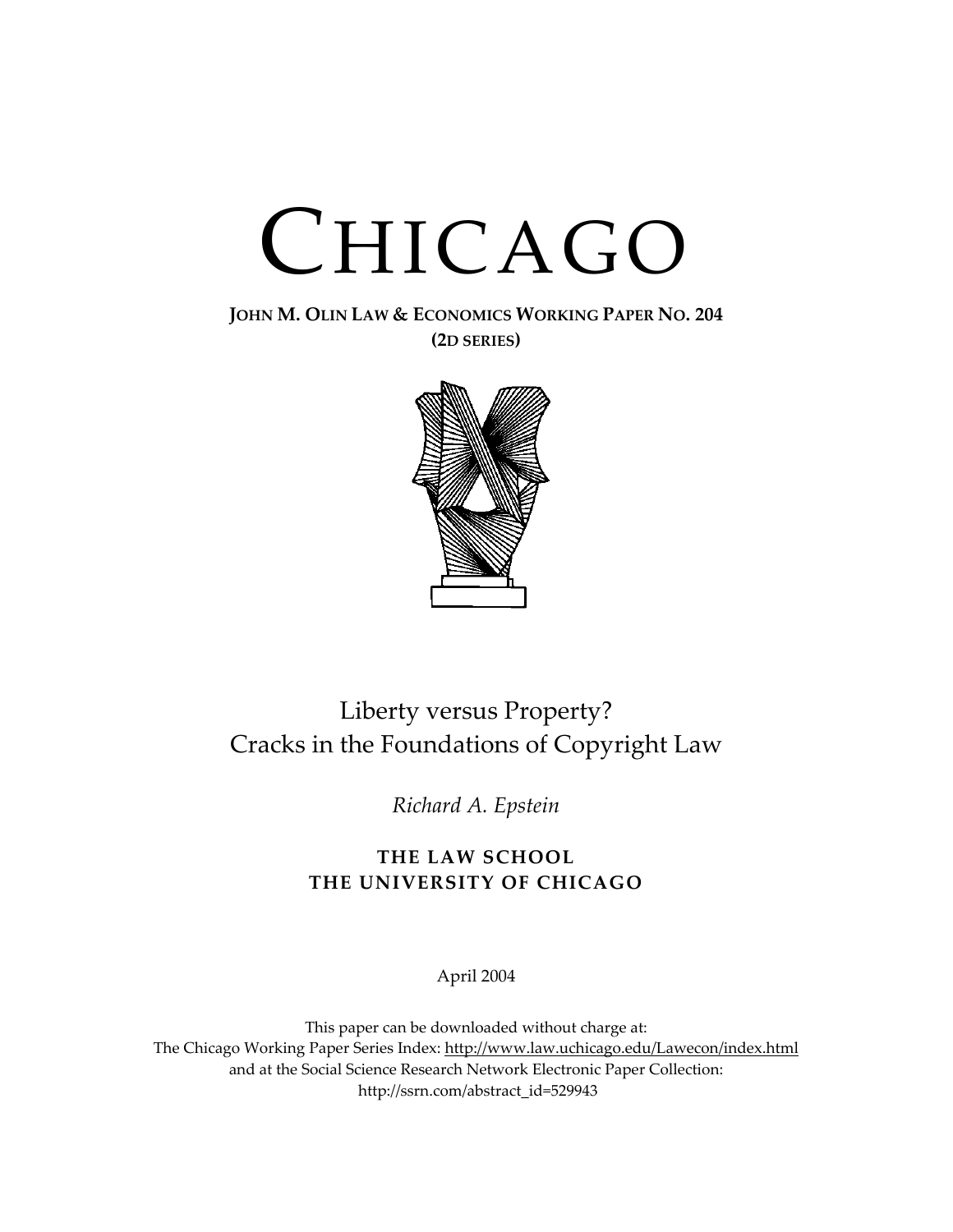### Liberty versus Property? Cracks in the Foundations of Copyright Law

# Richard A. Epstein[\\*](#page-2-0)

#### **ABSTRACT**

Many modern intellectual property scholars have argued that the creation of patents and copyrights, for inventions and writings, respectively, should be resisted on the ground that these forms of property necessarily infringe ordinary forms of liberty, in contrast to property that is found in tangible things. This article rejects that claim by showing how property conflicts with liberty in both settings, but that the different configurations of rights observed in these various areas is defensible on the ground that the loss of liberty for all persons is, to the extent that human institutions can make it, compensated by the increased utility generated by the various property rights in question. The appropriate approach to intellectual property is not abolition but finetuning in an effort to increase the gains from intellectual property generally.

The purpose of this paper is to recanvass what is surely old and familiar territory about the defenses, if any, that can be made for various forms of intellectual property and for the purposes of this conference, particularly copyright—as a matter of both natural law and utilitarian theory, broadly conceived. In dealing with this issue, it is important to note that within the Lockean tradition, the function of representative government is to protect the lives, liberties and estates of the individuals who, as subjects or citizens, are subject to the exercise of state power.<sup>1</sup> There is little doubt that this formulation of the matter has exerted profound influence over the structure of American thought and constitutionalism. For instance, it is not necessary to look any further than

<span id="page-2-0"></span> <sup>\*</sup> James Parker Hall Distinguished Service Professor of Law, The University of Chicago; The Peter and Kirsten Bedford Senior Fellow, The Hoover Institution. My thanks to Eric Murphy for his valuable research assistance. An earlier version of this paper was presented at the Progress and Freedom Foundation Conference on Intellectual Property held in Washington D.C. on June 10, 2003, and at workshops at the University of Chicago, Fordham and Stanford Law Schools. 1

<span id="page-2-1"></span><sup>&</sup>lt;sup>1</sup>JOHN LOCKE, OF CIVIL GOVERNMENT: SECOND TREATISE ch. IX,  $\parallel$  123 (1689) ("This [the insecurity of a state of nature] which, however free, is full of fears and continual dangers; and it is not without reason that he seeks out and is willing to join in society with others, who are already united, or have a mind to unite, for the mutual preservation of their lives, liberties and estates, which I call by the general name, property.").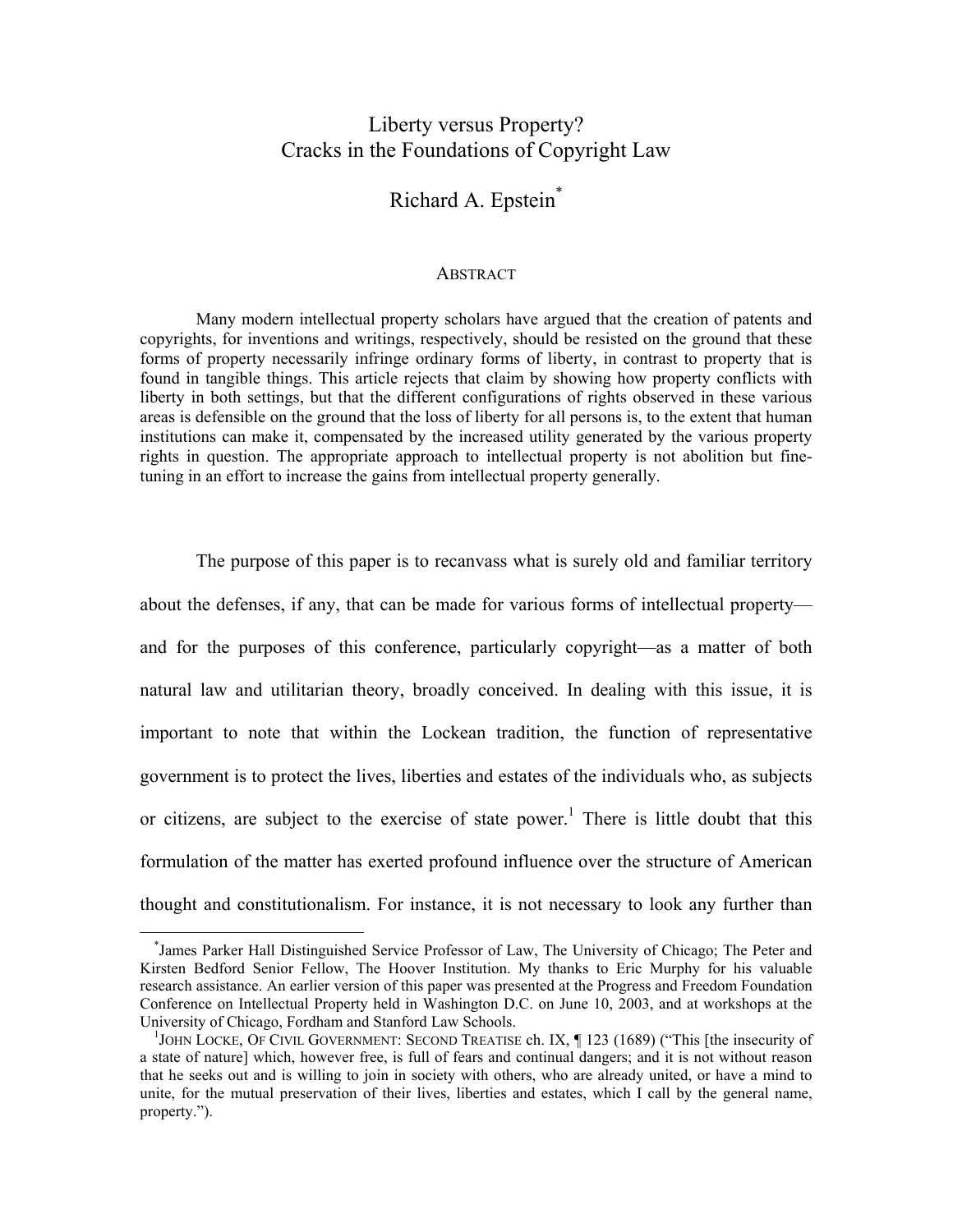the two constitutional commands that provide that no individual be deprived (by either stateor national government) of life, liberty or property without due process of law.<sup>2</sup> For these purposes there are two elements of this formulation that deserve some brief mention. First, the phrase "without due process of law" has been long, if controversially, understood to cover situations in which individuals are deprived of life, liberty or property without just compensation.<sup>[3](#page-3-1)</sup> In this regard, the due process clauses mirror the more specific language of the takings clause, which provides "nor shall private property be taken for public use, without just compensation."<sup>[4](#page-3-2)</sup> But for our purposes, the more important claim within this clause is the ostensible parity between liberty and property in the constellation of constitutionality, and by implication, political values.

This yoking together of liberty and property has an obvious appeal for individuals who operate within the classical liberal tradition and view private property in its various manifestations as consistent with a regime of personal liberty. But notwithstanding the ease by which it is possible to run these two phrases together, it hardly follows that this coupling should be regarded as a necessary truth, to be denied only on pain of selfcontradiction.<sup>5</sup> In fact a complete defense of both liberty and property requires a painstaking examination of the strength of each of these claims separately. Indeed, it requires some ingenuity to defend the ostensible parity between liberty and property when we deal with property in the tangible realm. The doubts about the parallelism between the two are, if anything, even more insistent in the realm of intellectual property.

<span id="page-3-0"></span><sup>&</sup>lt;sup>2</sup>U.S. CONST. amends. V and XIV. The former applies to the national government, and the latter to the states.

<span id="page-3-1"></span>*See* Chicago, Burlington & Quincy R.R. Co. v. Chicago, 166 U.S. 226, 239 (1897). 4

<span id="page-3-3"></span><span id="page-3-2"></span><sup>&</sup>lt;sup>4</sup>U.S. CONST. amend. V.

*See, e.g.*, Tom G. Palmer, *Are Copyrights Morally Justified?, in* COPY FIGHTS: THE FUTURE OF INTELLECTUAL PROPERTY IN THE INFORMATION AGE 43-44 (Adam Thierer & Clyde Wayne Crews Jr. ed., 2002).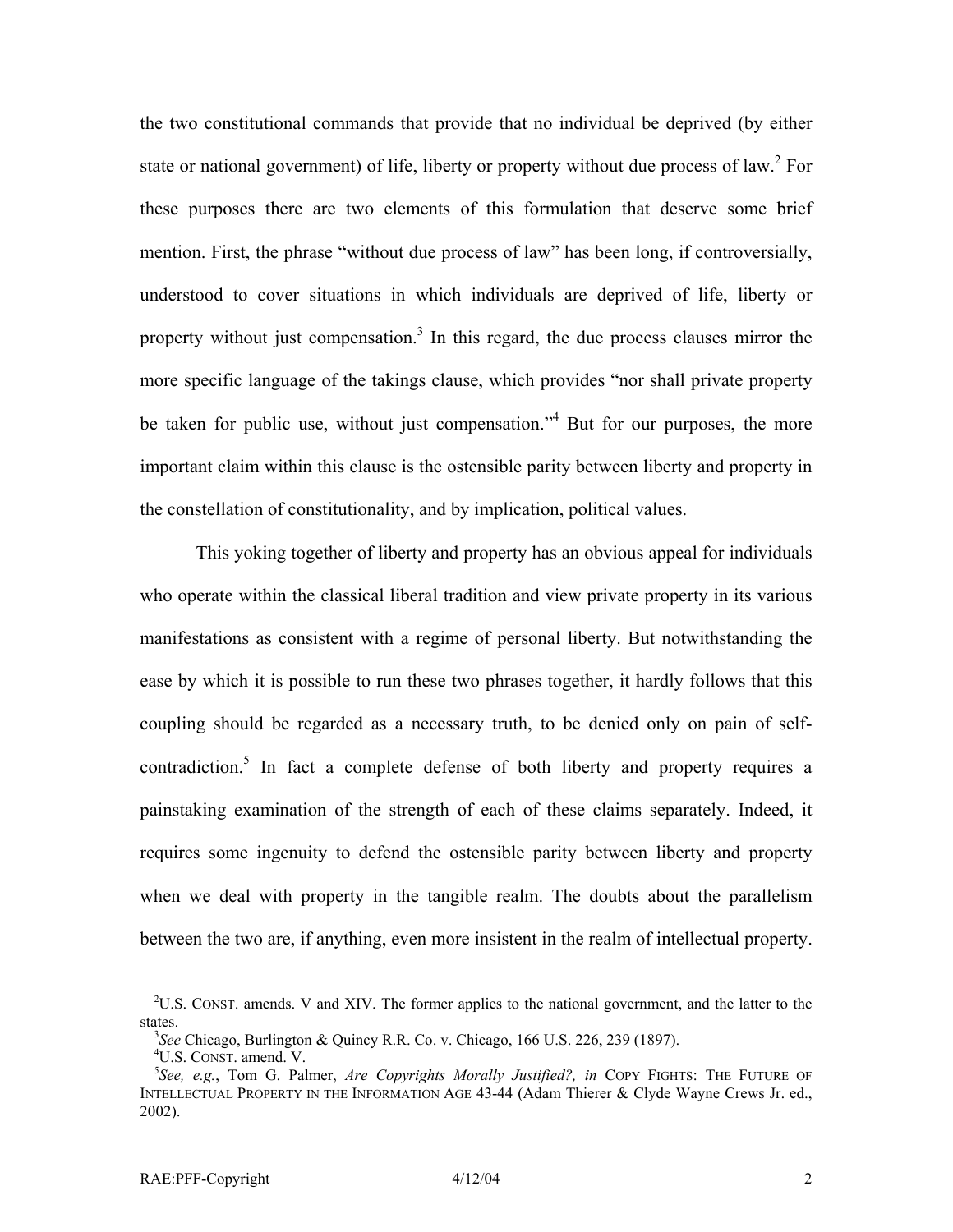Some commentators, such as James DeLong<sup>[6](#page-4-0)</sup> and Adam Mossoff, see a tight connection between natural law and intellectual property.<sup>[7](#page-4-1)</sup> But theirs is probably a minority position. There are many people who think that the current scope of the copyright laws sets up intellectual property in opposition to human liberty of speech and expression, such that in the contest between the two, the copyright law comes out second best behind these liberties. Thus, Tom Bell, a devoted natural rights Lockean, writes, acerbically: "More pointedly, copyright and patent protection contradict Locke's justification of property. By invoking state power, a copyright or patent owner can impose prior restraint, fines, imprisonment, and confiscation on those engaged in peaceful expression and the quiet enjoyment of their tangible property."<sup>[8](#page-4-2)</sup> Evidently, this sentiment is not confined solely to those that come from communitarian or New Deal traditions, who inherently have some uneasiness about the growth and expansion of intellectual property. There is also a strong undercurrent of discontent about the protection of intellectual property interests among those who purport to treat individual freedom as the highest good. The free software and the free copyright models show that there is much that unites the (anarcho-)libertarian right with the socialist or (anarcho-)libertarian left.<sup>[9](#page-4-3)</sup> Further, Lawrence Lessig and others have also echoed this sentiment with their calls for the recognition and promotion of the "creative commons."<sup>10</sup>

<span id="page-4-0"></span> $\overline{\phantom{0}}$ <sup>6</sup>James V. DeLong, *Defending Intellectual Property, in* COPY FIGHTS, *supra* note 5, at 17.<br><sup>7</sup>A dam Massoff, Laska's Labor Last, 0 U. CUL BOUNDTADUE 155, 155 (2002). For Mass

<span id="page-4-1"></span>Adam Mossoff, *Locke's Labor Lost*, 9 U. CHI. ROUNDTABLE 155, 155 (2002). For Mossoff's views on the natural law elements in the law of patents, see Adam Mossoff, *Rethinking the Development of Patents: An Intellectual History, 1550–1800,* 52 HASTINGS L.J. 1255 (2001). 8

<span id="page-4-3"></span><span id="page-4-2"></span><sup>&</sup>lt;sup>8</sup>Tom W. Bell, *Indelicate Imbalancing in Copyright and Patent Law*, *in* COPY FIGHTS, *supra* note 5, at 4. 9See DeLong, *supra* note 6, at 17-18.

<span id="page-4-4"></span><sup>&</sup>lt;sup>10</sup>See LAWRENCE LESSIG, THE FUTURE OF IDEAS: THE FATE OF THE COMMONS IN A CONNECTED WORLD 86-99 (2001). *See also* Neil Weinstock, *Copyright and a Democratic Civil Society*, 106 YALE L.J. 283 (1996).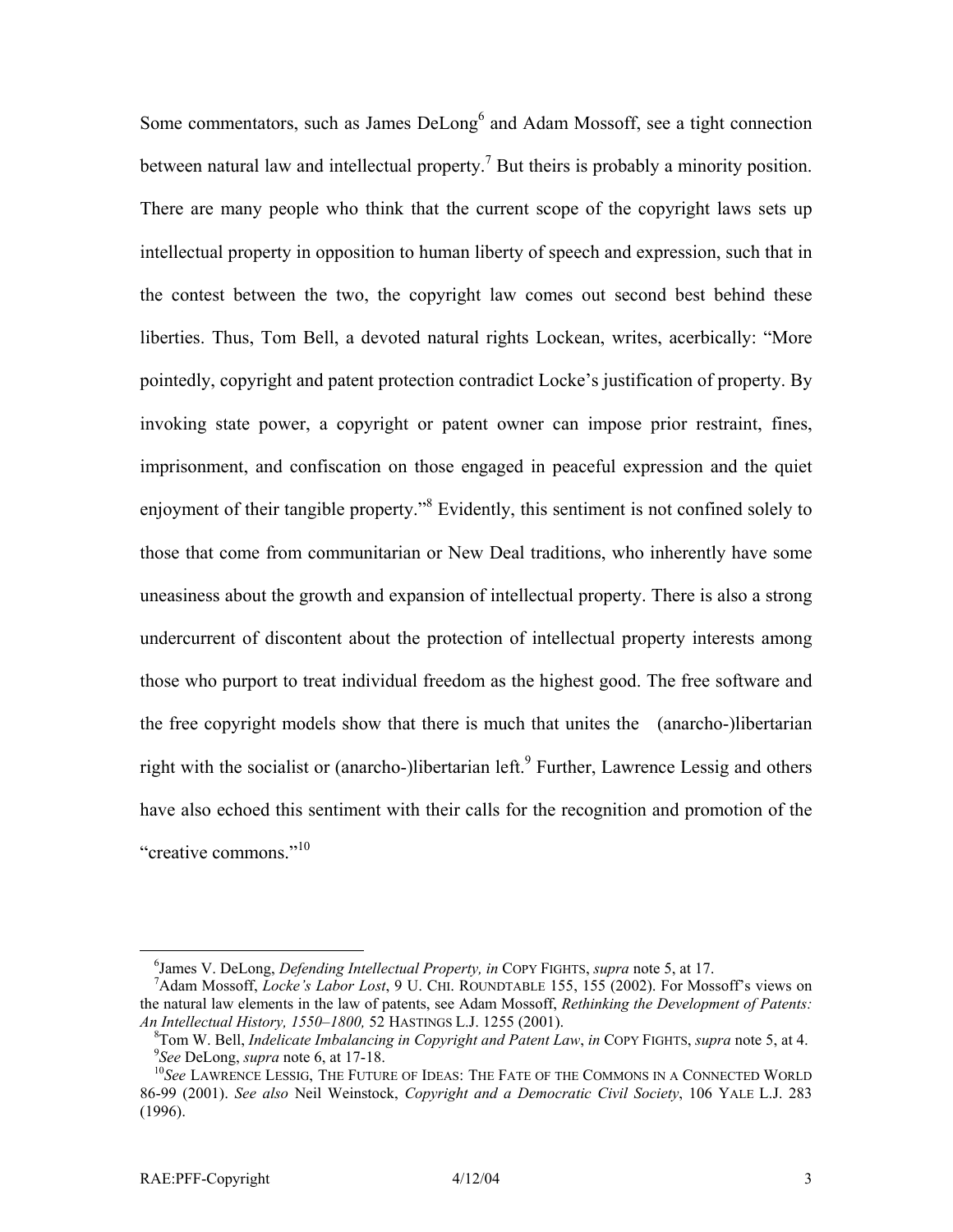The modern position thus seeks to place liberty in opposition to property and thereby to dissolve the bonds that in ordinary thought link the two together. I think that this effort to split the traditional alliance should be rejected, but by arguments that follow a route that calls into question much of Locke's labor theory of value. In this context, labor represents a form of liberty because it is a form of individual conduct that purports to establish the link between a particular individual and some particular resource, tangible or intangible.

In order to explore the nature of this tension as it applies to copyright, it is critical to understand how it plays out in connection with ordinary forms of property as well. Part I of this paper, therefore, is an examination of the tension between liberty and property within the natural law tradition of Locke who had, it should be noted, little or nothing to say about intellectual property as such. Once this basic understanding of the Lockean tradition is explicated, it becomes possible in the second portion of the paper to examine how the same tension between liberty and property plays out in connection with copyright, and by implication, other forms of intellectual property. In the end, it is largely proper to yoke together liberty and property, as has been done by our classical liberal forebears. However, the analytical path to achieving this result is far more tortuous than may appear at first reading.

Many of the people who oppose copyright protection do so because they think that intellectual property rights flunk where tangible property rights succeed. Namely, they argue that this failure is the result of the Lockean theory that has, as its essential justification for property rights, the three following steps: "Because a creator owns himself, 2) he owns his labor and, thus, 3) those intellectual properties with which, by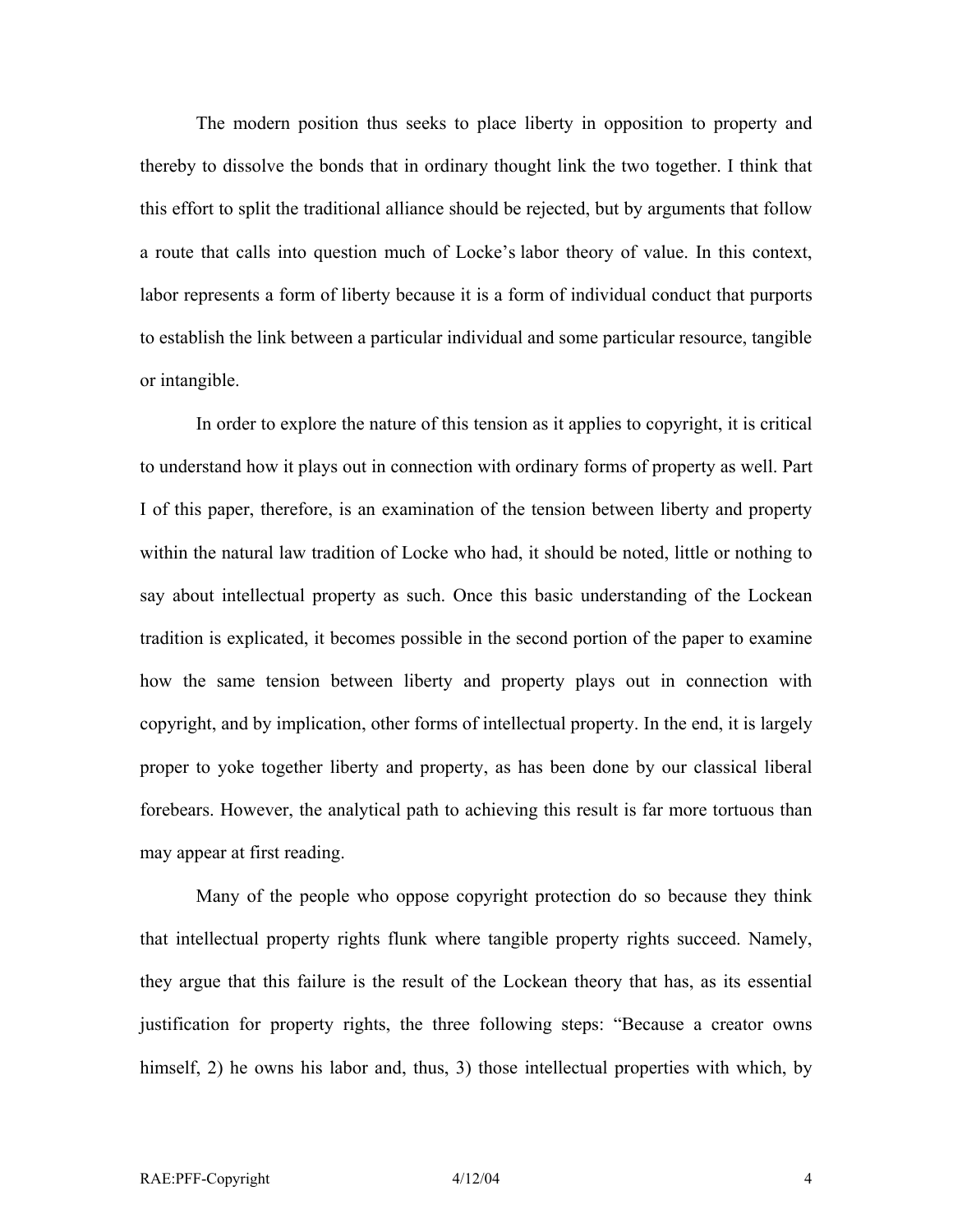dint of his creative acts, he mixes his labor."<sup>11</sup> Yet it is just here that the argument falters. The Lockean syllogism does not take into account any system of property rights of the sort that Locke himself envisioned, either in one's self or in tangible externals. Rather, it becomes necessary to recast this theory in more consequentialist terms. Once that is done, the gulf between property rights in tangibles and property rights in intangibles is far narrower than these theorists believe. The set of justifications used in the former carries over to the latter. The only question that remains is how the differences in the nature of the resources in question, whether copyright or patent, (an issue that arises as well with tangible forms of property) require a distinctive configuration of property rights in the appropriate area. Therefore, we may have some justification for the limited terms of both patents and copyrights, and for their sharply different lengths. Further, we may understand the reasons for a privilege of fair use in copyright, but not in patent. But in thinking of these differences, we should not forget the close parallels between actions for trespass and those for infringement, or for the use of both damages and injunctions in both these areas. Intellectual property rights rest on some plausible but not infallible assumptions, but so too do property rights in land and water. Once we lay out the differences, ironically, we can understand the theoretical unity that cuts across these various areas. In accordance with this general plan, part I of this paper examines the natural law justifications for property in one's own person and in tangible objects. Part II of this paper carries the analysis over to the law of copyright.

<span id="page-6-0"></span> <sup>11</sup>Bell, *supra* note 8, at 3.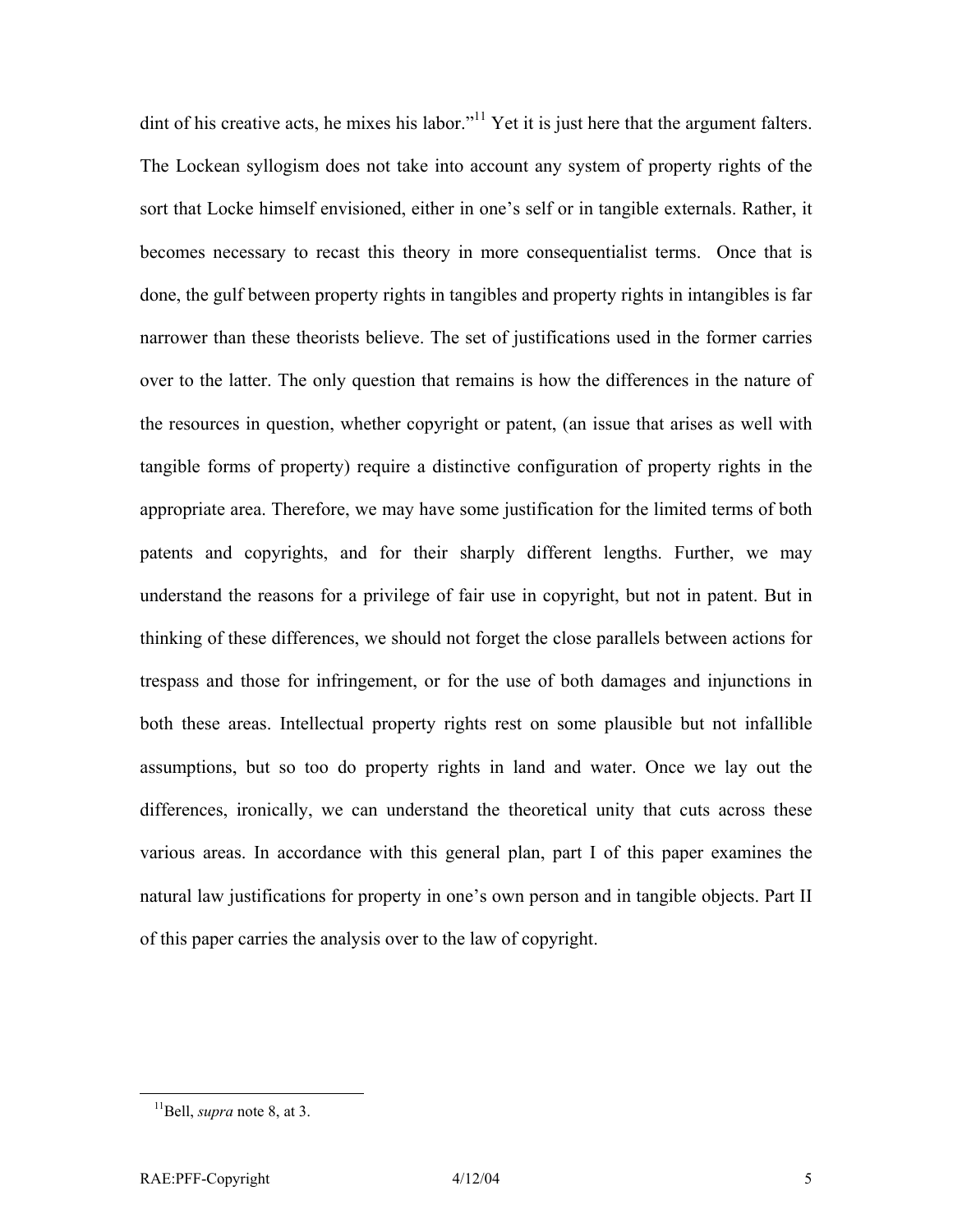LIBERTY, LABOR AND AUTONOMY.

#### *Labor*

The starting point for the justification of tangible property is the famous statement of Locke that reads "Though the earth and all inferior creatures be common to all men, yet every man has a property in his own person; this nobody has any right to but himself. The labour of his body and the work of his hands we may say are properly his."<sup>12</sup> Here, of course, the point is treated as a departure from the common pool norm for all that follows in his system. The most important deviations are the rules that speak about the expenditure of labor as a means to acquire private property by "mixing" one's labor with land or other external objects, which are said to be owned in common.<sup>13</sup> However, this theory is subject to a wide range of important objections as it relates to liberty, property and their intersection. Many of these objections bear on the question of whether we should recognize property rights in general, or copyright in particular.

At the starting point, Locke's theory does not read like a paean to utilitarianism in particular or any species of consequentialism in general. Ironically, it does not appear to fall into the class of natural law theories that rest on some "backward looking" deontological claim, in which the question of right depends solely on all that has gone before, and not on those things that are likely to come afterwards.<sup>14</sup> Nor is it clear that the claims can be conveniently slotted into theories of this sort. The most obvious point of criticism is that there is quite literally nothing that anyone has ever done to "deserve" the creation of ownership rights in his own person. Further, it does not matter what terms are

<span id="page-7-1"></span><span id="page-7-0"></span>

<sup>&</sup>lt;sup>12</sup>Locke, *supra* note 1, at ch. 5, ¶ 27.<br><sup>13</sup>*Id.* ("Whatsoever, then, he removes out of the state that nature hath provided and left it in, he hath mixed his labour with, and joined to it something that is his own, and

<span id="page-7-2"></span><sup>&</sup>lt;sup>14</sup>See, e.g., Joel Feinberg, *Justice and Personal Desert*, *in* DOING AND DESERVING; ESSAYS IN THE THEORY OF RESPONSIBILITY 81ff (1970).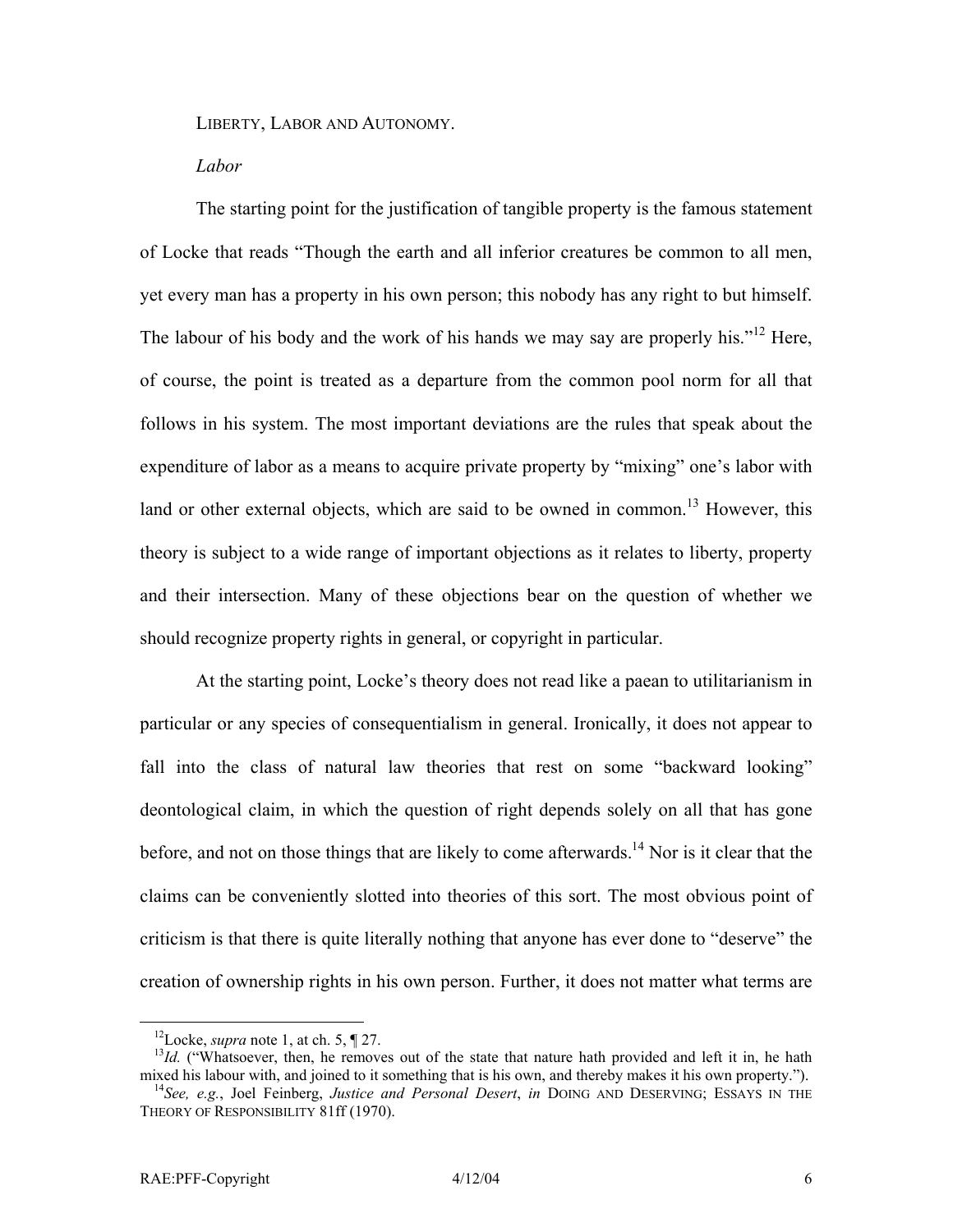used, whether autonomy or self-ownership—assuming that some differences ride on the choice of terminology. The blunt truth is that these tangible things are gifts of nature, in the sense that no one has committed any form of labor to create them. The point receives its most forceful elaboration in the critiques that John Rawls has made of the claim that individuals own, or are otherwise entitled to their own (not normative, but descriptive or so one assumes) talents. Rawls noted that it is "morally arbitrary" for any individual to be treated as the sole owner of his own talents because the determinants of their value lie at the random fortunes of birth and upbringing combined with the demand for these talents in some concrete social setting, which in some settings the talents are awarded enormously, but in others not at all.<sup>15</sup>

We can explore this counterargument to Locke on a number of grounds. First, many of our most important endowments from good health to good character and intelligence *do* depend upon the luck of genetic lottery, many of which no legal system can correct. For example, people born with fatal conditions, such as Tay-Sachs disease, will live short and unhappy lives no matter what form of income distribution is implemented in their favor. However, the Make-A-Wish Foundation does marvelous work for young persons with fatal maladies. It does not equalize fortunes across individuals, but at the same time it would be a mistake to adopt the posture of genetic determinism to the exclusion of social factors. Once we control for social factors, it seems indefensible to say, as a general matter, that across the board individuals' successes and failures depend in large measure on circumstances beyond their control. There are many people who are raised in adverse circumstances and achieve success in

<span id="page-8-0"></span><sup>&</sup>lt;sup>15</sup>See JOHN RAWLS, A THEORY OF JUSTICE 310 (1971) ("A person's character depends in large part upon fortunate family and social circumstances for which he can claim no credit. The notion of desert seems not to apply to these cases.").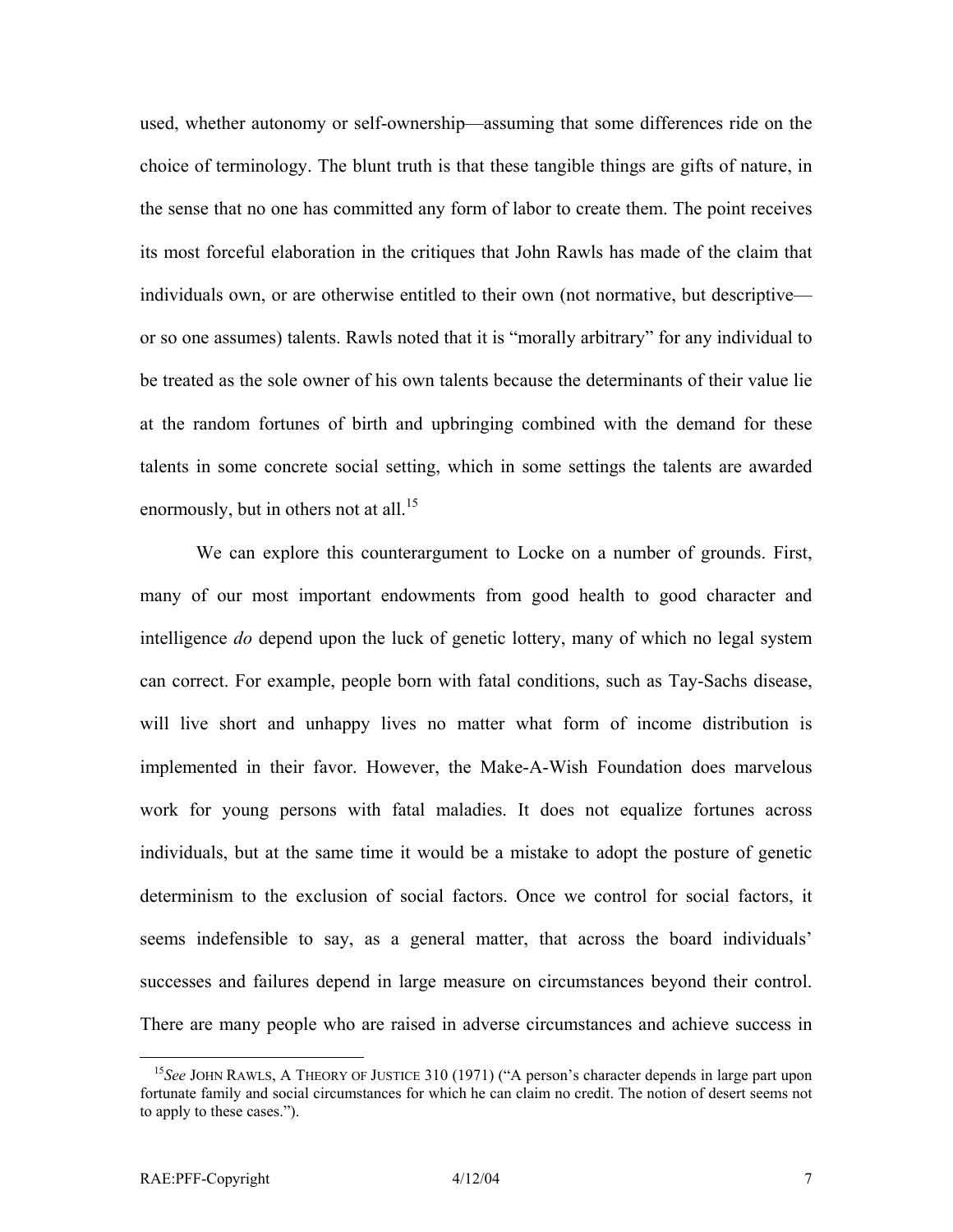life because they have, by dint of their own labor, developed the character and skills needed to allow them to succeed in the general world. By the same token, we all know many individuals who, as children, enjoyed every advantage of family and fortune only to make a mess of their own lives. It takes a good deal of confidence to believe that we have a strong knowledge of the determinants of individual success.

The Rawlsian response could come in the form of a regression of the sort that claims these personal virtues are derivative in large measure on the labor, care and comfort supplied by parents, often at great sacrifice to themselves. These individuals might have some claim of moral desert in virtue of what they have supplied their children. They have indeed engaged in activities that qualify under some "desert theory," looking backward to their past actions. But so what? If they choose to make gifts of services to their children, why cannot they transfer the fruits of their labor to their children in the same way that they leave them a share of stock or a family keepsake? Perhaps the answer lies in the idea that we do not allow individuals to make gifts of what they have created, even to their loved ones. There is a long tradition of propertied individuals such as Andrew Carnegie and Bill Gates who are in favor of very steep death taxes. If this is correct, the argument has shifted, at least in part, from justice in the acquisition of liberty and property to justice in transfer. The level of control that the state (i.e. other people) exercises over each individual becomes ever more extensive. If people do not own their own talents, they cannot transfer the fruits of their labor to anyone else either, or so it would appear.

The strongest opposition to the idea that individuals do not deserve to own their own labor comes, however, from this simple question: if I do not deserve the fruits of my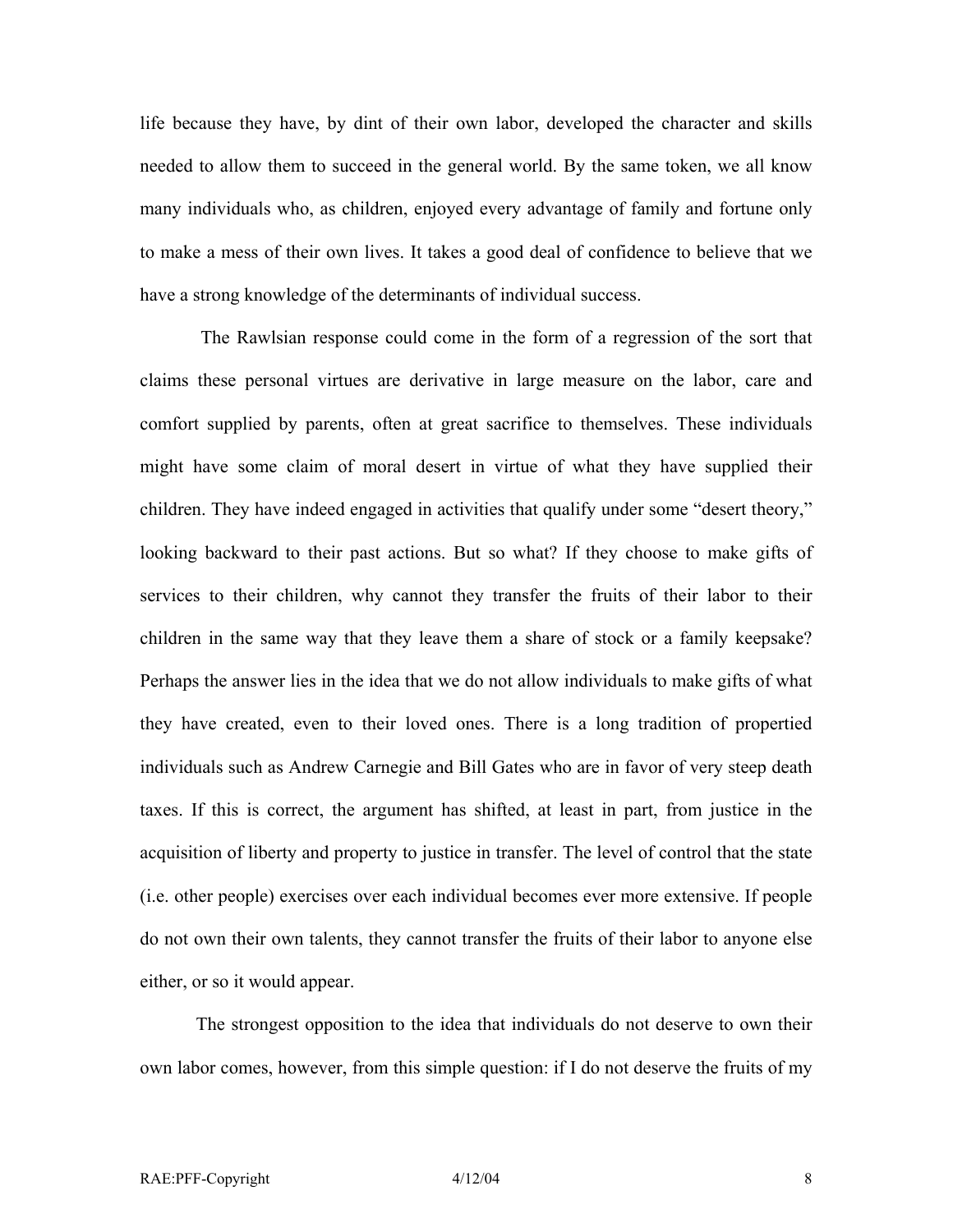labor, genetic endowments and parental assistance, then who does? If these elements are regarded as insufficient to establish a claim that each person owns his own labor and the fruits thereof, on a desert theory, they are surely *not* sufficient in any form or combination to allow any *other* person to claim those ownership rights in my labor. Reciprocally, I cannot claim ownership rights of any sort in their labor. After all, what possible desert do we have in the labor of others to which we have contributed nothing of any sort? Therefore, the rejection of the Lockean claim on individual self-ownership cannot be read as an argument that it fails the criterion of "desert," where the implicit subtext is that some other unspecified allocation passes that test. Quite the contrary, if the Lockean theory fails because it does not meet the standard of desert, then no other desertbased allocation is possible. Nor should we think otherwise. Nature (in the literal sense) has provided some freebies for us all. So long as there are unearned elements, it is not possible for all things of value to be earned under any version of the desert theory. The idea of desert becomes a siren and a sink-hole. We have to look elsewhere to justify any theory of property, private or common.

Unfortunately, this exacting use of the desert standard comes at a real cost because it drives a wedge between the everyday uses of the term desert and its philosophical deconstruction. "I deserved to get into college, obtain a job, win a prize, or indeed anything else in the world" is now to be treated as an otiose statement by individuals who just don't get the moral arbitrariness that clouds their ostensible personal achievements. Further, these critics leave completely undetermined just who should get the benefit of all the elements that are thought in combination to be insufficient to justify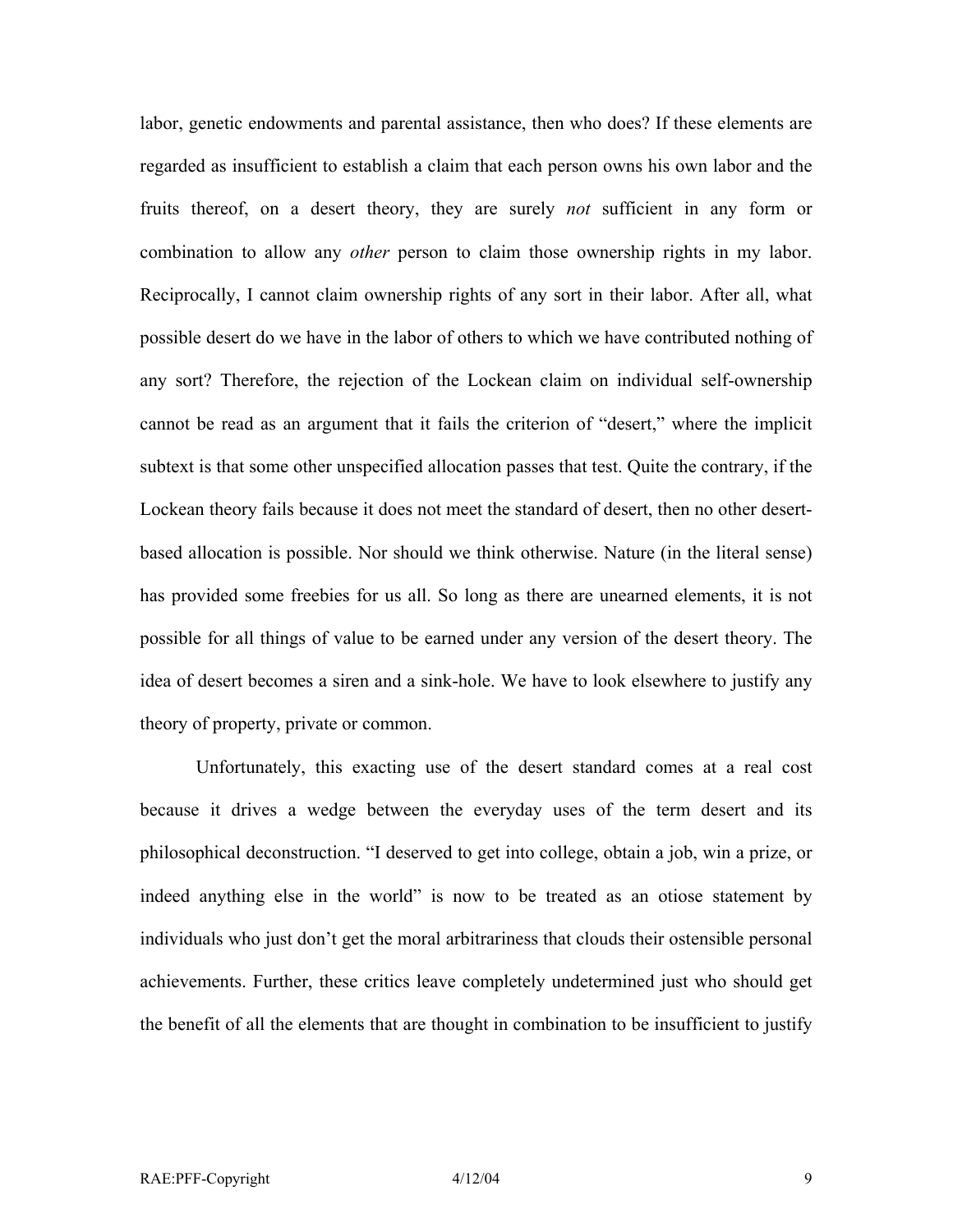a claim on desert: genetic endowment, individual efforts, and parental instruction and concern.

There is a different way to look at the situation, which I think corresponds much more faithfully to ordinary sensibilities. No one doubts that the success in any given venture depends on some combination of individual effort and plain-old ordinary luck. Raoul Berger worked on an obscure history of impeachment, and lo and behold the Nixon impeachment loomed large just after the book was published.<sup>16</sup> The book's success was a combination of luck and skill. However, no one in ordinary discourse thinks that he has to abandon the extra royalties that he obtained from the exceptional sales, especially to some undifferentiated group of individuals who could not be asked to contribute a dime if the book flopped totally from indifference. Our social attitude, therefore, is that any individual who contributes the labor to a particular project gets to keep the gains (subject of course to the contractual claims of others who joined with him in the project) even if these result in some portion from pure, old fashioned luck.<sup>17</sup> The point that we make here is quite simply this: the usual skepticism about desert establishes indubitably that no one can make out a claim that 100 percent of any development is due to individual effort. It therefore follows that society allocates the output, subject to contractual claims to the individuals who contribute the lion's share of the material. In so doing, we reject any claim that the level of entitlement has to be "proportional" in some sense to the amount of effort that has been put into business. This proportionality cannot be satisfied even in robust competitive markets, which after all still allow—and to an

<span id="page-11-1"></span>

<span id="page-11-0"></span><sup>&</sup>lt;sup>16</sup>RAOUL BERGER, IMPEACHMENT (1970).<br><sup>17</sup>For my defense of this point, see Richard A. Epstein, *Luck*, 6 SOC. PHIL. & POLICY 17 (1988).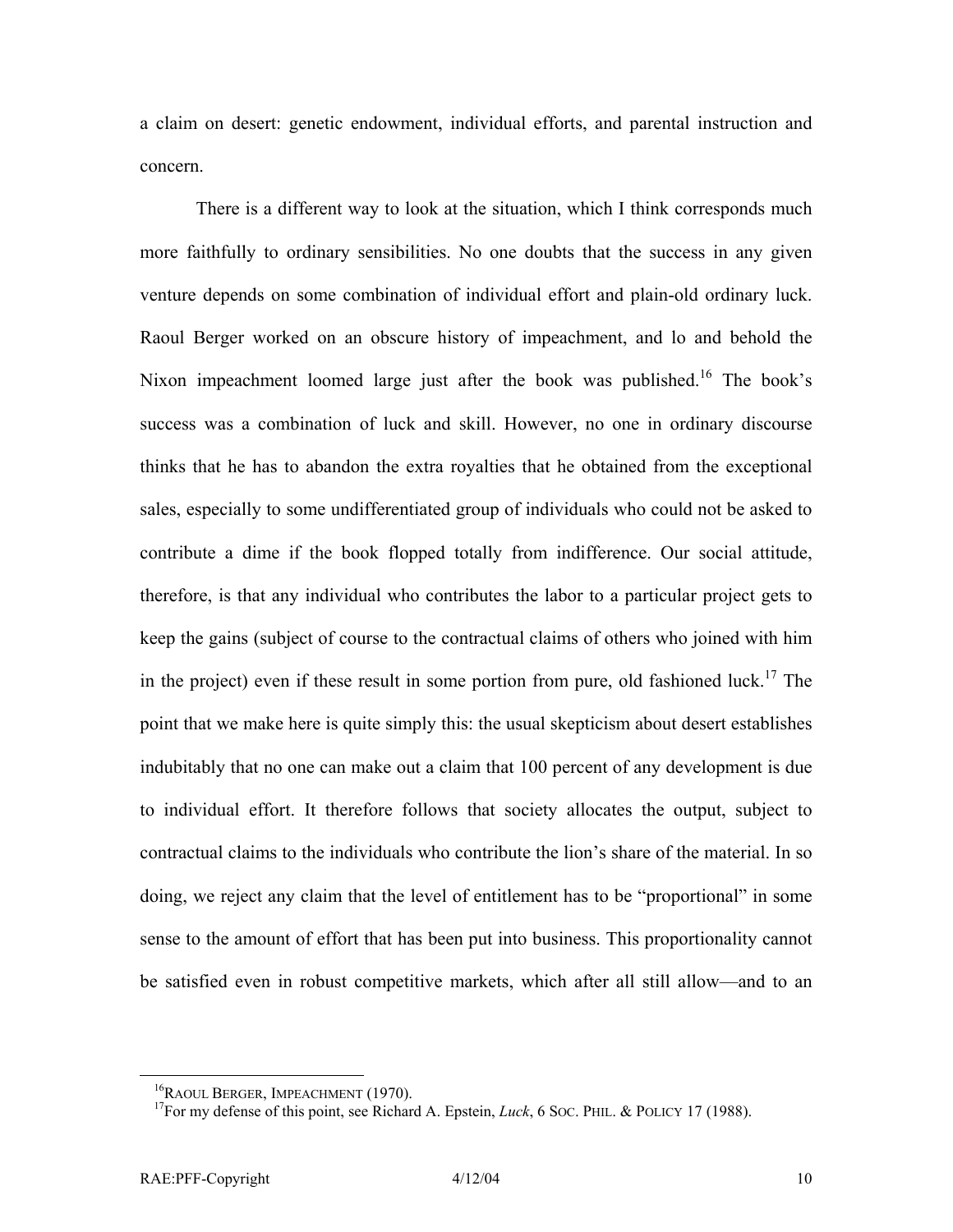Austrian, indeed encourage—supracompetitive returns, at least in the short run, to those individuals able enough to create or occupy a new market niche.<sup>18</sup>

At this point, the argument may well veer to the consequentialist side of the line. Let there be no clear claim of desert that covers the full amount of the gain, then the issue arises—how ought that unearned gain be divided? The problem here is the inescapable question of joint creation. To assign that gain to people that had nothing to do with its creation shortchanges the original owner. To assign it to the creator allows him to keep the advantages of luck; yet by the same token it does *not* permit him to trench on the labor of any other individual. The great temptation here is to seek some form of apportionment, but that task is more easily said than done. To claim that some fraction of the gain should go to other people (say, in the form of a progressive tax on income) does not decide *which* individuals should be entitled to what share. For example, should there be a special credit for those who have taken care of the person in his formative years, and if so should it be above any market wage that they might have received for their efforts? Or should it go to individuals in the same neighborhood, city, state, nation, or world? The annoying fact of jurisdictional boundaries between nations could not slow down any cosmopolitan urge, at least at the moral plane on which it is thus far conducted.

At the practical level, two points are salient. First, this particular exercise has to be undertaken not only for this or that claimant, but for everyone who has ever received anything for his labor. Second, we cannot discharge this obligation by simply relying on some approximate test of income (with all its own problems of bunching and valuation) because there is absolutely nothing that says that individuals with the same levels of

<span id="page-12-0"></span> <sup>18</sup>For an explanation of how other factors intrude, see John Christman, *Entrepreneurs, Profits and Deserving Market Shares*, 6 SOC. PHIL. & POLICY 1 (1988).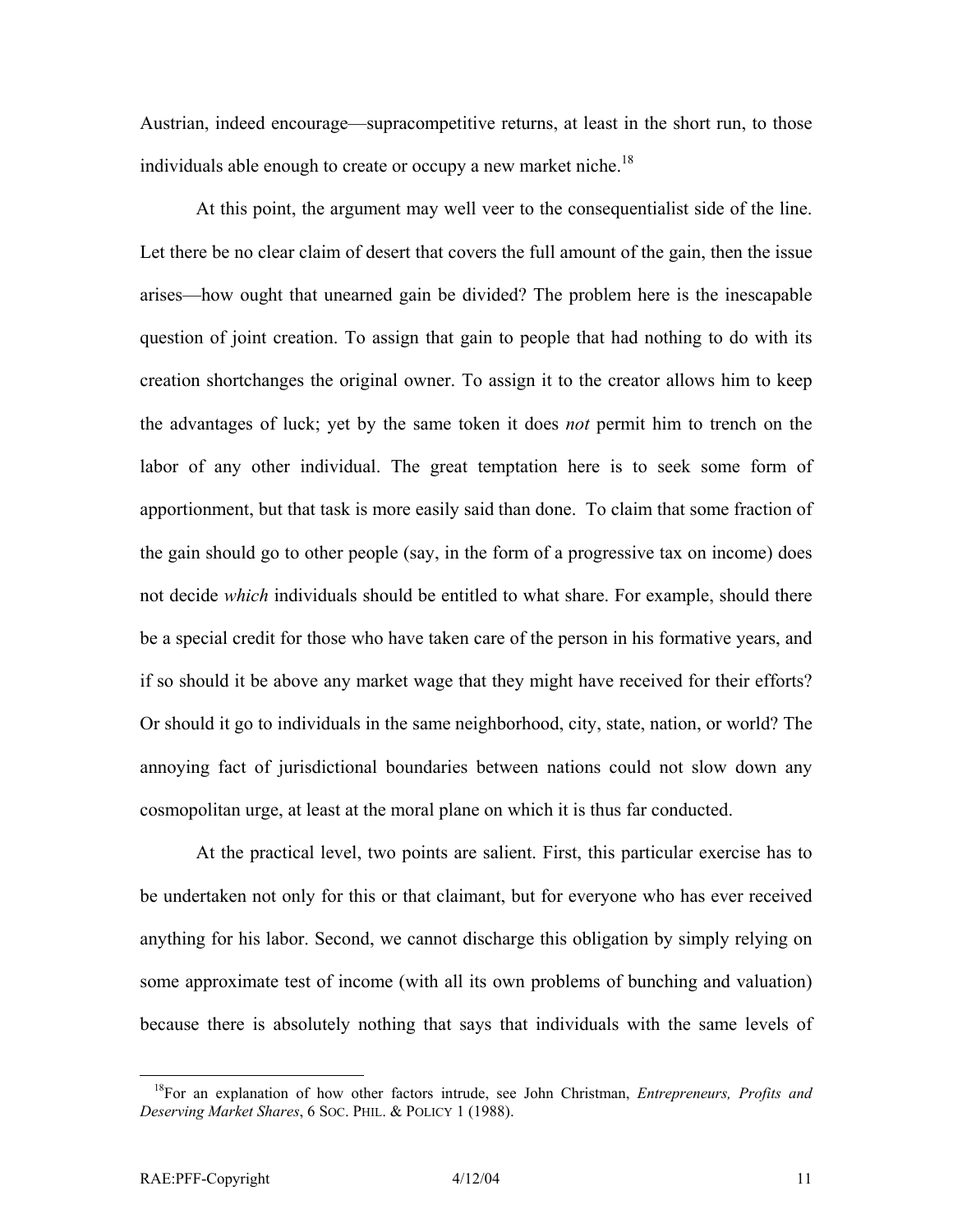(earned or investment) income have benefited from the same level of luck. In sum, the effort to isolate "proportionate" contributions from luck and from effort falls apart because of the inability to conduct sensible measurements over countless individuals for countless periods. It would be so defective that it is in the long run interest of everyone to abandon any effort to isolate and reallocate the "unearned increment" (or decrement) that attaches to human labor. A rough and ready rule, therefore, that follows the naïve sense of desert works better in practice than any overt system that seeks to divert wealth to other individuals who are less deserving than the person whose labor created that wealth in question within the rules of the game. Hitmen need not apply.

At this point we can start to see the connection between the traditional natural appeal to theories of desert that rely on the labor theory of value, and the consequentialist situation that seeks, as I would have it, to create rules that in the long-run create win/win situations—call these Pareto improvements—for the vast run of the population. Each of us, ex ante, is better off waiving any inchoate claims against the labor of others on condition that they waive their claims in return. The purpose of this massive renunciation of weak class claims is not to guarantee some perfect allocation of the goods of the universe. It is the more mundane task to identify at low cost clear owners of labor so as to assure the security of investment and exchange that promotes long term productive wealth. It is not an accident that those who accept the self-ownership of individual labor tend to be strong devotees of the market system, because they see the deleterious effects that come from the perverse incentives that arise from any system that is blind to selfinterest and purports to operate on the principle "from each according to his ability, to each according to his need." It is only those who remain mired in philosophical doubt that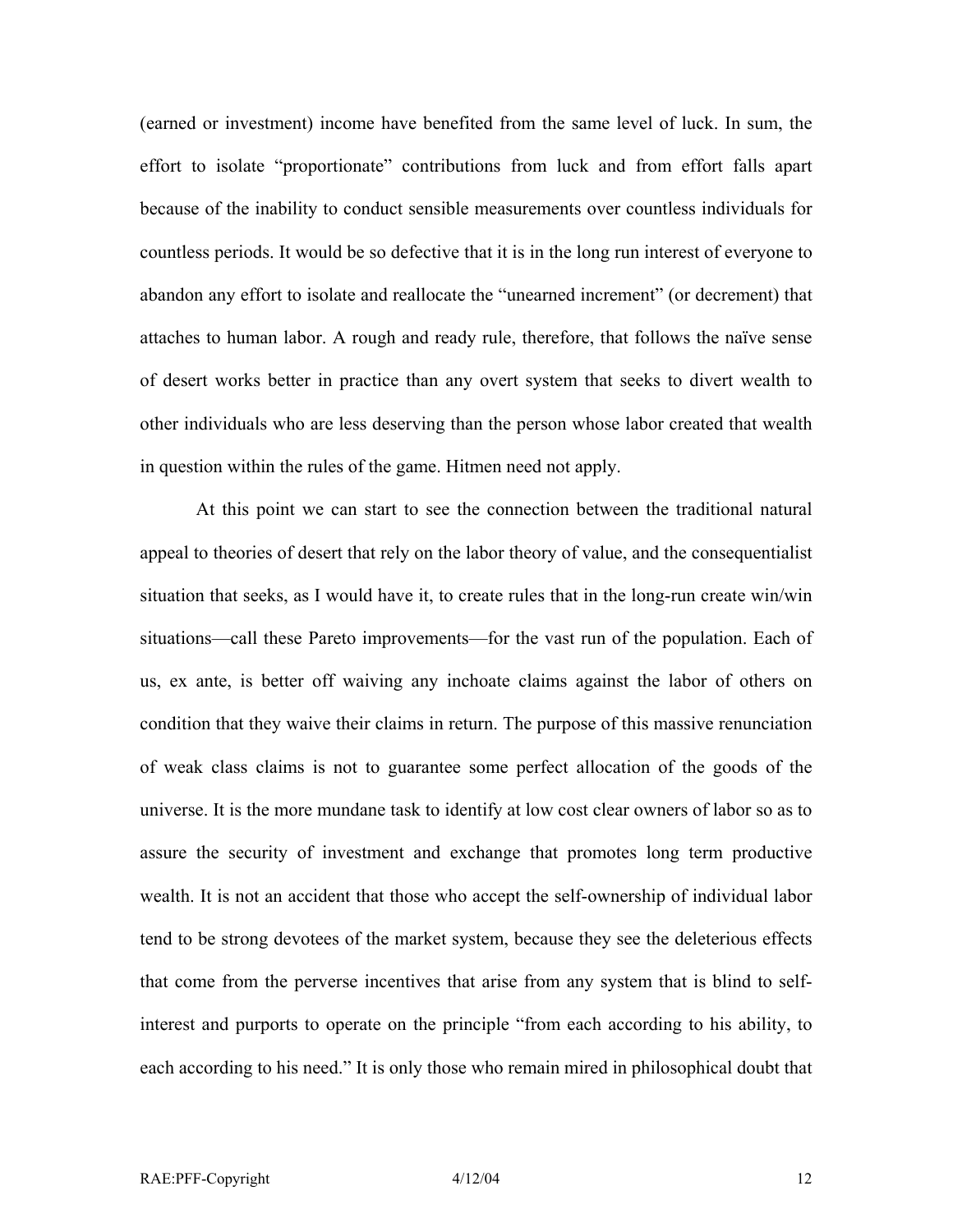see the ambiguities over desert as yet another nail in the coffin of market capitalism.<sup>[19](#page-14-0)</sup> Engaging in a case-by-case examination of the determinants of desert lets philosophical doubt sow administrative confusion in the countless practical decisions of each day. At this point, it is best to go back to an indirect form of consequentialism with roots in the earlier work of David Hume,<sup>20</sup> who counseled against judging the soundness of social institutions by the way in which they play out in some individual case. These roots also appear in the earlier writings of John Rawls, who gave consequentialist judgments a larger role in evaluating social institutions, rather than looking solely at individual cases.<sup>21</sup> For the sound operation of the legal and social system, we must understand why the larger practices make sense over the broad domain of cases, such that we can formulate a general rule that is not exposed to constant counter attack on a case-by-case basis.

#### *Property*

On balance there is sufficient reason to accept the general proposition that all individuals have exclusive rights to their own labor, at least as an initial presumption. The next question that needs to be asked is how this carries over to the case for individual ownership of property. Here again, the most common form of the philosophical argument stems from Locke. Locke saw the initial position as an uneasy mixture of *individual* ownership of one's own labor and the fruits thereof, and *common* ownership of the natural resources found in the world, which on his account God has given to all men in

<span id="page-14-0"></span><sup>&</sup>lt;sup>19</sup>See, e.g., Christman, *supra* note 18, at 16("The relevance of this [rejection of moral desert in labor], if nothing else, consists in dislodging another pillar in the already shaky moral foundation of freemarket

<span id="page-14-1"></span>capitalism.").<br><sup>20</sup>*See* DAVID HUME, A TREATISE OF HUMAN NATURE 502 (L.A. Selby-Bigge ed., Oxford Univ. Press 2nd ed. 1978) (1740).

<span id="page-14-2"></span><sup>&</sup>lt;sup>21</sup>See John Rawls, *Two Concepts of Rules*, 64 PHILOSOPHICAL REVIEW 3 (1955) (noting that it is sound to be a retributivist in cases of individual criminal offenses, even if it is important at the system level to understand the consequentialist (i.e. deterrence) justifications for various forms of punishment).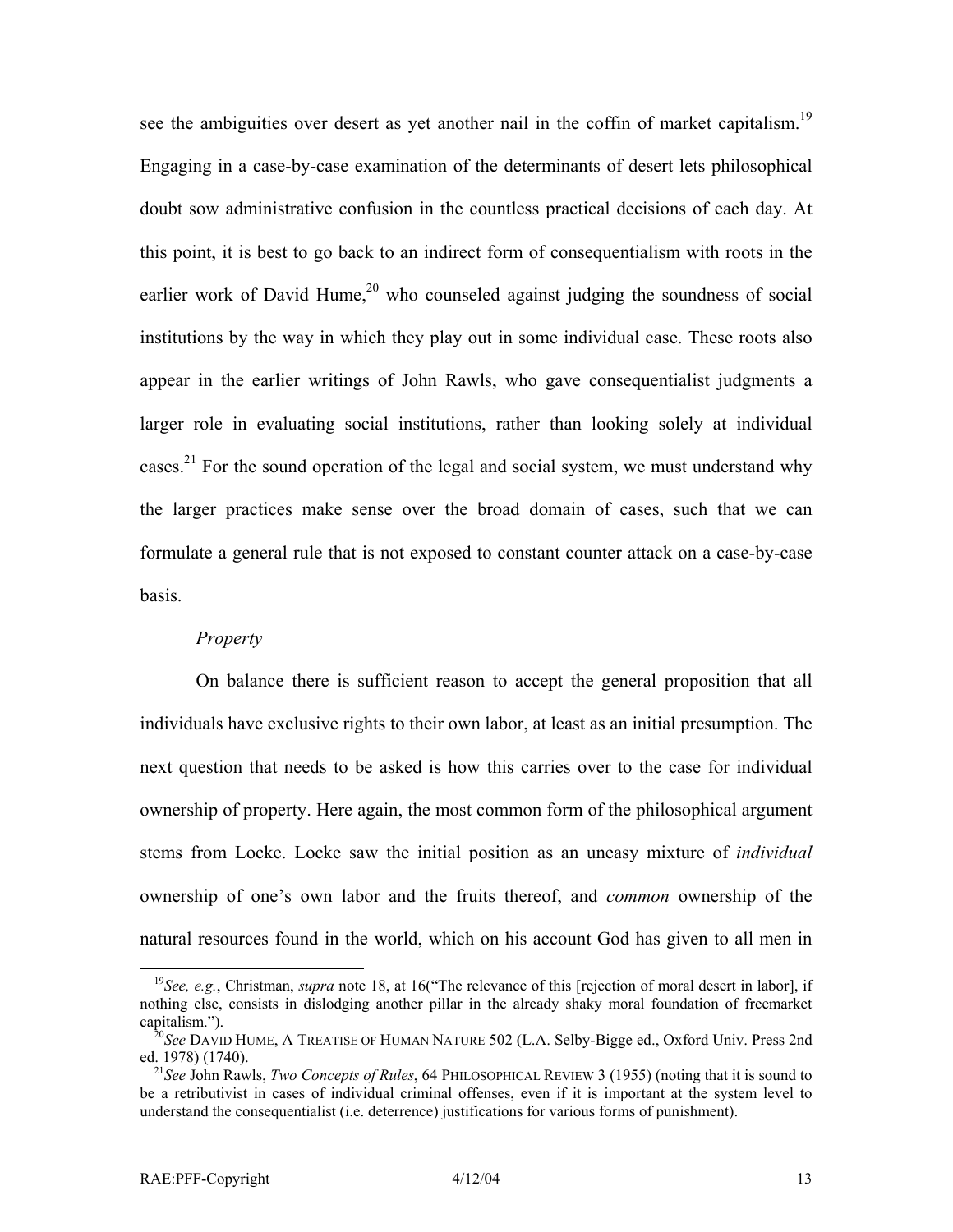common.<sup>22</sup> But here again his account runs into a parallel difficulty to that which is raised in connection with the individual ownership of one's labor: how does one account for the unearned increment that goes to each individual who has by his labor taken something out of the common?

Here there are several ways in which to attack this question. One quick dismissal is based on a terminological objection. It is not possible to mix labor with property, so that Locke's argument fails as a misguided metaphor. This position is taken by Jeremy Waldron, who writes that the entire enterprise fails at this basic level. Most notably he contends that:

(P) Individual A mixes his labour with object Q, seems to involve some sort of category mistake. Surely the only things that can be *mixed* with objects are other objects. But labour consists of *actions*, not objects. How can a series of actions be mixed with a physical object?  $23$ 

Yet that "impossibility" takes place all the time. In ordinary business transactions, it is common for one person to contribute labor and another capital to a joint enterprise. The mixing of labor and property can also happen by inadvertence or mistake. As I shall discuss later, the Roman Law and common law doctrines of merger all took as a common case the situation in which the labor of A applied to an object that was owned by B. The situation is common enough that one needs a set of rules to analyze it, which could not be done if the entire question of sorting out the relative contributions made no sense at all.

The real objections to this position must be more substantive. The first of these is to note that some portion of the problem lies in Locke's specification of the initial ownership position with respect to natural resources. Most concretely, he gives no

<span id="page-15-1"></span><span id="page-15-0"></span>

<sup>&</sup>lt;sup>22</sup>Locke, *supra* note 1, at ch. 5,  $\P$  26.<br><sup>23</sup>Jeremy Waldron, *Two Worries About Mixing One's Labour*, 33 PHIL Q 37, 407 (1984). This argument was brought to my attention in Mossoff, *supra* note 7, who criticizes the point on other grounds.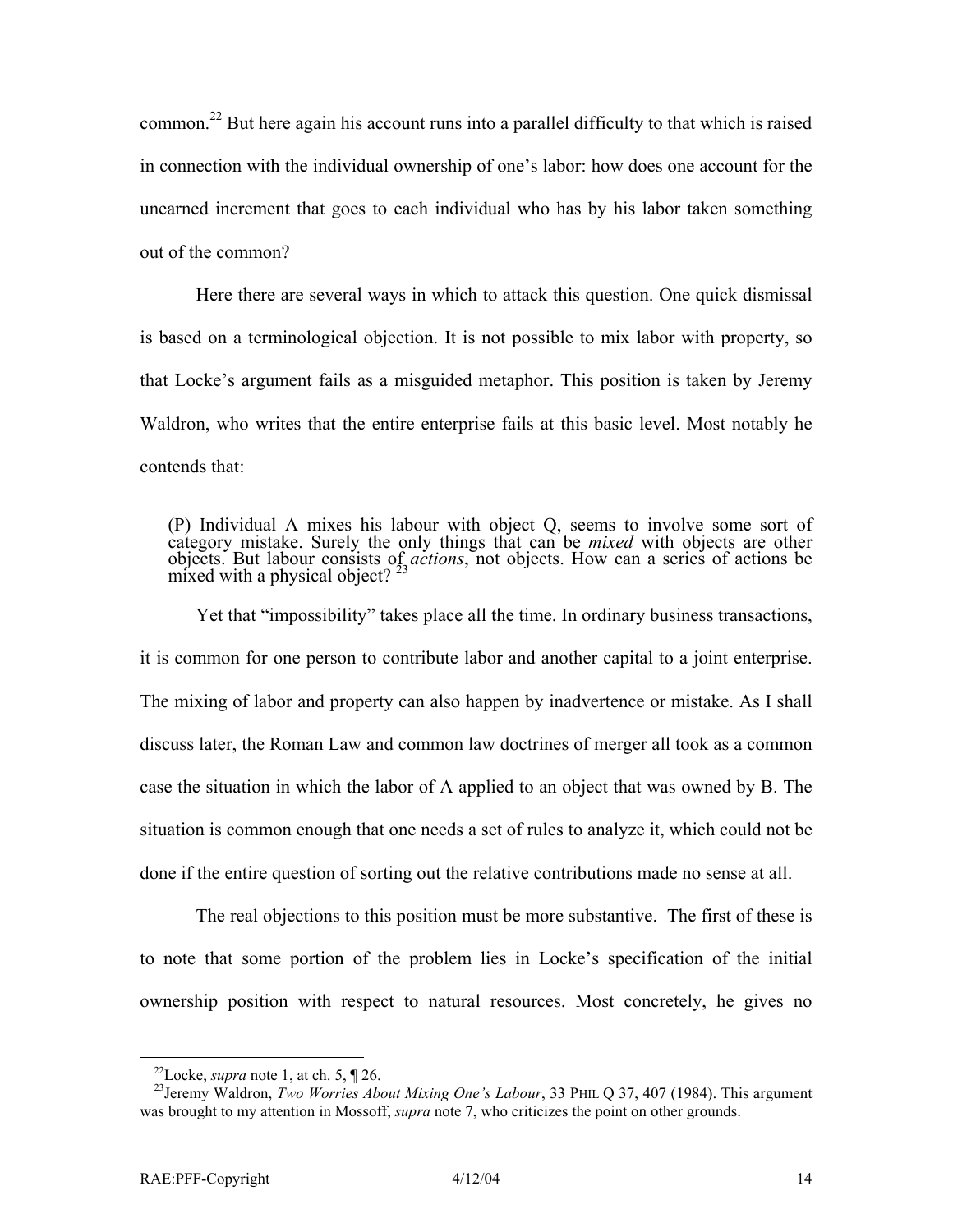account as to which, and if so, why resources should be regarded as owned in common. In this regard he is surely at odds with much of both the Roman and the common law tradition. It is instructive in this regard that Justinian's Institutes begins its discussion of property with a compilation of those natural resources that are indeed owned in common—the air, the water, and in the most complex form, the beach.<sup>24</sup> But it is equally clear that Locke was not sensitive to the consequences that attach to common ownership. To be sure, he deals with the question of water briefly in his essay, but in general does not understand how the system of property rights works. At one point he observes as follows: "Though the water running in the fountain be every one's, yet who can doubt that in the pitcher is his only who drew it out."<sup>25</sup> But this misses the point. Regimes of common ownership contain complex bars *against* the creation of private property by capture or occupation. It may well be that individuals can draw some water out of the river, but they could never claim the river as their own, by adding to it labor that allows them to separate it from others. The river is kept as a common in order to preserve its "going concern" value for transportation, fishing, recreation and the like.<sup>26</sup> Likewise, Locke does no better when he writes that "Nobody could think himself injured by the drinking of another man, though he took a good draught, who had a whole river of the same water left him to quench his thirst."<sup>27</sup> The question is not what the adverse consequence of *one* large draught would be, but rather the systematic consequences of *multiple* draughts, or worse diversions from the original river for irrigation and otherwise:

<span id="page-16-2"></span><span id="page-16-1"></span>

<span id="page-16-0"></span><sup>&</sup>lt;sup>24</sup>J. INST. 2.pr.<br><sup>25</sup>Locke, *supra* note 1, at ch. 5, ¶ 29.<br><sup>26</sup>*See* Richard A. Epstein, *Why Restrain Alienation?*, 85 COLUM. L. REV. 970 (1985). <sup>27</sup>Locke, *supra* note 1, at ch. 5, ¶ 33.

<span id="page-16-3"></span>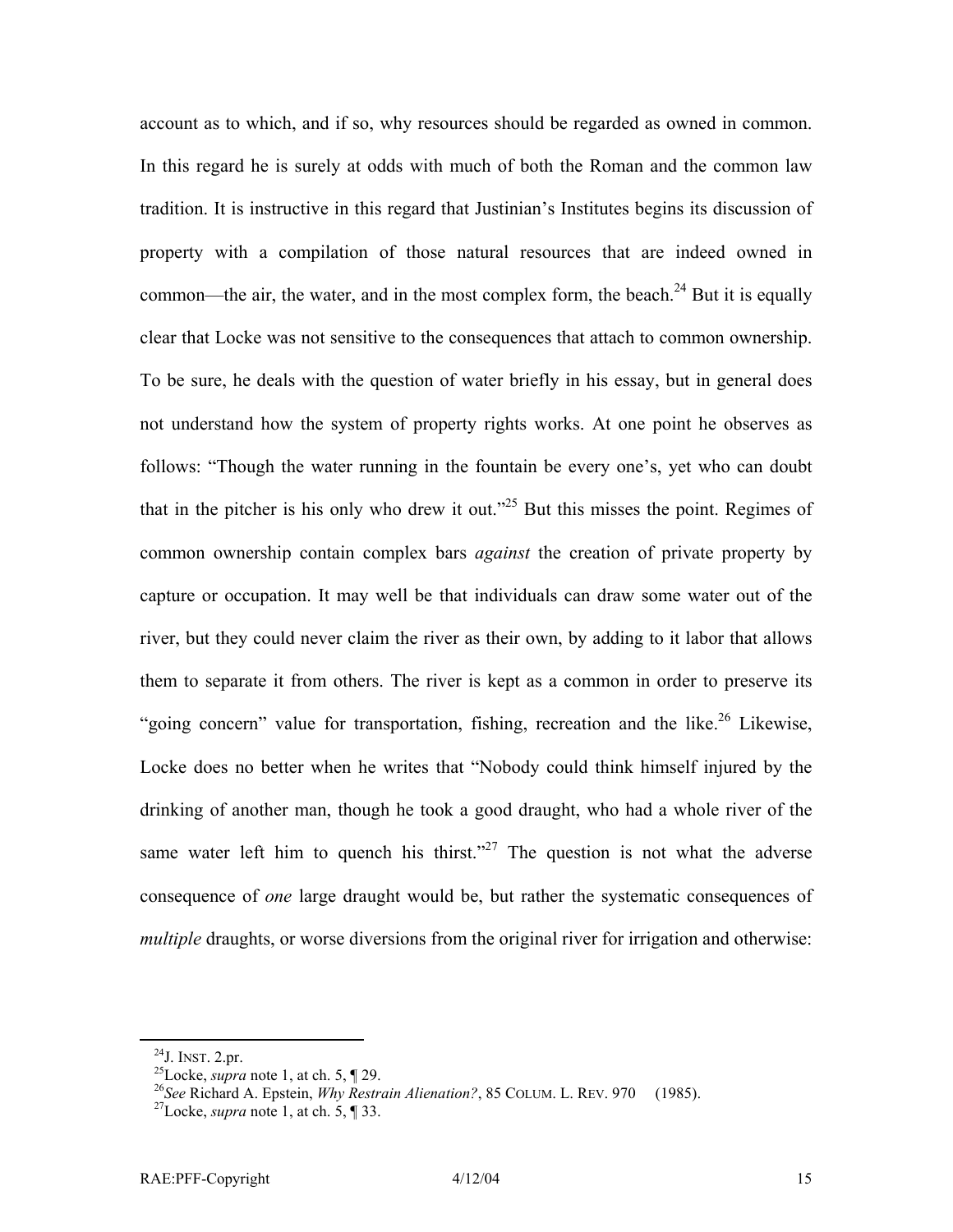he ignores the problem of the common pool in his statement of the issue.<sup>28</sup> Yet water law prevents individuals from taking as much water out of the common as they can. It follows, therefore, that the initial image of land, things, or animals as common property does not augur well for a system of individual ownership. Thus, it is instructive to note that the legal system in dealing with the questions of the rights to occupation (of land) and capture (of animals) does not start with the image of these resources as res commune. Rather, it treats each of them as a *res nullius*—a thing owned by no one— so that the occupation of land or taking of a chattel does not take any interest held by others in common.

To see the importance of not treating tangible property as communal in the initial position, it is useful to consider the law's treatment of those situations in which one person takes the land or chattels that another owns, and converts them to his own use. The classical legal texts on this subject all start with cases similar to the following example: I own a slab of marble that you take by mistake, from which you now carve a statue. Who owns the statue? What rights, if any, inhere in the nonowner? The answers to these cases are not easy, but for all their differences and variations, they *never* result in the Lockean solution that vests the entire ownership in the party whose labor improved material things owned by one or more other persons.

For these examples, it is only possible to indicate some of the key elements. The classical law often allows the person with the distinctive attribute (the sculptor) to keep the thing, while giving a substitute slab (or its cash equivalent) to the owner of the alternative input. However, partnerships are never created between the two parties: relationships of trust do not work well between individuals who are brought together by

<span id="page-17-0"></span> <sup>28</sup>*See* Garret Hardin, *The Tragedy of the Commons*, 162 SCIENCE 1243 (1968).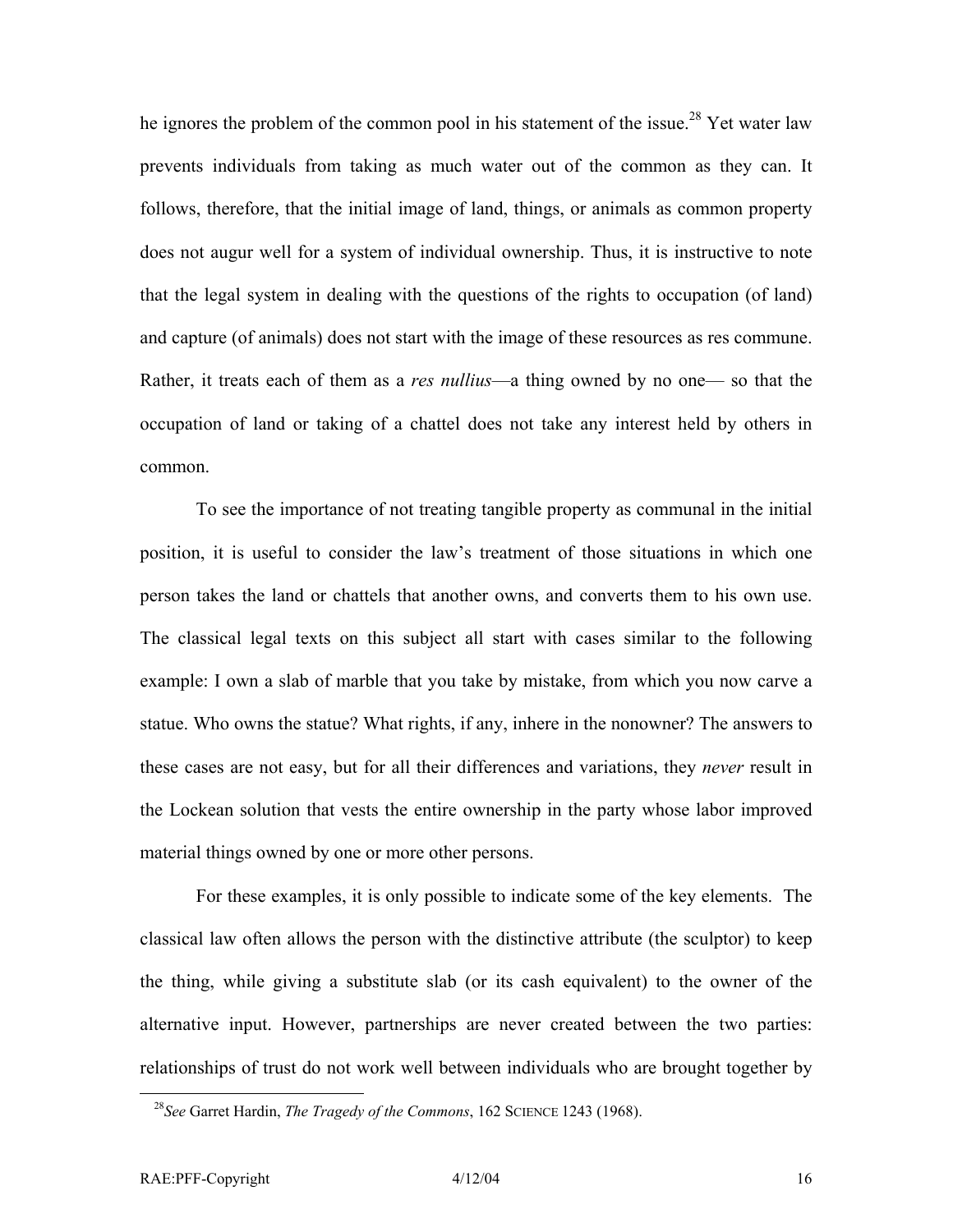happenstance and chance. In essence a rule of forced exchanges dominates the matter, as the party who gets the thing is required to pay just compensation to the party who is required to surrender his interest in the thing, usually measured by its unimproved value.<sup>29</sup>

Here we can convert these problems into the Lockean problem by assuming that the thing that one person takes is in fact owned by a group of other individuals in common. How then does the logic of the private law apply to this situation? The first cut into the problem is to distinguish between those people who take innocently from those who take in bad faith. The definition of an innocent party is not someone who commits no wrong. Rather, it is a person who takes and converts property out of justifiable ignorance of the property holdings of another individual. For instance, one who takes gold off of another's property, believing it to be his own property, is considered an innocent converter.<sup>30</sup> The bad faith converter is, in contrast, one who takes with knowledge of the ownership claims of others.

In dealing with innocent conversions, we have the allocations noted above. The converter therefore should be treated as an owner of that segment taken, but he does not get the free and clear title that Locke attributes to him. In the first place, if he has taken more than his pro rata share, he must accept a lien on his property for the excess. Also, he must surrender all claims to the property that remains in the common. Yet no one thinks that the person who captures an animal or occupies land thereby suffers a diminution in his right to use rivers or breathe air. The model of partition and severance, which is sometimes used in cases of common property, does not explain how any individual owner

<span id="page-18-0"></span><sup>&</sup>lt;sup>29</sup>*See generally* RICHARD A. EPSTEIN, SIMPLE RULES FOR A COMPLEX WORLD 116-118 (1995).<br><sup>30</sup>*See, e.g.*, Maye v. Tappen, 23 Cal. 306 (1863).

<span id="page-18-1"></span>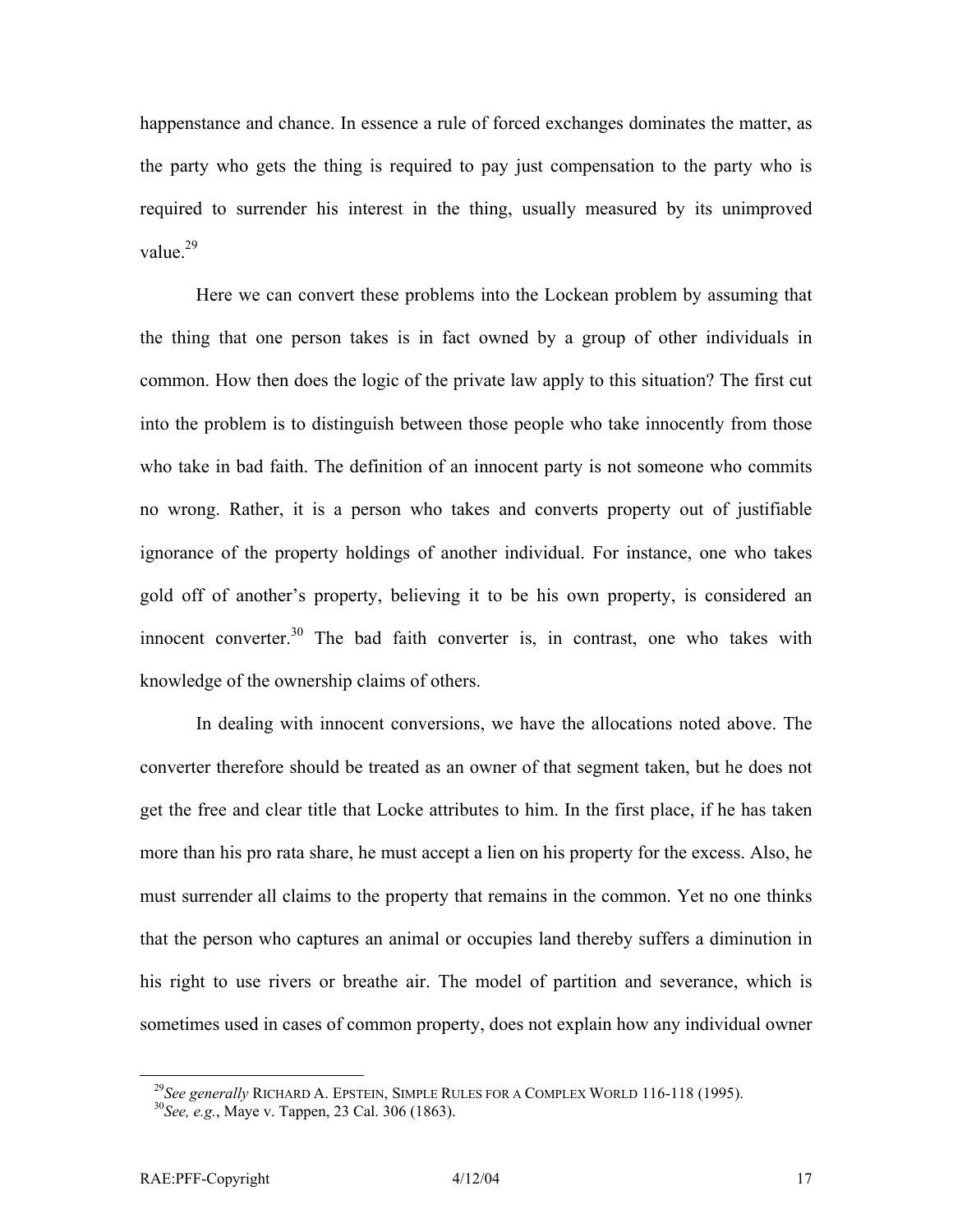gets title free and clear by taking something from the common. That model also assumes that the person who takes property is an innocent converter. This assumption could only be correct if the rules in question allowed the universal right of separation, which is the very point in issue. One way to make that claim is to depart from the usual private law rules and to note that the claims of *necessity* allow the separation in question to take place, which of course is the line that Locke takes.

The case for private property is still weaker if we treat all individuals as bad faith converters of common resources because they know their legal status. The bad faith converter is an all around loser. First, he does not get to keep the thing. Also, when he returns it to its (common) owners, he does not receive any compensation for the labor or materials that he has added to the thing that he has taken. If therefore we follow the private law analogies on this subject, treating all natural resources as though they were owned in common has the unpalatable consequence that all individuals who (in bad faith) convert common property to private use have to return what they have taken, without compensation for their improvements. From there it is but an easy step to reach the conclusion that they can be enjoined from the taking, just as they could be enjoined from damming up the river, or blocking access to the ocean. Both of these examples are indeed common property, in law as well as in philosophy. This outcome is not the set of results that Locke had hoped to achieve by mixing private labor with commonly owned natural resources. However, it follows inexorably from his description of the initial ownership position.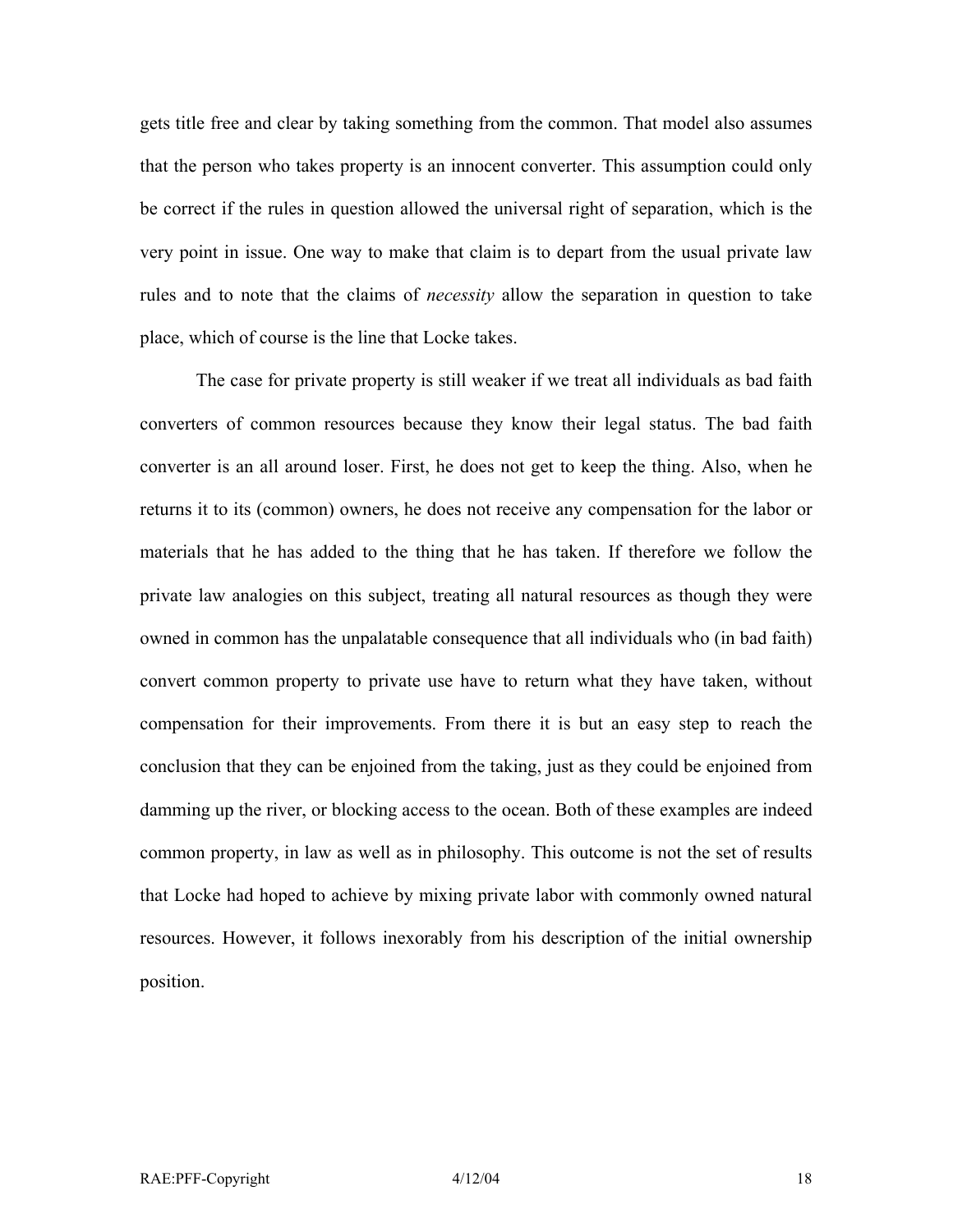These problems are sidestepped by treating land, chattels and wild animals as *res nullius*.<sup>31</sup> The shift in terminology has important consequences with respect to the aforementioned merger problem. It is no longer possible to say that the appropriation of an unowned object results in the conversion of the interest of any other person. Hence, the individual is now entitled to take as much as he pleases of these resources, and does not have to worry about the consequences that are imposed on other individuals. In fact, this position is the classical Roman and common law one.

The adoption of this position has with it several powerful advantages. For one thing, it allows the use of a quick and reliable test to identify the owner of each object, which in turn allows for orderly use, recombination and disposition of natural resources. The number of cases in which complications over hot pursuit will arise is small, notwithstanding the deserved celebrity of *Pierson v. Post*. [32](#page-20-1) In addition, this rule prevents giant sized holdout problems from taking place, the inevitable result if universal consent was needed to remove something from the commons. It is just that nightmarish spectacle that drove Locke to opt for his labor theory of value.<sup>33</sup> However, he did so at a cost to his overall theory. The basic intuition behind the labor theory is that the huge bulk of the value of any given asset derives from the productive labor added to it, which is probably all that he meant when he used the metaphor "mixing" labor with natural resources.<sup>34</sup> This analogy may be true of stony farmland, but it is obviously not true of the abundant Arabian oil.

<span id="page-20-1"></span><span id="page-20-0"></span>

 $^{31}$ See, e.g., G. INST. 2.66; J. INST. 2.1.12.<br> $^{32}$ 3 Cai. R. 175 (N.Y. Sup. Ct. 1805). The now celebrated dispute between Popov and Hayashi over the capture of Barry Bonds' record-breaking home run ball counts as one such case, but only because the San Francisco Giants did not stipulate the rule that governed its capture. See, Popov v. Hayashi, No. 400545, 2002 WL 31833731 (Cal. Super. Ct. Dec. 18, 2002). 33Locke, *supra* note 1, at ch. 5, ¶ 28. 34*See* Mossoff, *supra* note 7, at 158-159.

<span id="page-20-2"></span>

<span id="page-20-3"></span>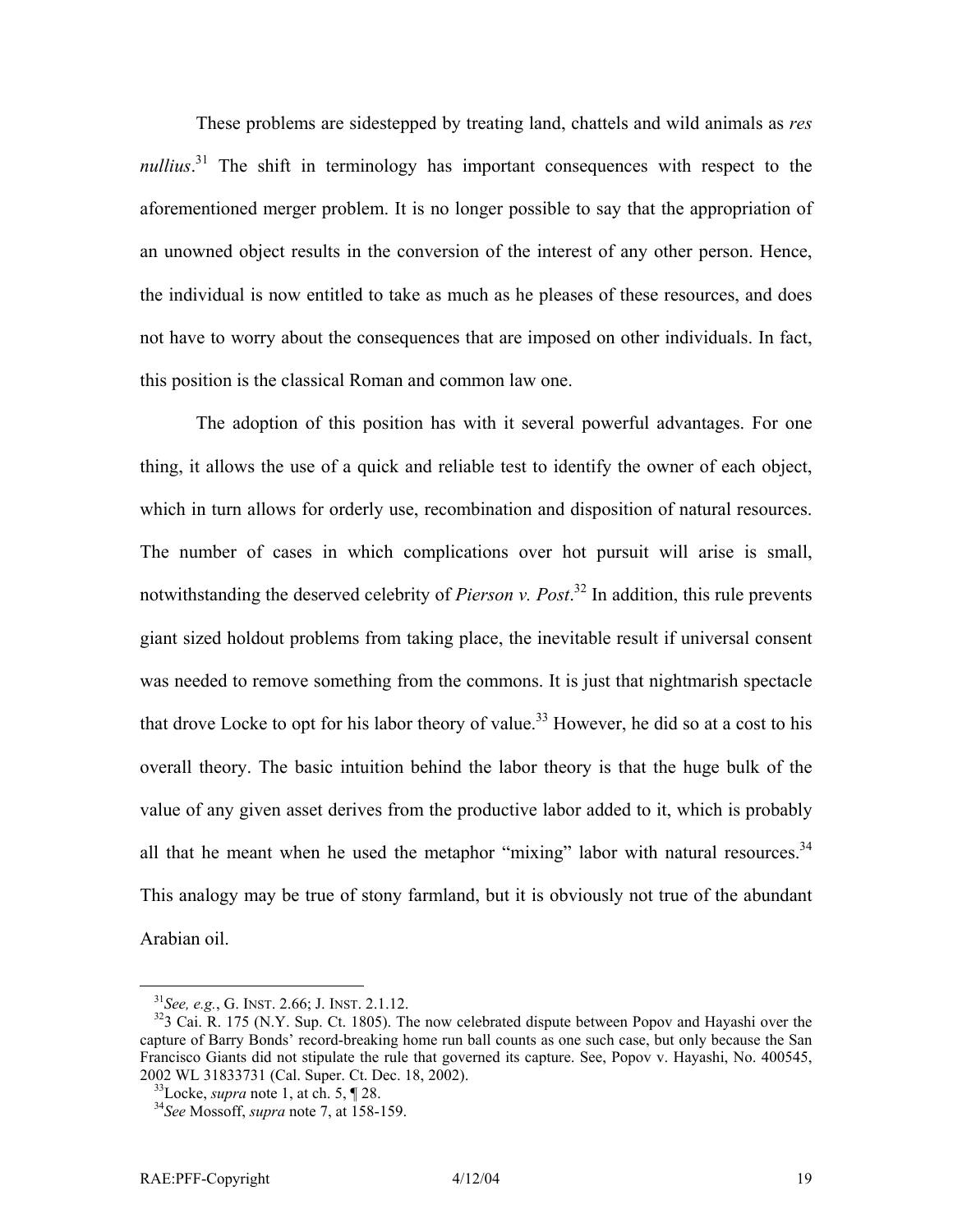In addition, Locke also had to cope with the antecedent difficulty of how any individual came to have the right to add labor to objects in the first place, if he did not own them by initial possession. For instance, acorns must have received their owner when they were "picked up," and not at some later point when they were carried home, boiled or eaten.<sup>35</sup> It is important to see how this potent example reverses the sequence of the labor theory of value. After the fact when the item is owned and improved, it is tempting to say that ownership should be complete because of the enormous labor that the owner expended on the object. However, the real task is to adopt a rule that requires as *little* labor as possible in order to perfect title to the acorn, so that the owner can be confident that he will be able, by holding on to the external object, to keep the benefit of the labor that he creates. To take the other position has adverse consequences. If ownership were acquired, for example, only when the acorns were boiled, this legal rule would foreclose the possibility of storing the acorns for later use, since title to them would still be precarious. Likewise, land would have to be developed (to the dismay of conservationists) for title to be perfected. The point of the mixing is to allow the addition of labor to natural resources to increase their value, and that objective is achieved by moving the point of acquisition forward to the earliest possible moment. Looking at the acorn will not do it; hot pursuit might well, and capture surely does. Locke in a sense has it all backwards. The purpose of the first possession rule is to allow for the easy acquisition of material things so that their owners will be in a position to expend labor on them. It makes no sense to demand the huge expenditures of labor as a precondition of ownership. Locke only alludes to that erroneous view because he wants to make the

<span id="page-21-0"></span> <sup>35</sup>Locke, *supra* note 1, at ch. 5, ¶ 28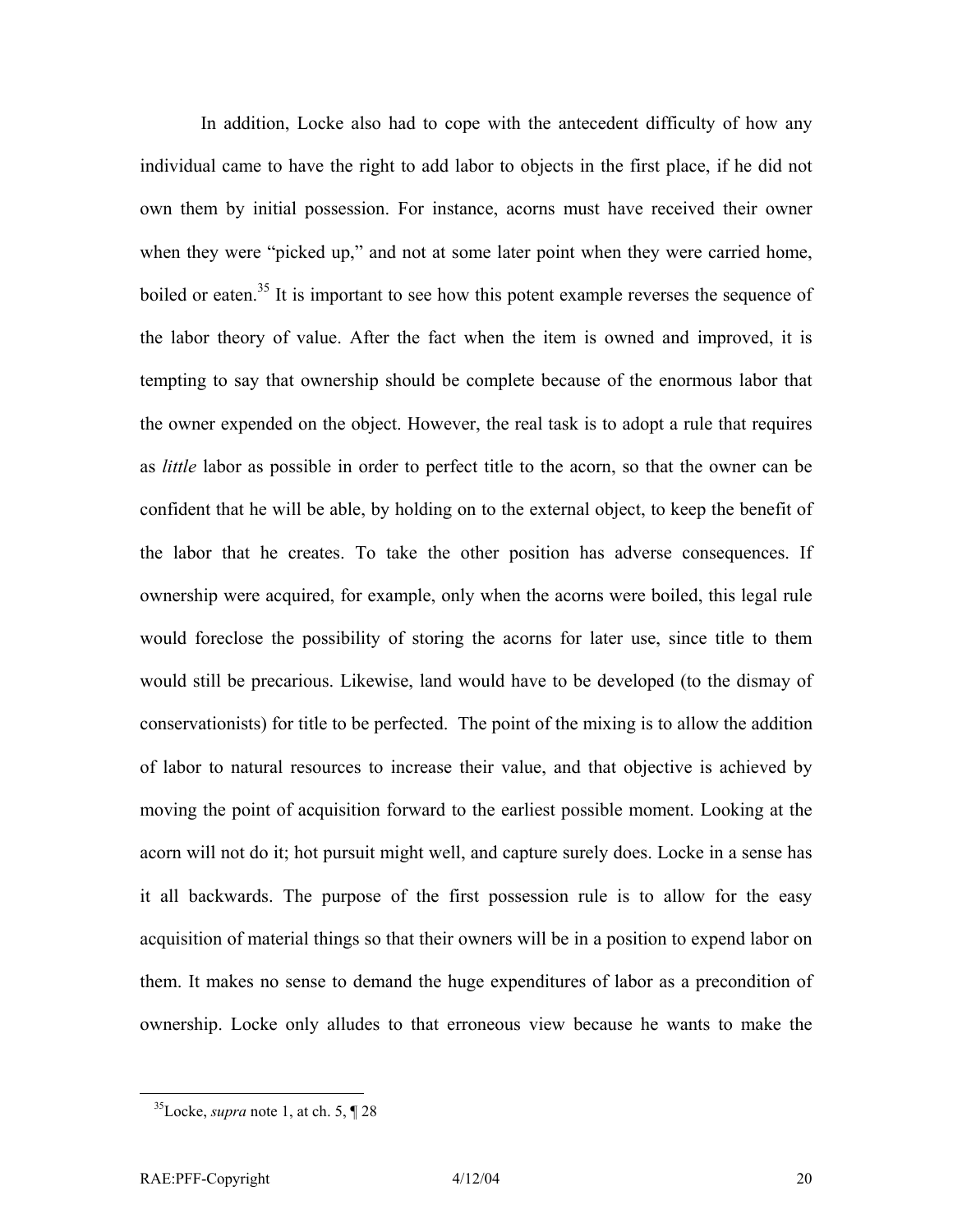preexisting value of natural resources small relative to the labor used to improve them.<sup>[36](#page-22-0)</sup> That might be true in some cases, but not for all. Land that needs to be cleared for agriculture requires much hard labor, but land in which deep pools of oil are oozing out of the surface requires much less. I have little doubt that Adam Mossoff is correct when he reads the word mixing as a metaphor for productive labor. But the more telling objection is that this recasting of Locke's view does not save his theory, even against the example of the acorns. In contrast, the correct and simpler point is that taking something from the commons and holding it just marks off what one person has against another in a cheap way that gives notice, as possession often does, to the rest of the world as to the existence of the prior claim.

The movement from *res commune* to *res nullius* escapes the serious objections to the theory of combining labor with external objects, but standing alone it does not answer all questions that the philosophical skeptic can raise relating to the troubled status of private property. One line of objection is that this definition of property remains necessarily inconsistent with the broad definition of liberty that is part of the endowment of each person—the precise claim that is urged with copyright. That liberty includes the ability to go where one wills, and this right of movement is necessarily limited by the creation of any system of private property, which converts free movement into trespass. The point has been argued extensively by Robert Lee Hale and G.A. Cohen,  $37$  both who see the creation of any law of trespass as a limitation, often unjustified, on individual freedom.

<span id="page-22-1"></span><span id="page-22-0"></span>

<sup>36</sup>*Id.* at ch.5, ¶ 43. 37Robert Lee Hale, *Coercion and Distribution in a supposedly Non-Coercive State*, 38 POL. SCIENCE QUART. 470 (1923); G.A. COHEN, SELF-OWNERSHIP, FREEDOM AND EQUALITY 55-56 (1994). I have critiqued their positions at length in RICHARD A. EPSTEIN, SKEPTICISM AND FREEDOM: A MODERN CASE FOR CLASSICAL LIBERALISM 110-114, 132-138 (2003).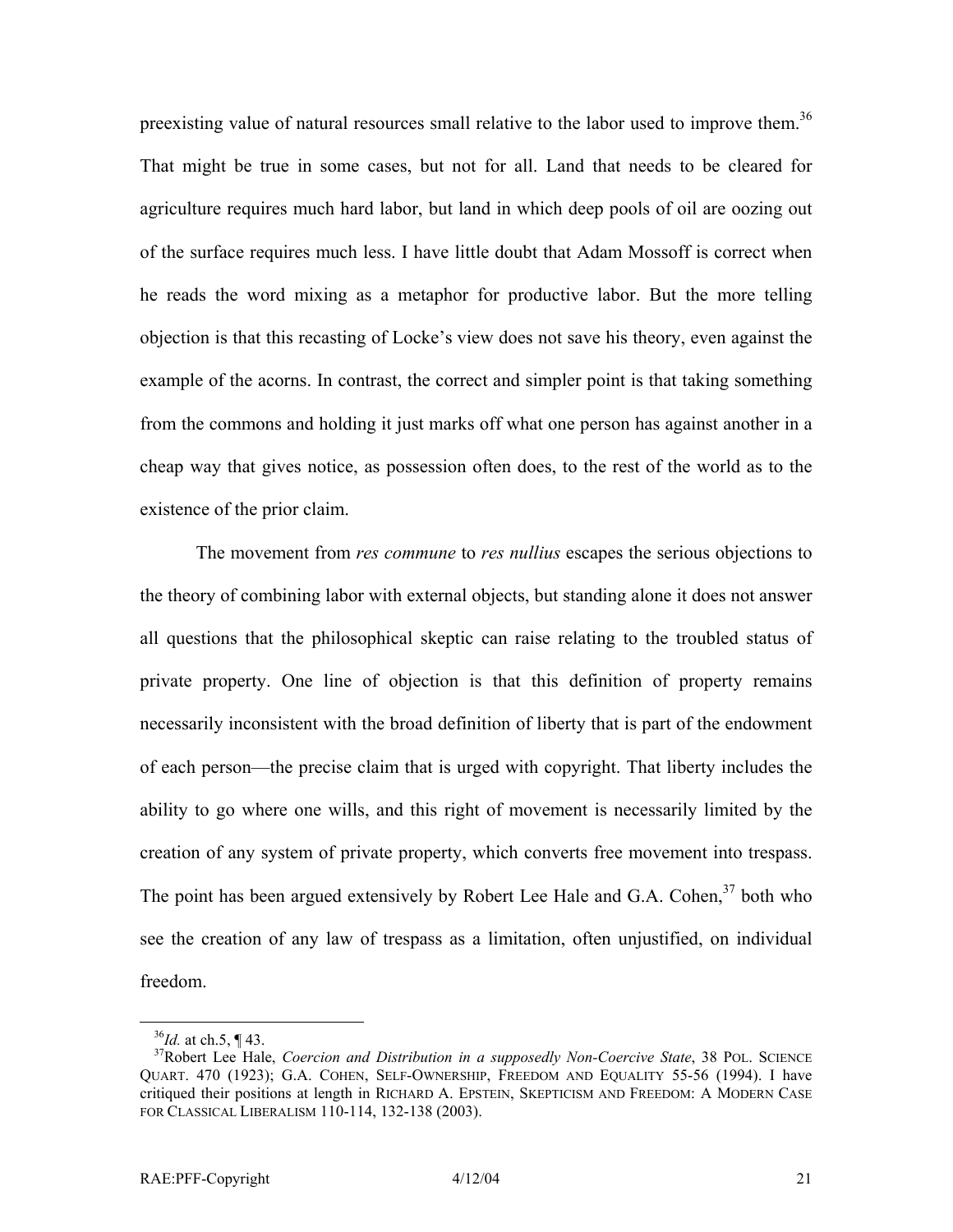The blunt truth is that this challenge cannot be turned aside by some pat analytical response. It is conceivable that we could treat land as a commons like water and thus prevent its permanent occupation by any one. Early nomadic tribes followed just this pattern. However, the reason we are not still in this primitive state are the enormous advantages from the privatization of land, without which no one would invest in permanent improvements at his own expense that could be snatched away by anyone. The short answer to the question of why the law confers private ownership of these resources is the same as it is for labor. It works to the long-term advantage of everyone behind a veil of ignorance, so that these limitations on liberty are justified by the gains that they yield from the social ownership of property. The losses that people suffer from exclusion are small compared to the gains that they get both from their ability to privatize their labor and from their ability to enter into trade with those who have engaged in privatization. It is for this reason that Blackstone, in dealing with the first possession rule, noted that it was the product of the "implied consent" of mankind.<sup>38</sup> Clearly, the term "implied consent" is again asked to do too much work. From a modern perspective, he is really saying that from a social vantage point, the creation of private property through acquisition is a clear Pareto improvement over a world in which each person enjoys (as per some commons) a blockade position against everyone else. Once again we get a form of closet consequentialism in the articulation of our legal rules, which came out into the open with Harold Demsetz's short famous article on the functional justifications for the law of property. $39$ 

<span id="page-23-1"></span><span id="page-23-0"></span>

<sup>&</sup>lt;sup>38</sup>2 WILLIAM BLACKSTONE, COMMENTARIES \*8<br><sup>39</sup>Harold Demsetz, *Toward a Theory of Property Rights*, 57 AM. ECON. REV. 347 (1967).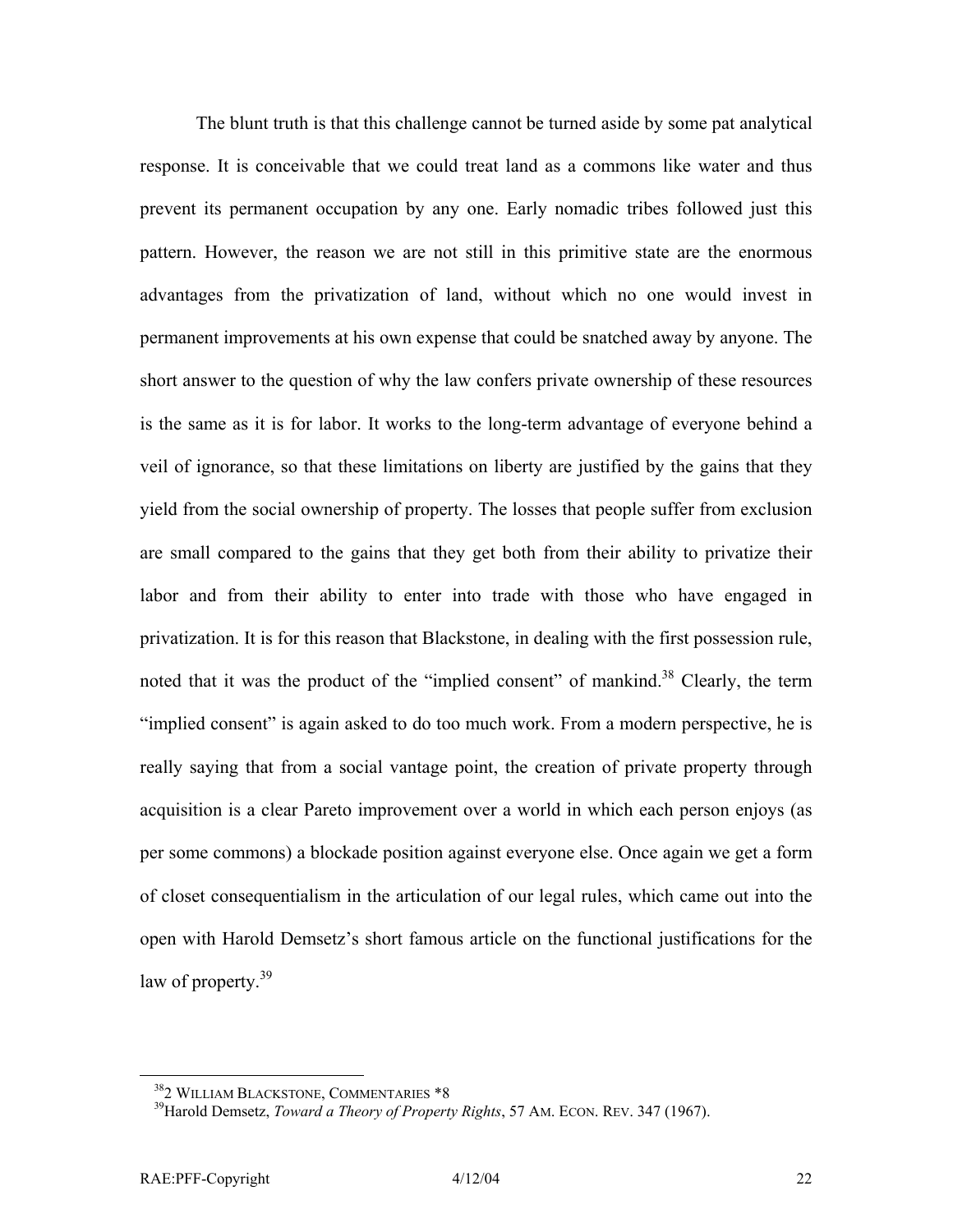All this, however, is not that transparent, for even if one adopts the first possession rule, one has to determine what counts as "possession" within the meaning of the rule. Here there is a largely forgotten literature today that asks why, or how, someone keeps possession of a thing after he no longer grasps it in his hand.<sup>40</sup> In some cases, it makes sense to allow possessory interests of limited duration only. For example, the short term use is preferred in the case of those who make temporary huts on public beaches. The limited use is consistent with keeping the beach open for transportation in the way in which permanent structures are not.<sup>41</sup> But once we leave the commons the situation is usually otherwise. As Bentham described in one of his famous passages, the situation of limited property rights is most unfortunate from just about everyone's vantage point because of the precarious nature of the possession that is so created.

There have been from the beginning, and there always will be, circumstances in which a man may secure himself, by his own means, in the enjoyment of certain things. But the catalogue of these cases is very limited. The savage who has killed a deer may hope to keep it for himself, so long as his cave is undiscovered; so long as he watches to defend it, and is stronger than his rivals; but that is all. How miserable and precarious is such a possession! If we suppose the least agreement among savages to respect the acquisitions of each other, we see the introduction of a principle to which no name can be given but that of law. A feeble and momentary expectation may result from time to time from circumstances purely physical; but a strong and permanent expectation can result only from law. That which, in the nature state, was an almost invisible thread, in the social state becomes a cable.

Property and law are born together, and die together. Before laws were made there was no property; take away laws and property ceases.  $42$ 

In one sense it is clear that Bentham sought to set himself up in opposition to

Blackstone, but in fact the two make exactly the same point.<sup>43</sup> The theories of natural

<span id="page-24-0"></span><sup>&</sup>lt;sup>40</sup>For the Roman treatment on this subject, see JOSHUA GETZLER, ROMAN IDEAS OF LANDOWNERSHIP, IN LAND LAW THEMES AND PERSPECTIVES (Susan Bright & John Dewar eds., 1998), and BARRY NICHOLAS, AN INTRODUCTION TO ROMAN LAW (1962). For the common law approach, see POLLOCK  $&$  WRIGHT, POSSESSION AT COMMON LAW (1888).<br><sup>41</sup>*See* J. INST. 2.1.pr. 4<sup>2</sup>JEREMY BENTHAM, THEORY OF LEGISLATION 112-113 (4th ed. 1882).

<span id="page-24-1"></span>

<span id="page-24-2"></span>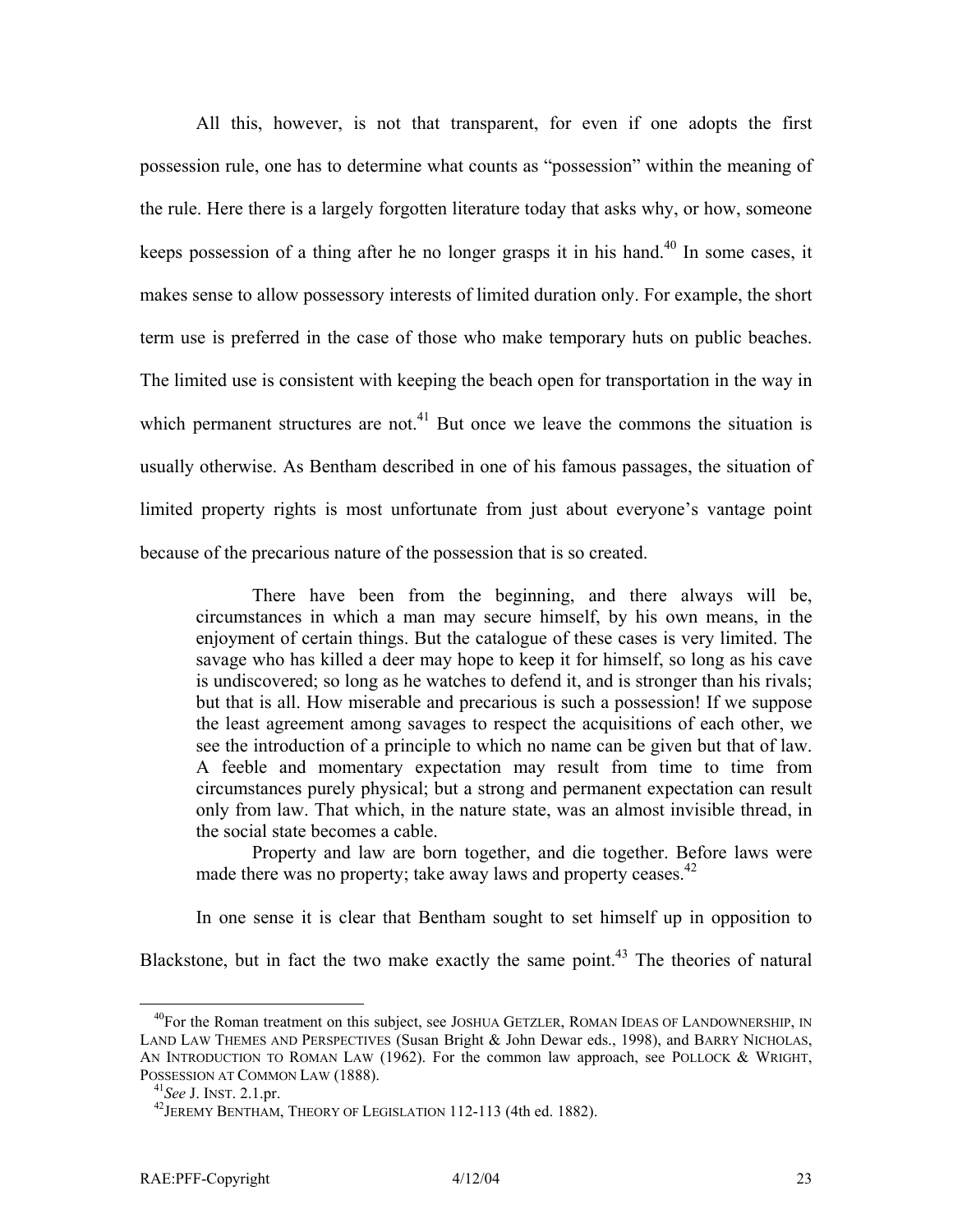rights in property cannot stand because the power of the state is needed to extend possession beyond the situations of actual control. The state that creates property can (by implication) limit its extent at will. But in fact his passage only establishes what the natural lawyers, as Blackstone forcefully argued, had long thought to be the inescapable conclusion of their own system. In Bentham's choice of problems, the above passage exhibits a remarkable continuity of thought. In fact, his example of the deer points in exactly the opposite direction of what he believed. Any culture could, should, and would develop this same norm in dealing with the property rights of its members. The most primitive sense of possession only covers the actual grabbing and holding on to an object. Such a rule is manifestly inconvenient because it means that legal possession ceases when the possessor loses his grip on what is handled. Only by degrees, the term possession is extended to cover those cases where the physical control is relaxed because of the intention to retain ownership. The point is critical not only as a linguistic matter, but because of the simple truth that many standard Roman and common law remedies were keyed to "possession"—only the possessor had standing to bring the suit in question. When, therefore, Bentham refers to "least agreement between savages," it is simply an elegant way of restating the implied consent argument in Blackstone and others. The rule that treats individuals as in what is sometimes term "constructive" possession of things that they do not continue to literally possess in their hands created such an enormous Pareto improvement that no one could oppose it from behind the veil of ignorance. Indeed, it is commonplace in both Roman and American law that the occupant of an estate need not prowl its boundaries to maintain a hold. Rather, "suffice it

 <sup>43</sup>*See* 2 WILLIAM BLACKSTONE, COMMENTARIES \*3-4 (noting the inconvenience of the transient ownership).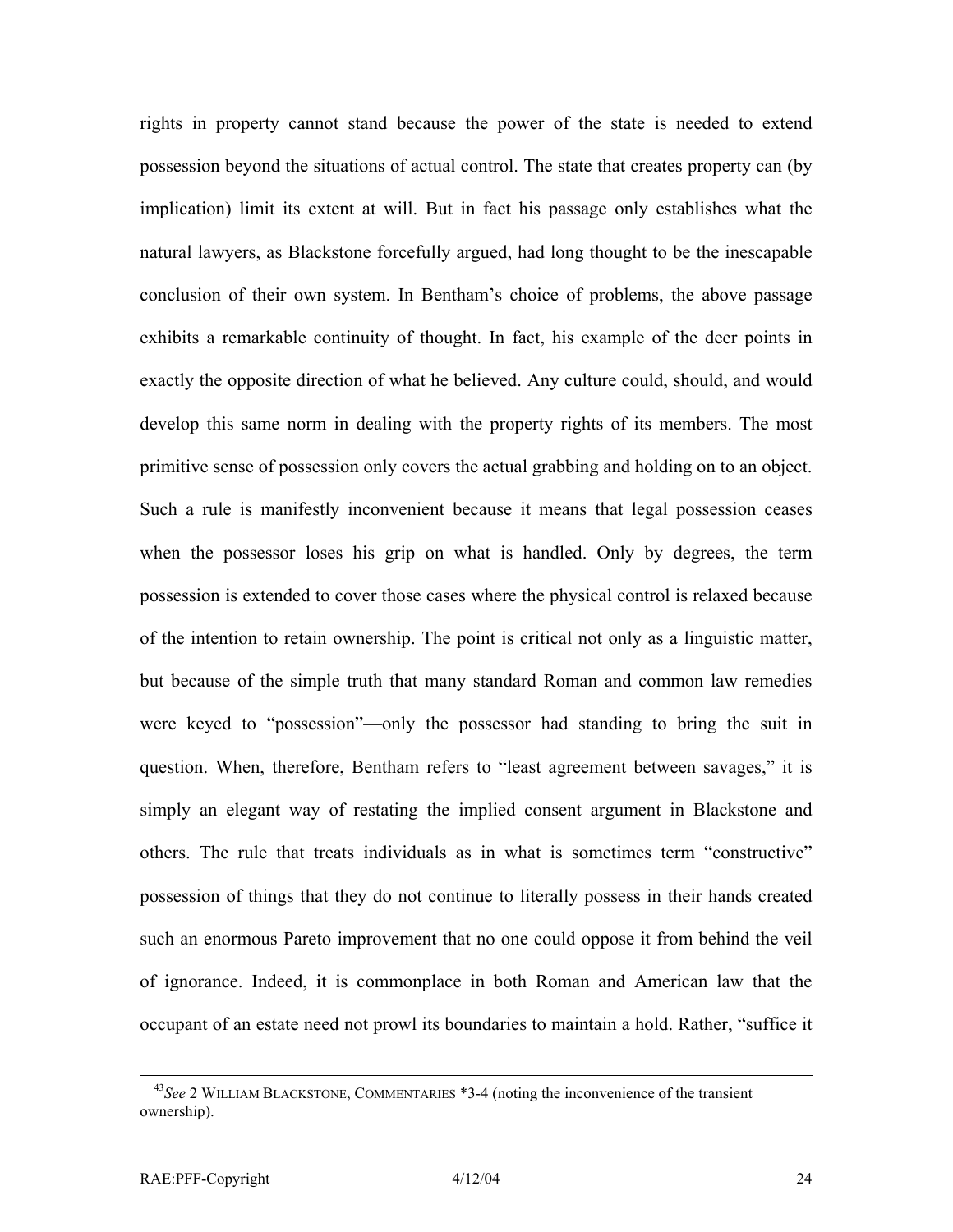that he enters some part of the estate, but with the intent and awareness that thereby he seeks to possess the estate to its utmost boundaries."<sup>44</sup> Nor is it hard to infer the intention to possess the entire estate. Individuals with a modicum of self-interest will claim all that the law allows them to achieve through unilateral action.

The last distinctive element of land is the rule that allows for acquisition of the surface to cover the rights to the earth (and minerals) below and the air above. Land is not two-dimensional, but it is not practicable in any way to require individuals to expend huge resources in order to stake out claims. Thus, we again encourage the private protection of some "unearned increment" because the key task of the system is to reduce the labor and complexity that is required to reduce natural things to private ownership. A legal regime that requires individuals to expend labor that is equal in value to the property acquired reduces the value of the property to zero. Any system that requires individuals to run through hoops in order to acquire these interests in property reduces their value pro tanto. Again, from an ex ante perspective, it is in society's best interest to have as few barriers to the creation of private ownership as possible, and not as many as could be imposed.

In the end, therefore, any exploration of the rules that govern the acquisition of property have the same feel as those that deal with liberty. In both cases, there is an unearned increment of talent or wealth that is not deserved under some strong theory of individual moral desert. That objection, however, carries little weight in the general case because, if true, it means that no one else could mount a claim based on desert either. Therefore, the best solution is to develop some cheap rule that allows individuals to mark off property as their own as cheaply as possible. It is better that the unearned increment

<span id="page-26-0"></span> $^{44}$ DIG. 41.2.3.1 (Paulus).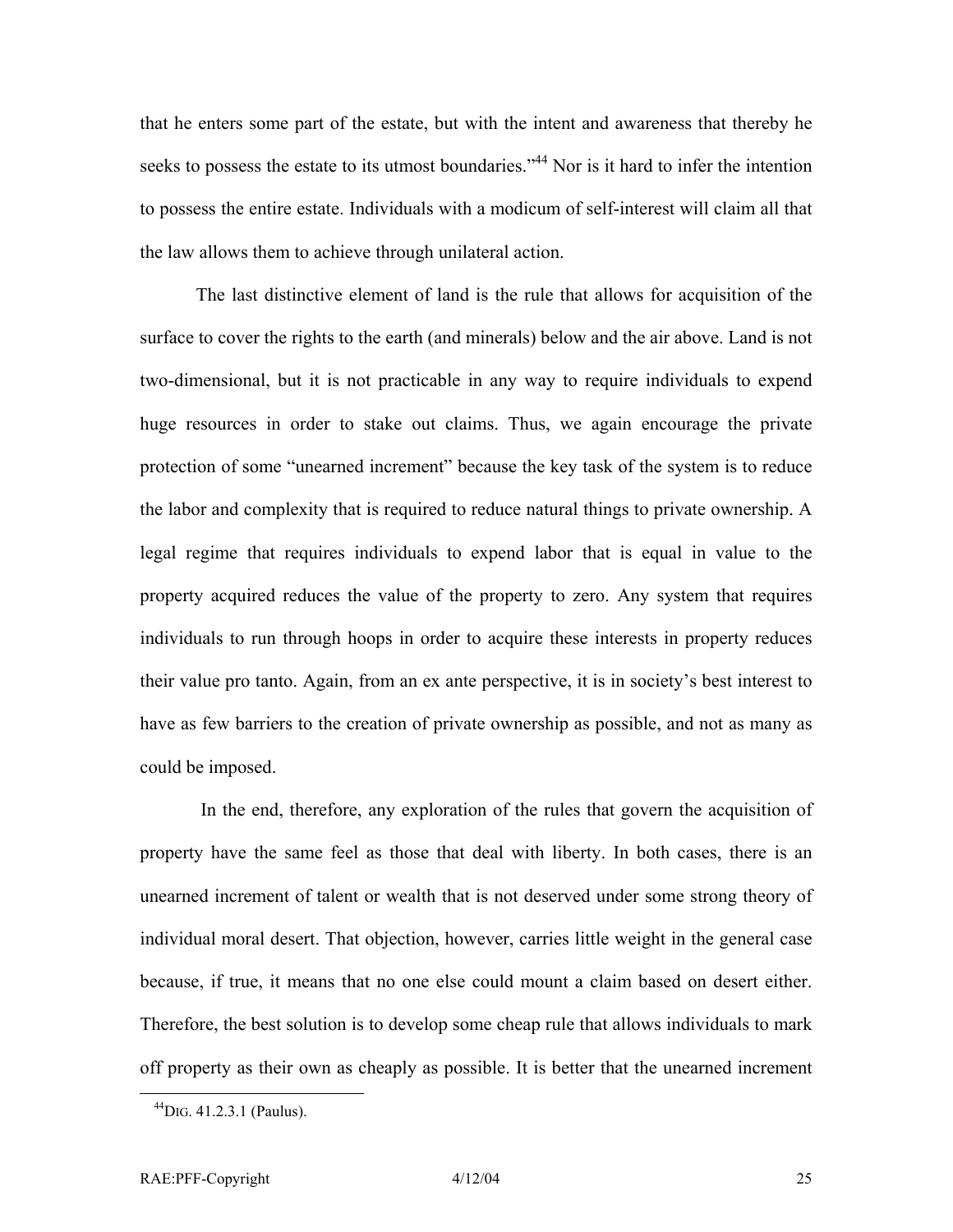be held by someone, rather than it be lost in the morass of competition to acquire ownership. With both property and liberty there *are* limitations that may well make sense. For example, one major issue is the common pool problem, which results in the overhunting of certain forms of wild animals that at common law are subject to unlimited capture. But these limitations are not designed to set liberty in opposition to private property, nor to challenge the legitimacy of either. Rather, they are designed to continue the process of creating long-term social improvement by sensible incremental modifications of a system of property rights. These issues are not without their importance for the area of copyright, where they help to frame so much of the current debate over the subject.

#### LIBERTY AND PROPERTY—THE SECOND CUT IN COPYRIGHT

The second part of this paper is intended to show how the tension between liberty and property plays itself out in connection with the law of copyright. In most settings, the common understanding is that the case for the creation of copyrights is, if anything, weaker than it is for ordinary forms of property. The individual act of acquisition of land or chattel means that the general system of self-help allows individuals to both define and protect their individual property rights. It is easy to imagine how a system of property rights is natural, in the sense that it does not take any state agency to mark off the rights in question. In this view, the rights come from acquisition, and the sole function of the state is to provide protection for them with the use of public force administered by an executive branch and enforced by a set of impartial judges. We can leave the legislature all to one side.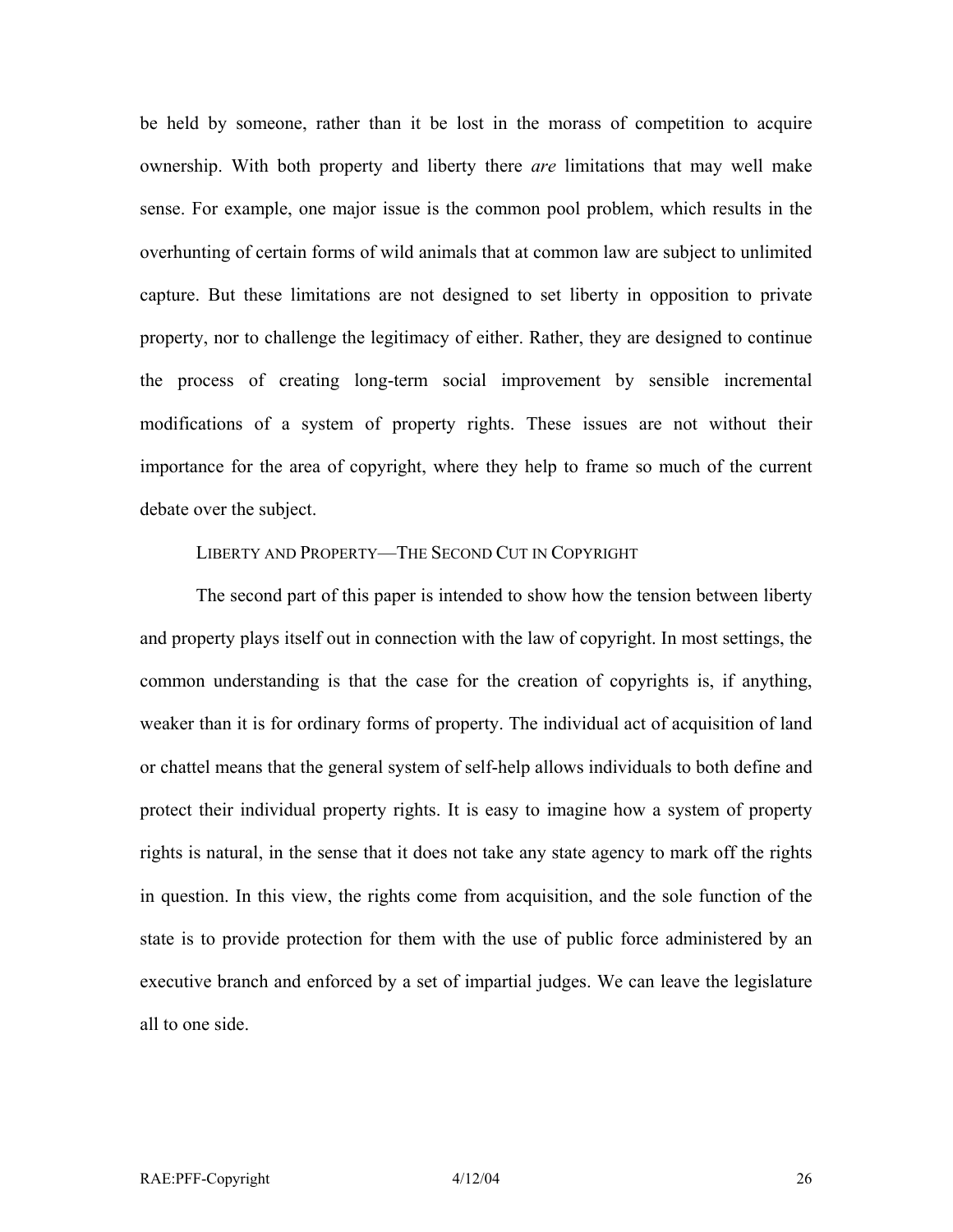That solution is not possible with copyright. For while metes and bounds could work for land, and simple possession for most chattels, the only way to protect copyrights is through the creation of some system that allows for them to be posted and recorded, and that takes some form of state power. The demands on self-help are far greater in copyright than for real estate. With copyrights, one quite literally has to commit a trespass against another in order to make good on the claim. It is for this reason that the Supreme Court has repeatedly stated that there is no natural right to property, given that it is, in a sense that Bentham would approve, the creature of the state, for which it ascribes overtly utilitarian justifications.<sup>45</sup> The view becomes more credible that copyrights come from the top down even if rights in land and chattels come from the bottom up. Thus, Tom Bell argues that copyrights should be denounced because they are totally creatures of the state.<sup>46</sup>

In another sense, the case for treating copyright and other forms of intellectual property under the natural rights framework is more attractive than this brief account suggests. The initial stumbling blocks for treating copyright with the natural rights theory of property are the following two: does a person own his own labor, and what happens when that labor is mixed with resources that are owned in common. On the first question there is nothing about the copyright situation that deviates from other uses of labor. The general argument in favor of strong protection of rights in one's labor carry through against any claims that some theory of desert pulls us in the opposite direction. It does not seem correct to say, as Tom Bell has written, that the labor-desert justification of property gives a creator clear title only to the particular tangible item in which he fixes

<span id="page-28-0"></span><sup>45</sup>*See, e.g*., Graham v. John Deere, 383 U.S. 1 (1966). 46*See* Bell, *supra* note 8, at 3.

<span id="page-28-1"></span>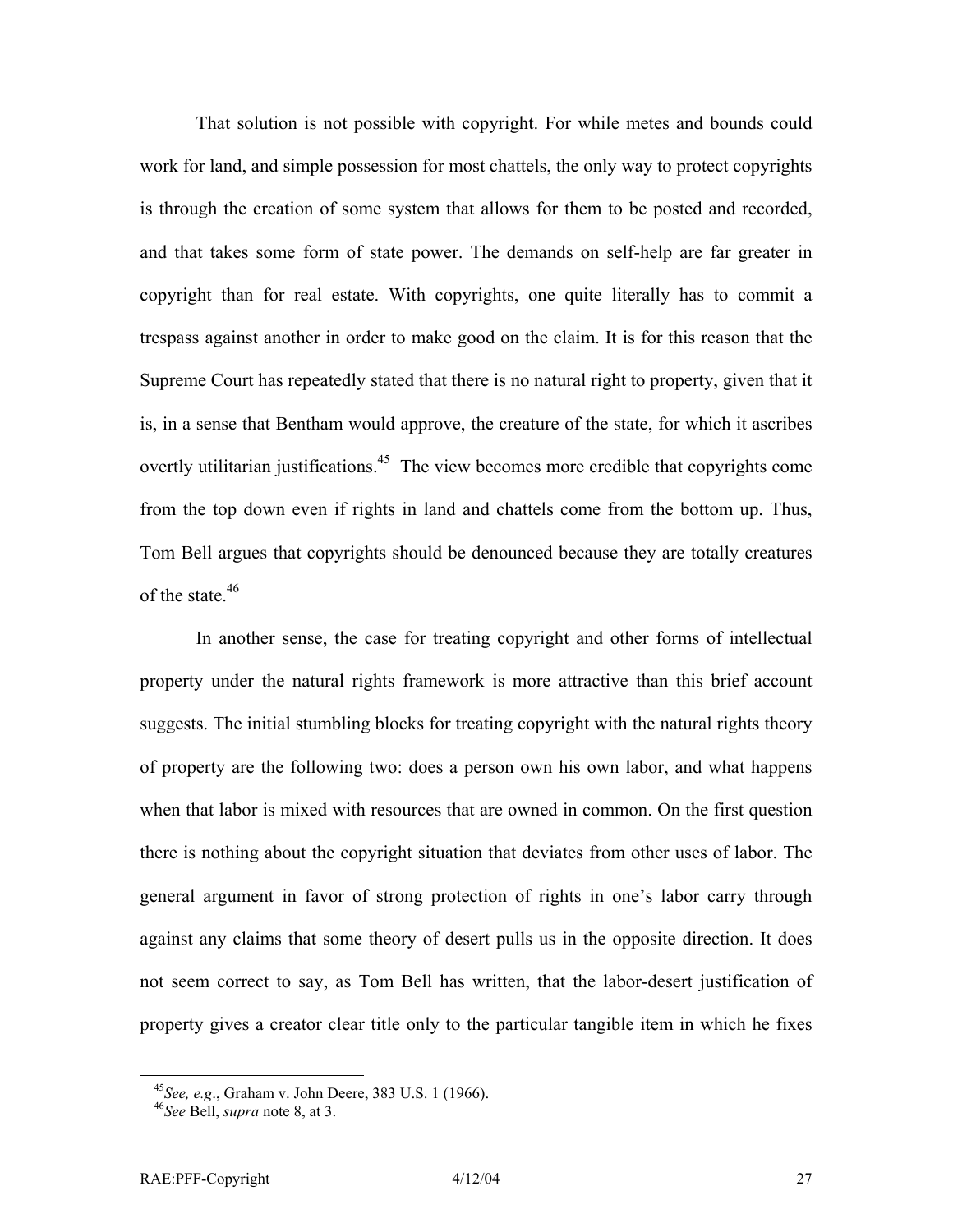his creativity—"not to some intangible wisp of the metaphysical realm." We do have a system of non-wispy copyrights at the present. While one might oppose their creation, the rights in question are capable of sale or licensing, are protected against confiscation and infringement, and are capable of valuation. One might as well give the same dubious description to ordinary contract rights, for which the government cannot take an assignment unless it is prepared to compensate the assignor for the loss of his entitlement.

To be sure, Locke did not offer any explicit treatment one way or the other of intellectual property rights, which adds to his charm. But it hardly follows that his theory has no implications for the area. Indeed the labor theory of acquisition seems, if anything, stronger here precisely because intellectual property does not require any form of "mixing" with tangible forms. Rather, these types of property appear to be the result of pure labor, which the creator, therefore, cannot keep because first possession of a tangible object allows him only to protect the paper on which the draft is written, rather than the draft itself. Yet by the same token, the author has not taken anything else out of the commons and so does not run into the joint contribution objections that undermine the power of the first possession rule for tangible objects. The only function of legal intervention here is to protect that investment in labor, without any expropriation.

In this regard, however, there is a second counter that must be met. It may well be that individuals do not pull material things out of rivers and woods when they work, but they do depend on a cultural commons of sorts for their inspirations and ideas. In light of this commons, it is possible to mount a desert-like attack on copyrights, as with other mental activity, by noting that all individuals are constantly subject to a wide range of external influences, which enrich their works. The argument thus goes that it is not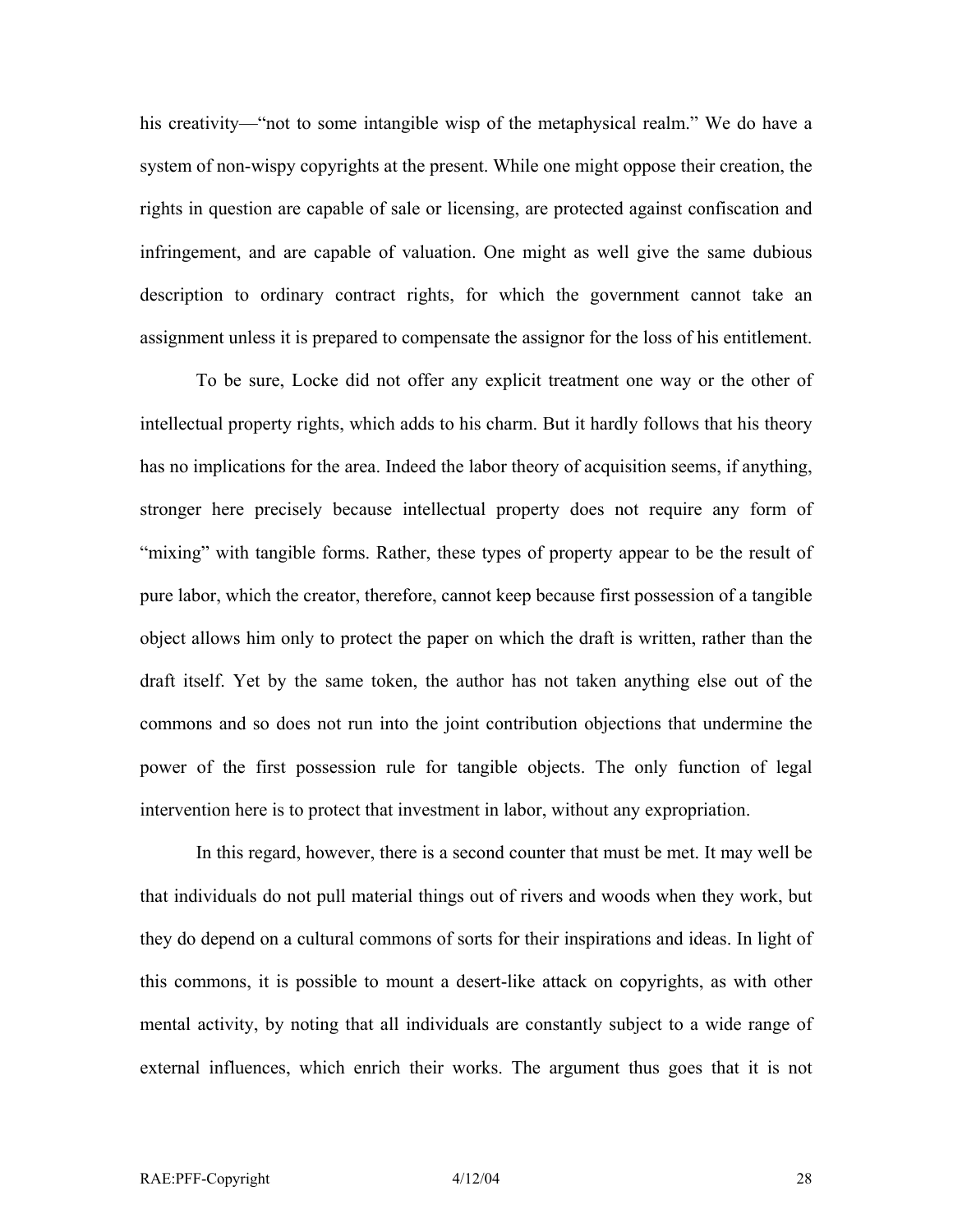possible to think that some unmediated and flawless market registers their intrinsic personal worth. Indeed, some believe the creation of the copyright monopoly is one of the factors that prevents the proportionate response of return to labor.<sup>47</sup> If that point were true with respect to the making of widgets, it is certainly true as well of the nameless author of the essay "Of Widgets," whose success is parasitic on the inventors and fabricators of widgets. The information that is supplied depends on the contributions of large numbers of other individuals. The "author" is deconstructed into a vessel through which countless forms of influences are poured. Parental upbringing, education, literary influence, and the past recordation of popular events are all examples of these influences. How much credit could we give to Charles Dickens if his portrait of Wilkins Macawber in *David Copperfield* is based on his father? And how much if he has incorporated elements of the great writers of the past into his writing style without compensation or perhaps even acknowledgement?

The answer to the specific challenge is the same as it is in the general case confession and avoidance. There is little question that all these influences come to bear on the individual author. But by the same token, it is possible to locate in one person, or a small group of joint authors, the creative spark or hard effort that took these disparate influences and melded them into a coherent work, worthy of our attention. The others with whom the creator works can protect themselves by contract. The system of copyright ownership was right to fasten its attention on (un-deconstructed) authors, as the Constitution so requires.<sup>48</sup> It thereby gives the entire claim to the one person who has contributed the lion's share to the finished product, with the precise intention of slighting

<span id="page-30-1"></span><span id="page-30-0"></span>

<sup>&</sup>lt;sup>47</sup>See, e.g., Christman, *supra* note 18, at 12.<br><sup>48</sup>U.S. CONST. art. 1, § 8, cl. 3. ("To promote the progress of science and the useful arts, by securing for limited times to *authors* and inventors the exclusive right to their respective writings and discoveries.").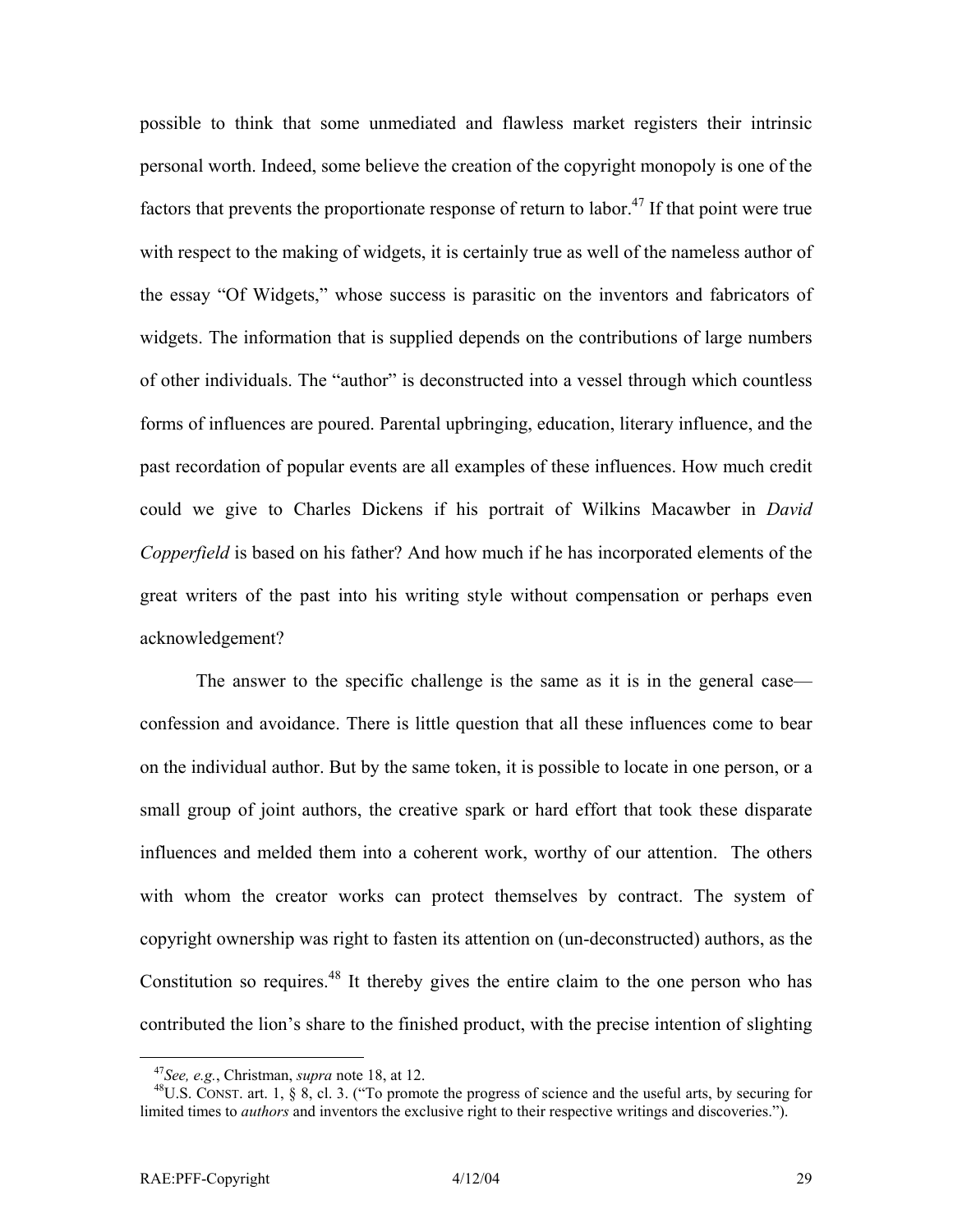the indirect contributions of other individuals to this product. Do we want to treat as an author any person who forbore from killing or maiming the author while engaged in his creative efforts? Or even those who were the creative inspiration to the person who did the writing? The constant emphasis of these indirect effects overlooks the simple point that the author of a copyrighted work contributes—dare we say in equal measure—back to the common pool by the creation of images that allow others to continue with their work as well. Thus, these contributors get implicit in-kind compensation for their contributions, in their ability to use the creator's works for their own creations. Therefore, so long as we think that the copyright law gives sensible incentives for the creation of new works, there is no reason to think that every dime of revenue has to be earned in order for all of it to be allocated to the author. Indeed in many cases, the "monopoly" element in the return is overstated because the exclusive rights often do not become economic monopolies, in light of the fierce competition for readers or listeners that is facilitated by the copyright law.

This basic frame of argumentation also carries over to the clear conflict between copyright and freedom of speech, which in its essential form is analogous to the conflict between liberty of movement and the trespass laws. Trespass law is useful for land only because of the network of public roads and waterways that allows for movement between various plots of private property. Similarly, we have a common domain of ordinary speech and language that is outside the scope of the copyright law, which facilitates the creation of the writings that are properly subject to protection under the statute. The legal monopoly conferred by a copyright or a patent need not translate itself into an economic monopoly so long as there are close substitutes, as there are for every new popular song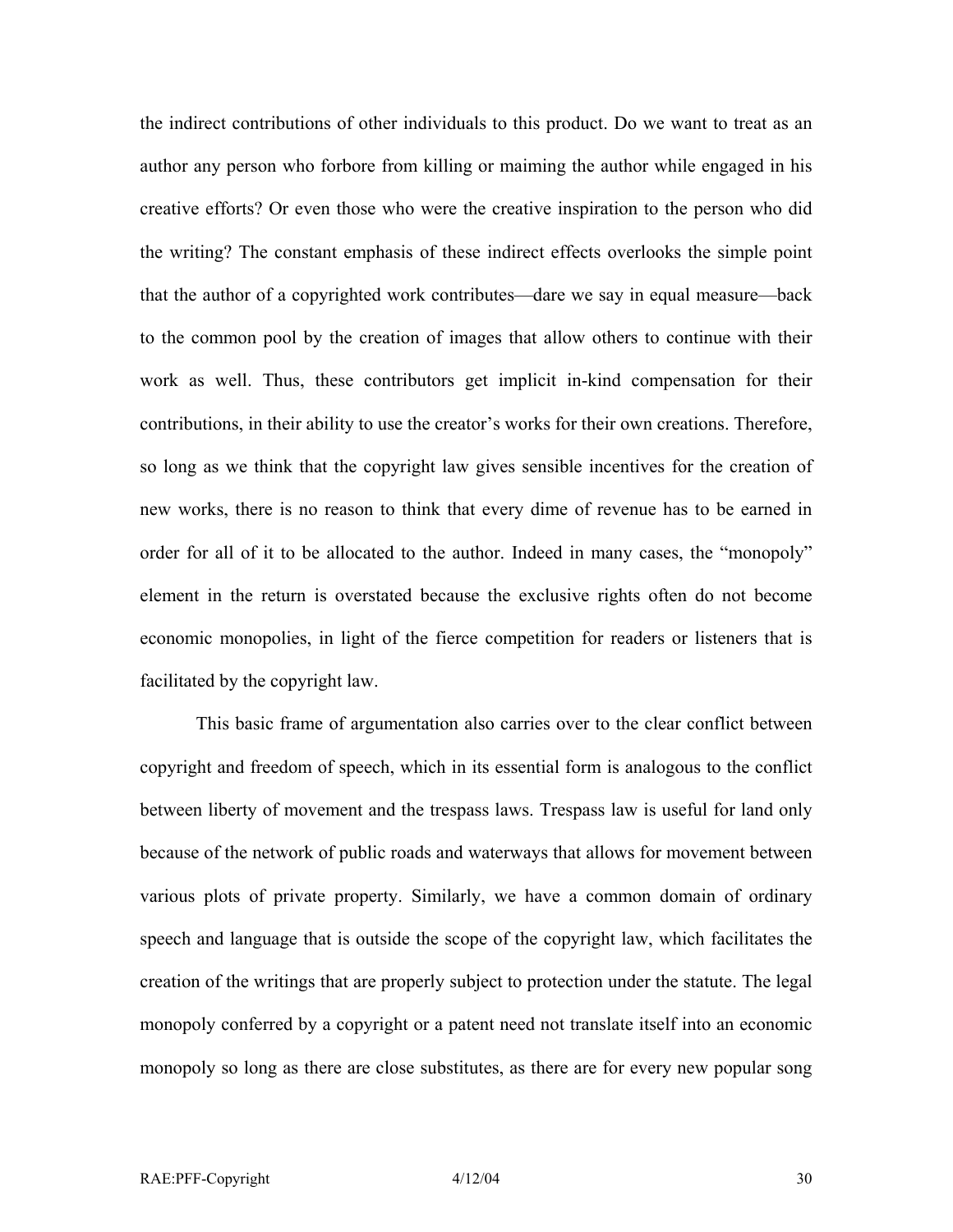that is released. As one wag (I know not who) put it, property and monopoly are not different sides of the same coin. They are the same side of the same coin. We cannot decide that copyrights present any social risks unless we think that they make barriers against the creation of new works. That risk, moreover, looks to me to be more critical to the patent law, especially with genetic materials, than it does to any song or musical work. No one has to use any particular song or story for a particular project, but can draw on a rich culture, including items that have fallen out of copyright protection. In contrast, it is quite difficult to conduct research on breast cancer unless one has access to the BRAC-I gene. Getting the right rules for this area is a difficult task. Everyone agrees that patent protection should be shorter than copyright protection. However, beyond that point there are deep, perhaps unbridgeable, differences of opinion, between those, like myself, who think that the problem is well handled by traditional doctrines and others who think, even more emphatically, quite the opposite. The lost use involved is of little consequence for any dynamic development of the arts, which need not be the case in patents. Copyright of course has implications for short-term use given that each song is still priced above marginal cost of production even in a competitive industry. Yet again, there is no reason to think that some undifferentiated interest in liberty is so strong as to snuff out any creation of property rights.

On balance, as with tangible objects, the pairing of liberty and property seems to survive, if it does not exactly prosper. One way to look at this element is to analyze the reception that copyright law has in connection with freedom of speech, where the constitutional doctrines in question are anything but moribund. In this case, the usual judicial view of the subject is the opposite of that found in the Lockean literature already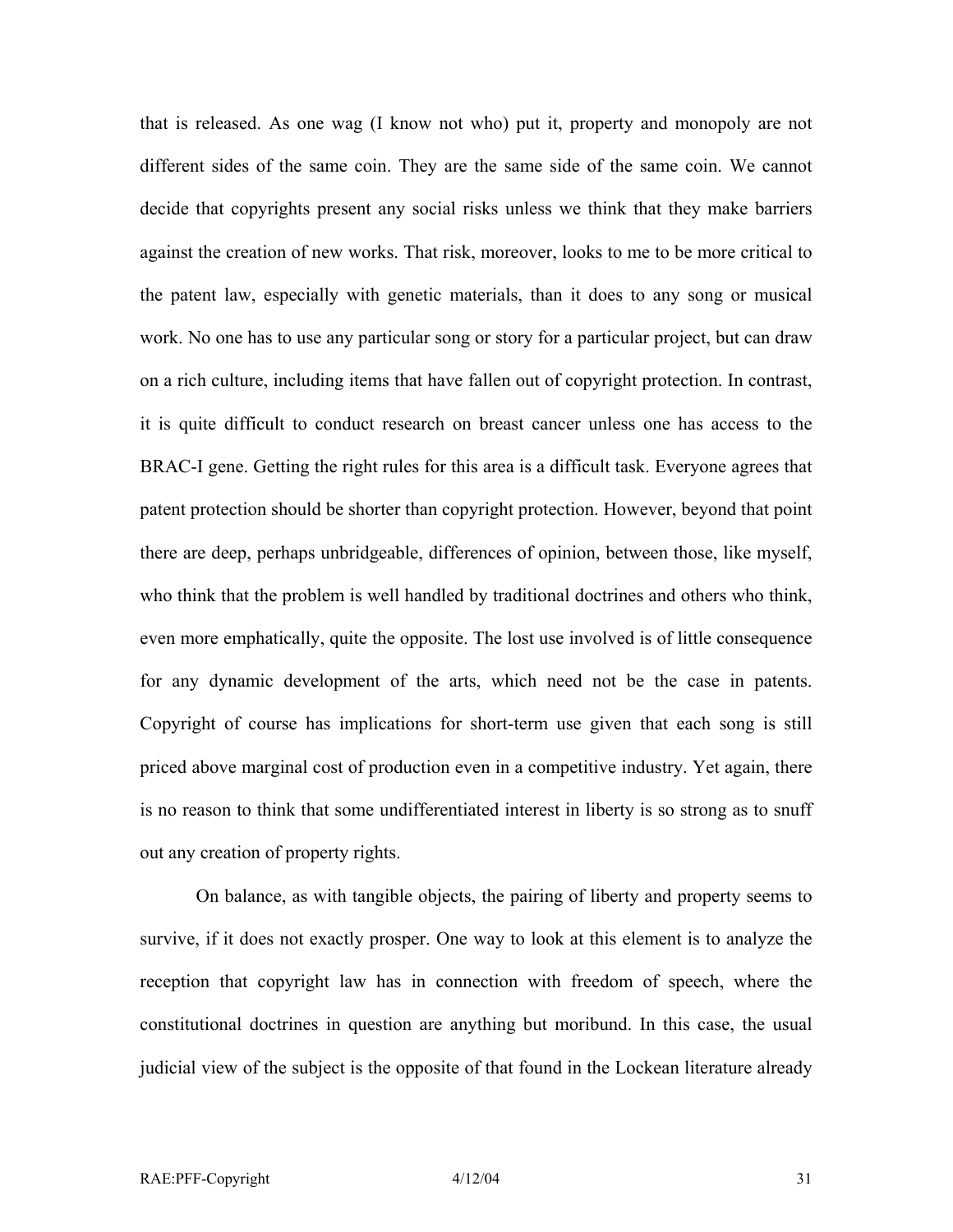quoted. Thus, for the Supreme Court freedom of speech begins at the point that the delineation of copyright protection leaves off, and this idea rests in a world in which intermediate or strict scrutiny is very much the order of the day.<sup>49</sup> One way to solve this problem is to argue that the issue is one of definitions: copyright infringement is a wrong so that it cannot be justified under the First Amendment. However, to the serious analyst this counts as a form of question begging because the issue is in reality about whether Congress can create these rights at all. At one level that question seems otiose because of the explicit power to create copyrights found in Article I of the Constitution. But by the same token, it could be argued that the First Amendment requires that one justify the creation of the regime with reference to its purpose of the advancement of the useful arts. In the ordinary case, we could argue that this is indeed satisfied because the incentive gains from the creation of these exclusive rights justifies the restrictions on speech that are imposed.

Even that inquiry, however, leaves open the further question of whether the balance of trade is sufficiently out of whack in some specific cases so that the balance has to be rethought or redrawn. The most obvious point is whether the fair use privilege, as it relates to criticism and comment on literary works, is something that is required by the First Amendment, which I think ought to be the case, even if it is not at the present time. But the issue comes up in other contexts as well, especially in relation to the duration of copyright protection, which under the constitution has to be for limited times only. This case is one in which the use of a Constitutional phrase is far less preferable than the use of a number. It is in contrast to the use of the twenty-dollar figure in the Seventh Amendment, which was far less useful than no number at all. The Constitution could

<span id="page-33-0"></span> <sup>49</sup>*See, e.g.,* Harper & Row Publishers Inc. v. Nation Enterprises, 471 U.S. 539 (1985).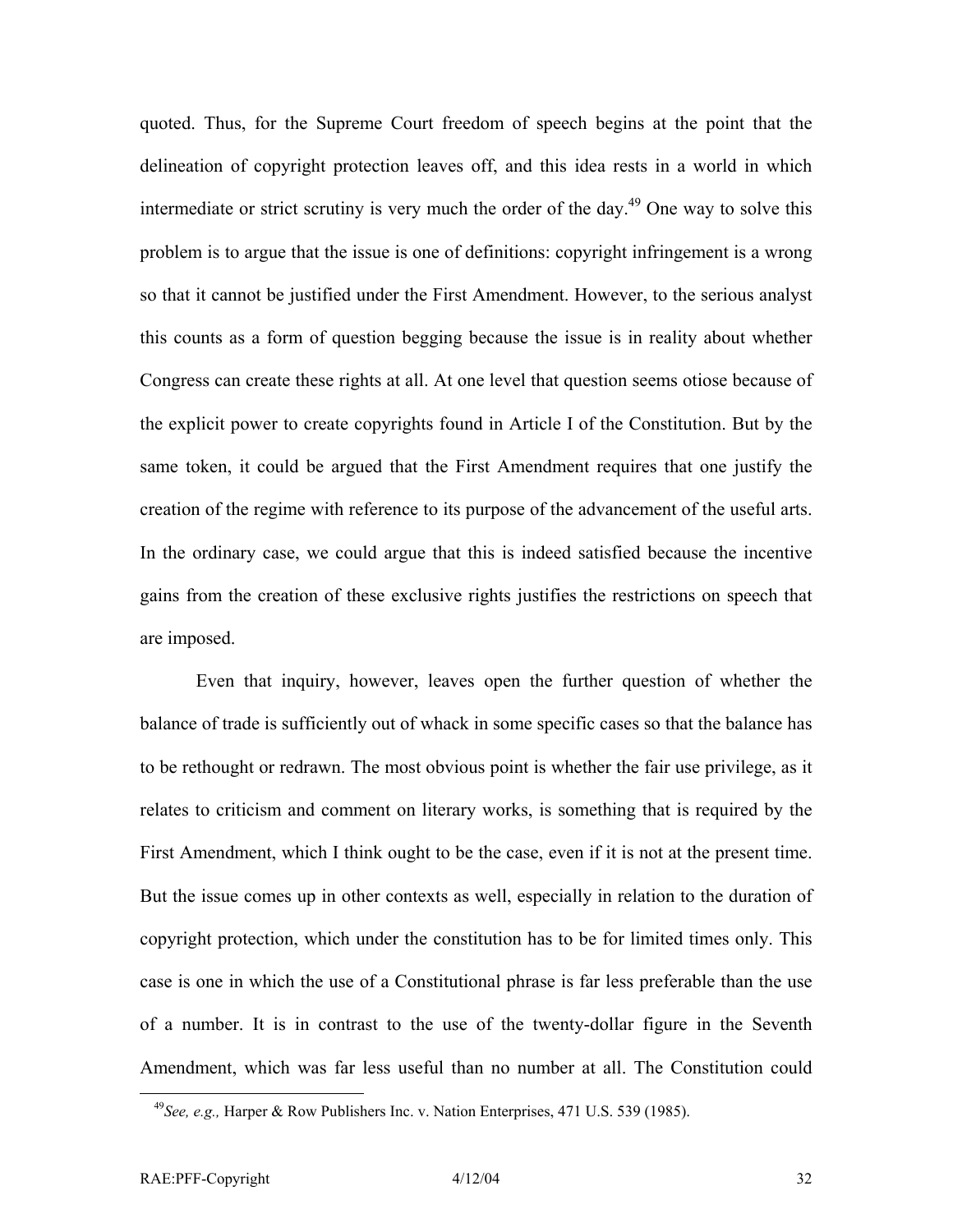have picked anything from 1 to 1000 years (or different terms for patents and copyrights). This number would have been preferable because people would have known where they stood, and it would have avoided endless theorizing as to the purpose of so ill-formed a restriction. As long as discounting is taken seriously, the value of the future life of a copyright could vary anywhere from 10 percent to 99.9 percent of the value of the use. The vague constitutional provision gives no guidelines as to which of these extremes should be regarded as best.

In the general analysis, the first contrast between copyrights and real property is that there is no obvious reason to limit the duration of rights in real property.<sup>50</sup> The long period of ownership spurs development; but since only one person can farm at any time, it does little to crimp utilization at the back end. With copyright, the possibility of multiple utilizations of the item, without exhaustion of its physical properties, allows for a realization of gain if the term is cut short. This gain is not found in real property, and makes copyright unique. But even here the point is not by any means decisive.

The calls for permanent copyright protection (but rarely for permanent patent protection because of how technology overtakes invention) have been raised in many quarters: Samuel Clemens<sup>51</sup> for one, and most recently by my redoubtable colleagues Professor William Landes and Judge Richard A. Posner.<sup>52</sup> This argument recognizes the costs of exclusion but does not find them conclusive.<sup>53</sup> The source of the uneasiness in their work is a concern about the possible deterioration of valuable properties when

<span id="page-34-0"></span> <sup>50</sup>For a discussion of the variation in property rights types, see Richard A. Epstein, *Intellectual Property:*  Old Boundaries and New Frontiers (Addison C. Harris Lecture), 76 IND. L. J. 803 (2001).<br><sup>51</sup> Samuel L. Clemens, Copyright in Perpetuity, 6 GREEN BAG 2d 109 2002).<br><sup>52</sup> William M. Landes & Richard A. Posner, *Indefinitely R* 

<span id="page-34-2"></span><span id="page-34-1"></span>

<sup>(2003). 53</sup>*Id*. at 475-484.

<span id="page-34-3"></span>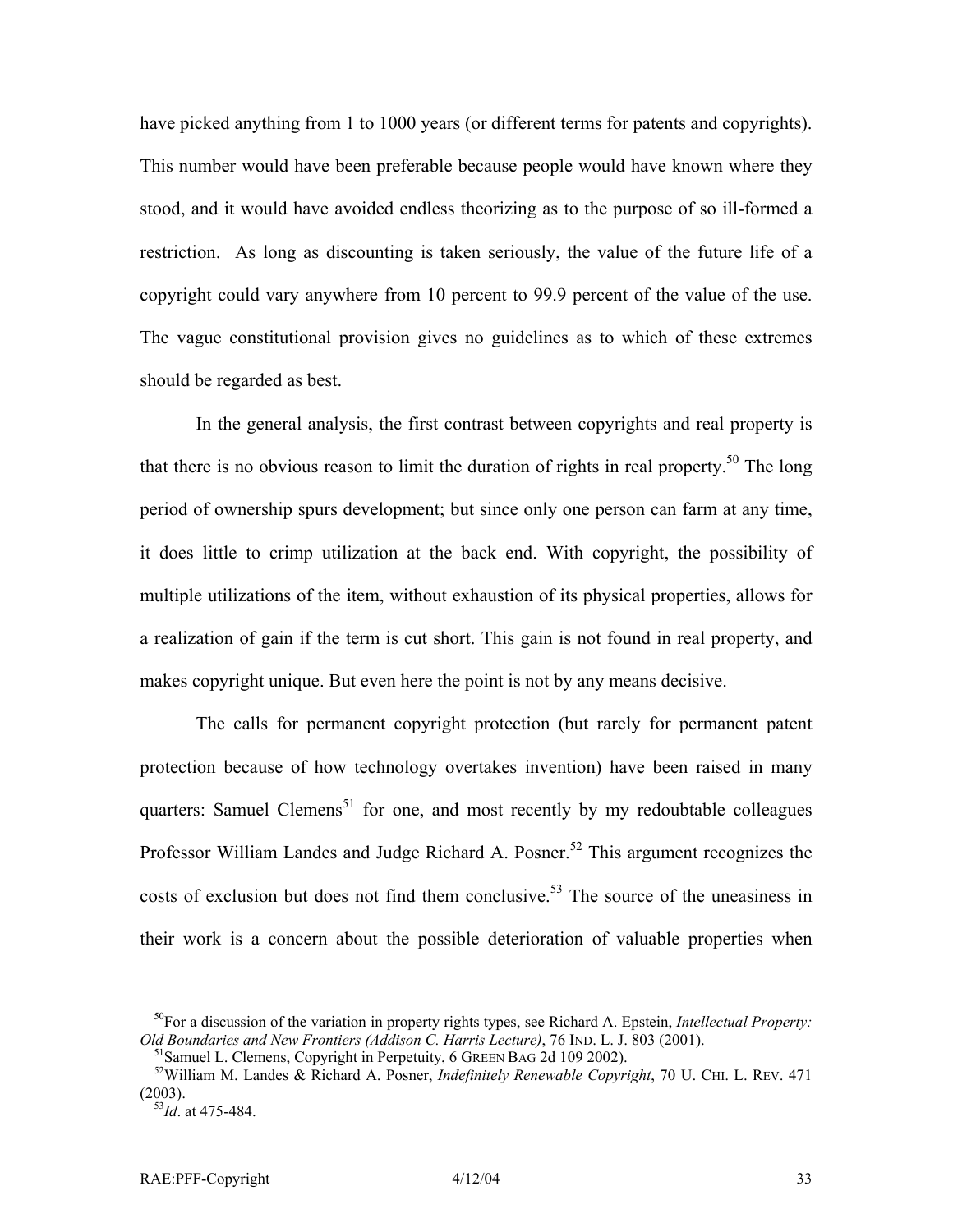placed in the public domain. At one level, this state of affairs in the public domain should be regarded as a good because the public domain status of the asset creates two real advantages. First, it eliminates the transactions costs associated with various licensing and sales arrangements, such as identifying holders of valid rights, negotiating deals and the like. Second, it permits the brand management of the asset so that it does not, in some sense, suffer from overexposure or incompatible uses. That these points cannot be dismissed at the general level is evident from the Congressional mandate in the Bayh-Dole Act,<sup>54</sup> which calls on private parties who receive government grants to earnestly consider whether to take out patents on the fruits of their research. The great fear of this act is that items that are left in the public domain will languish because any developer of the idea will be undercut by future imitators who can supply the same or similar products at a far lower price.

The question one must ask is how do these things play out outside the patent field. In this regard, it is imperative to distinguish sharply between the tradename/ trademark/right of publicity cases. Strictly speaking, the branding exercise is at stake in the first two types of cases, and in some instances in the third type. Socializing the name or mark makes it worthless for anything but decoration because it will fail in its function to relate the item branded back to a single source. In the cases in which the right of publicity is used for the same purpose, it is subject to the same kind of rationale. This rationale does not apply to those who wish to perform as Elvis Presley look-alikes, and a strong case exists for bifurcating the right and allowing the protection to be of indefinite duration, when used for purposes of identification or branding.

<span id="page-35-0"></span> <sup>5435</sup> U.S.C. § 200 (2000).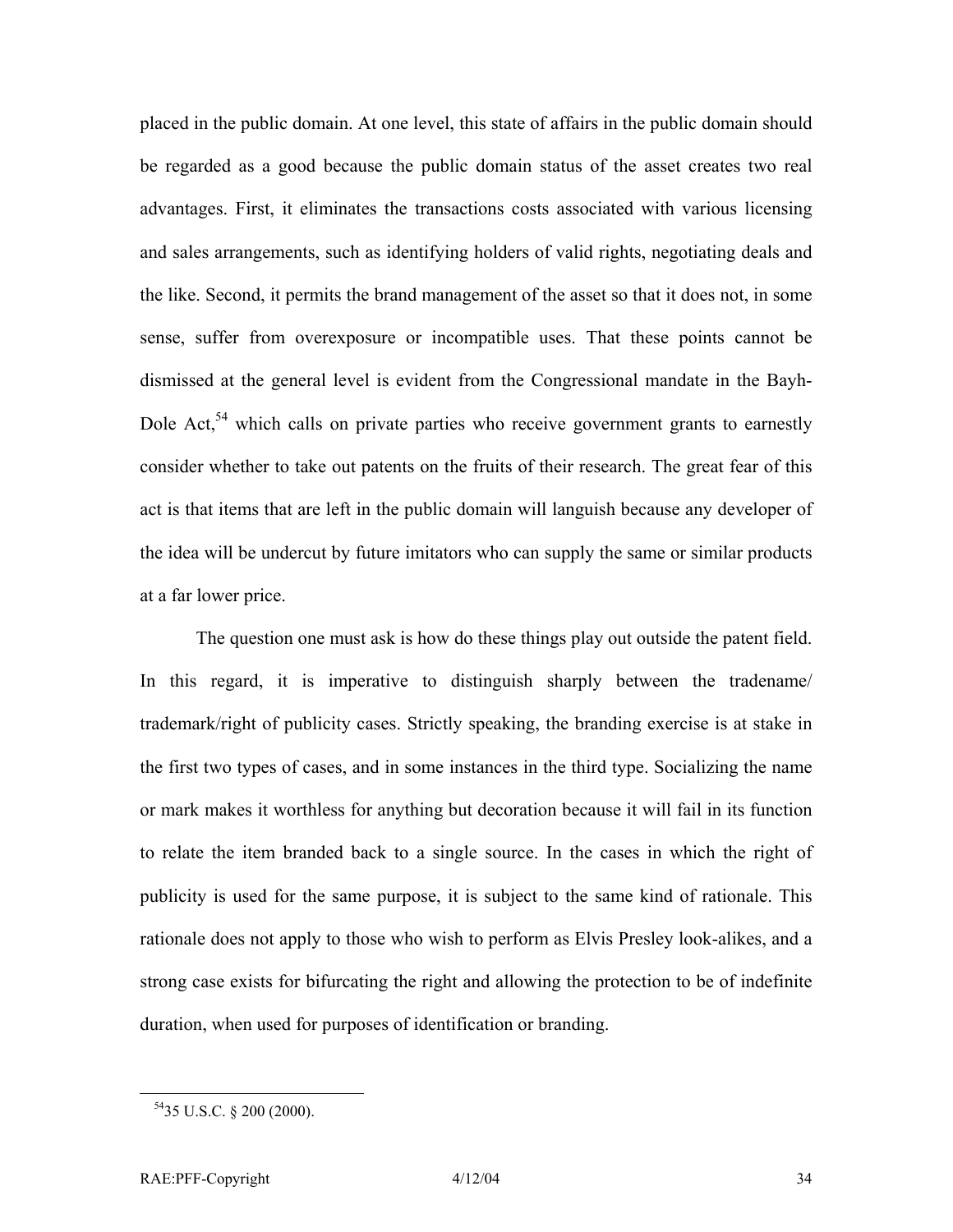With the copyright system, however, the emphasis is not on branding but on performance, and here we do have extensive experience with materials that have fallen into the public domain. There are countless, often perverse, versions of Shakespeare that are produced everywhere today. The Shakespeare trust would probably not license some of these performances at all. Further, the trust would charge a hefty fee for the standard performances that they did license, and could easily place tight restrictions on the choice of sets, designs, actors and the like. Anyone is hard pressed to believe that Shakespeare's star has been dimmed by the calamities committed in his name, or that the world would be a better place if the obvious restrictions on use could be achieved with the blessing of the state. For those copyrighted works (treatises and casebooks, alas, for example) that need revisions on three-year cycles to stay current, the duration of a copyright is of little consequence. However, the duration issue only counts for the literary works that are immortal, and for these works, the original judgment that they be for terms is correct. Further, the terms should be significantly shorter than the life plus 50 years that is contemplated for new works today.

The question of duration is, of course, not only relevant to the situation for new patents. It is most salient for the recent decision under the Copyright Term Extension Act to lengthen the term of copyright protection for 20 years, both for new and existing patents.<sup>55</sup> That statute was sustained by the Supreme Court in a careful decision of Justice Ginsburg, which paid too much homage to the rational basis test in reaching its decision.<sup>56</sup> It now makes a real difference what approach is taken to the First Amendment

<span id="page-36-1"></span><span id="page-36-0"></span>

<sup>&</sup>lt;sup>55</sup>Sonny Bono Copyright Term Extension Act, Pub. L. No. 105-298, 12 Stat. 2827 (1998).<br><sup>56</sup>Eldred v. Ashcroft, 537 U.S. 186 (2003), slip op. at 7 ("The Appeals court recognized that this Court has been similarly deferential to the judgment of Congress in the realm of copyright.")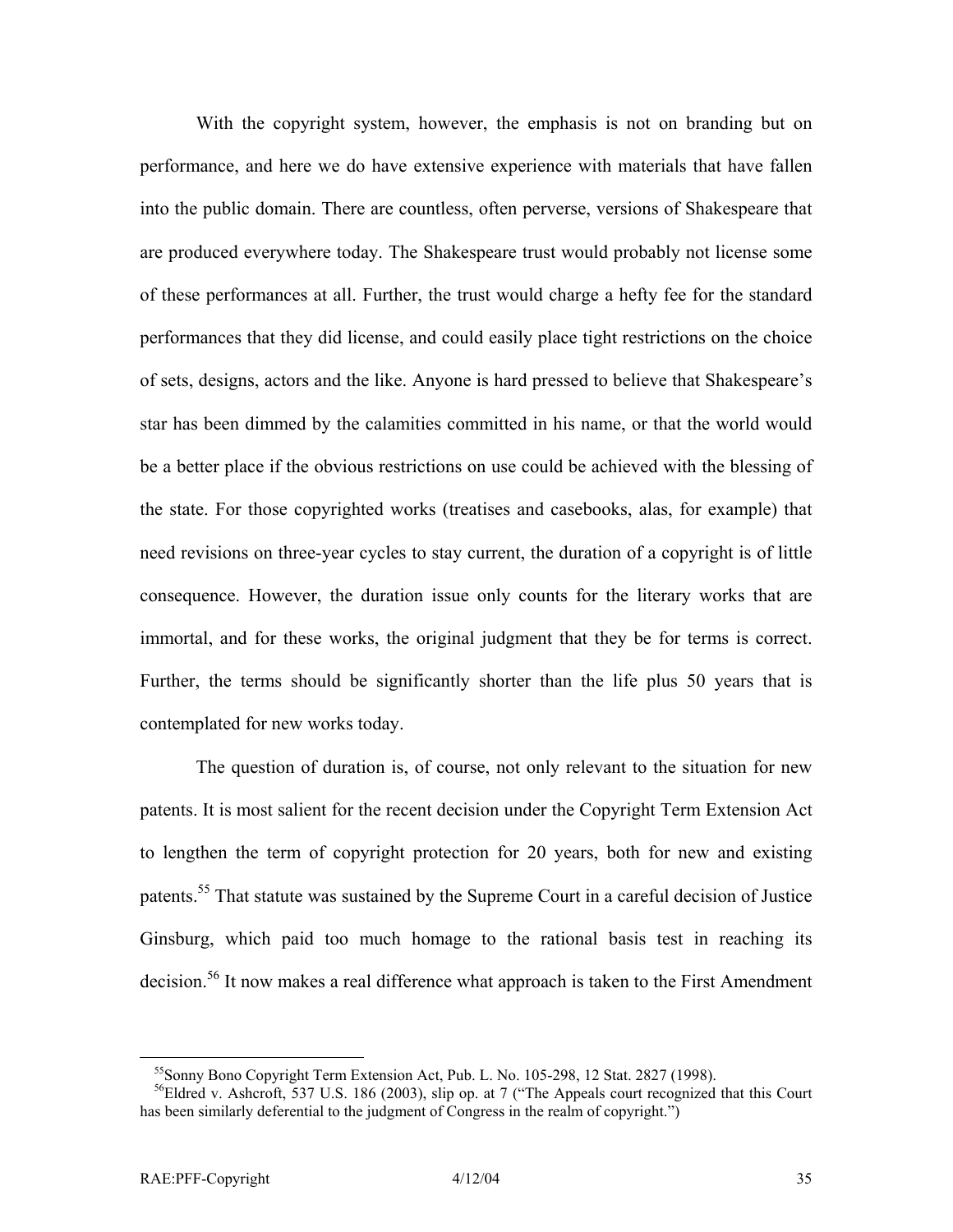issue[.57](#page-37-0) If the rule is, dogmatically, nothing which is covered by copyright can offend the First Amendment, as the rational basis test can be easily read to imply, the CTEA is home-free without any examination of its content solely because it is a copyright statute. However, the analysis takes a very different view if one asks whether or not there is some social justification for the statute in the sense that it offers gains to others that *justify*, perhaps to a standard of intermediate scrutiny, the restrictions that have been imposed.

Starting from this perspective, the obvious challenge to the CTEA is that it is a giveaway of public domain property to private individuals, for which the state receives nothing in return. Under the rational basis standard, that giveaway could be justified for the reasons mentioned above, namely, that it facilitates the coherent management of the various brands in question. The Mickey Mouse material might fall into this category in light of the consistent image that Disney has tried to project. This case raises an evident tension between the copyright protection that lapses and the trademark protection that is perpetual. In other cases, such as that of the Gershwin estate, the brand management argument looks still weaker. It is not as though Mozart or Beethoven have suffered because their music is off copyright.

If the level of constitutional scrutiny is ratcheted up, a different set of considerations surely prevails. Once it is clear that the various copyrights fall into the public domain, it is uncertain why they should be given away for free, when they could be resold or licensed to *anyone*, including their original holders. With this scenario, we could achieve whatever gains are available from brand management, but allow the state to keep some portion of the proceeds through the sale arrangement in ways that honor a

<span id="page-37-0"></span> <sup>57</sup>*See* Richard A. Epstein, *The Dubious Constitutionality of the Copyright Term Extension Act*, 36 LOY. L.A. L. REV. 123, 148-156 (2002).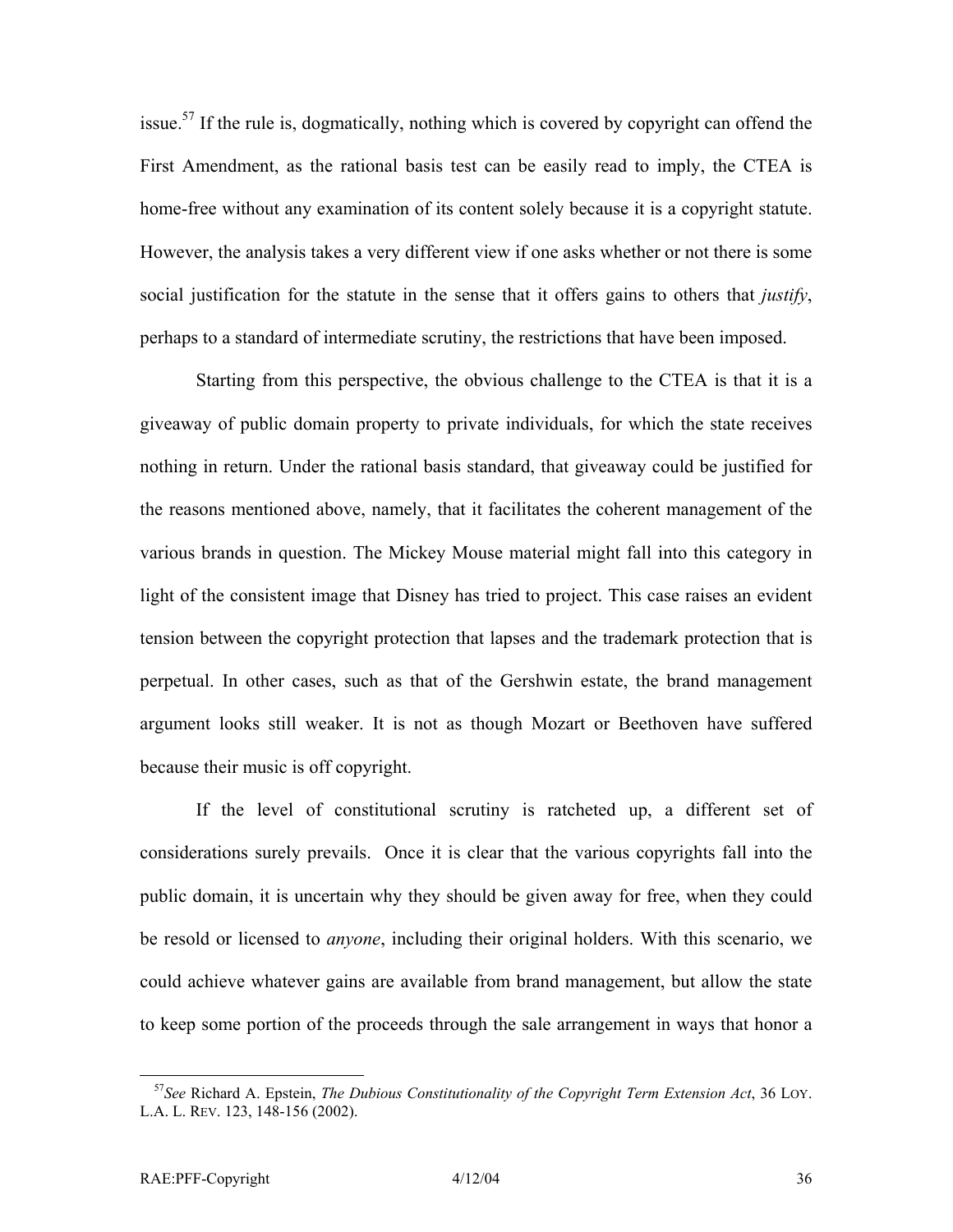type of reverse eminent domain clause: nor shall public property be given for private use, without just compensation.<sup>58</sup> The point is that even if the First Amendment is not offended by this giveaway, some version of the public trust doctrine is. Now is not the time to speak about the uneasy constitutional pedigree of this doctrine at the federal level. It is, however, appropriate to stress that even as a matter of sound policy, the privatization of copyrighted material could be handled by exchange instead of gift.

#### **CONCLUSION**

In sum, when we look at the situation with respect to copyright, it seems clear that the peculiar nature of the rights in question justifies rules that allow for limited duration and fair use, and perhaps some other restrictions. But as such they do not alter the basic tension that exists between liberty and property in the case of labor or natural resources. It is easy to conclude that the foundations of intellectual property law in general and copyright in particular are shaky if it is assumed that the foundations for individual autonomy and private property are secure on some unadorned version of natural law theory that relies more on self-evidence and less on functional advantage. But for years now, my own private campaign has been to insist that the strength of the natural law theories rested on their implicit utilitarian (broadly conceived) foundations, which require some empirical evaluation of why given institutions promote human flourishing and through it general social welfare. Under those tests all legal rules are imperfect adjustments and tradeoffs between competing goods.<sup>59</sup> Quite simply, any system of private property imposes heavy costs of exclusion. However, these costs can only be

<span id="page-38-0"></span> <sup>58</sup>Richard A. Epstein, *The Public Trust Doctrine*, 7 CATO J. 411 (1987). For a discussion of this argument with respect to *Eldred*, see Richard A. Epstein, *The Necessary History of Property and Liberty*, Chapman L. Rev. XXX, XXX (2003). 59For one of my more recent statements of this view, see Richard A. Epstein, *Let "The Fundamental*

<span id="page-38-1"></span>*Things Apply": Necessary and Contingent Truths in Legal Scholarship*, 115 HARV. L. REV. 1288 (2002).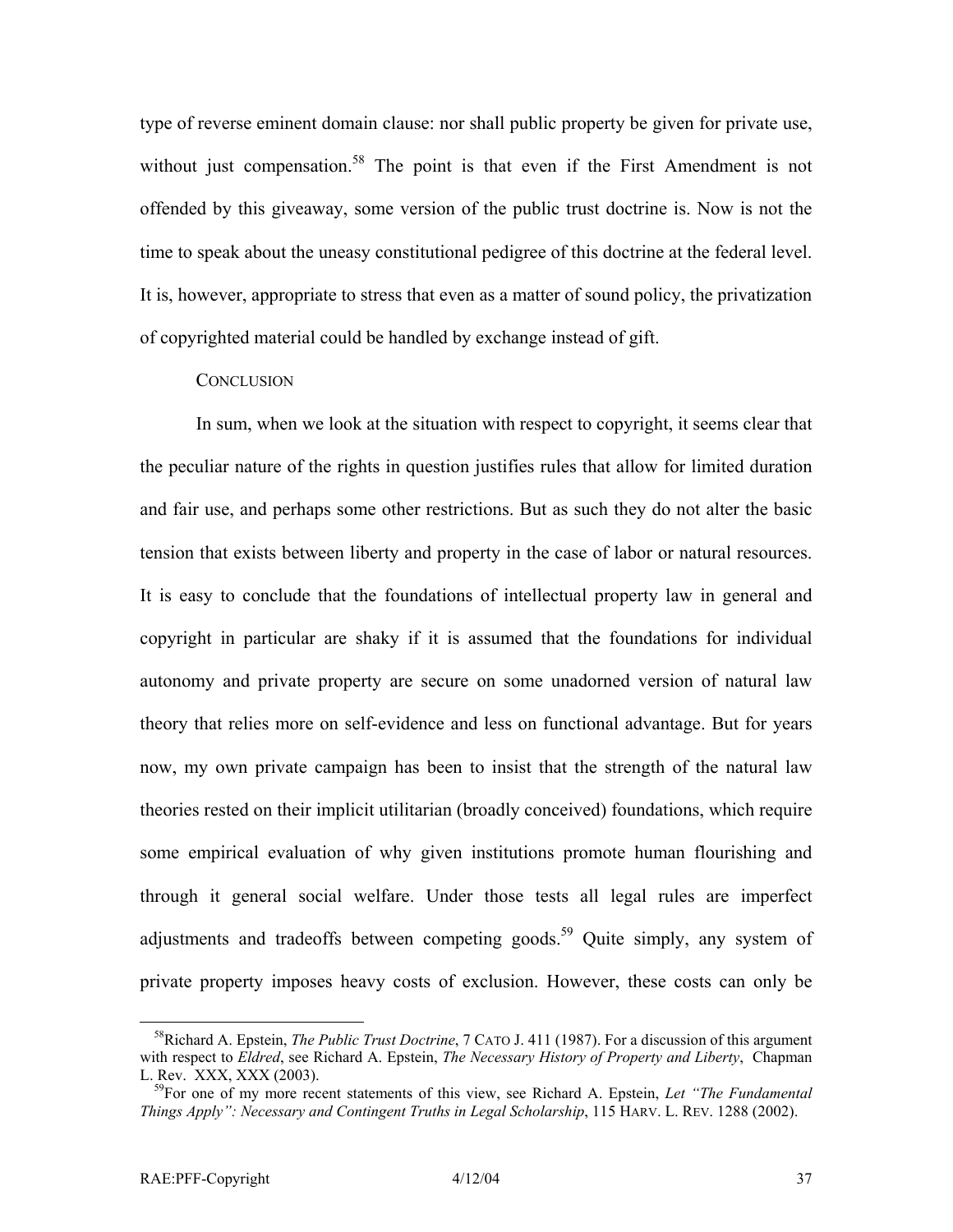eliminated by adopting some system of collective ownership that for its part imposes heavy costs of governance. The only choice that we have is to pick the lesser of two evils. There is no magic solution for liberty or property that creates benefits without dislocations. But once we recognize that trade-offs are an inescapable feature of social activity, we could conclude that a sensible system of copyright is not such a bad trade-off after all.

Readers with comments should address them to:

Richard A. Epstein University of Chicago Law School 1111 East 60th Street Chicago, IL 60637 repstein@uchicago.edu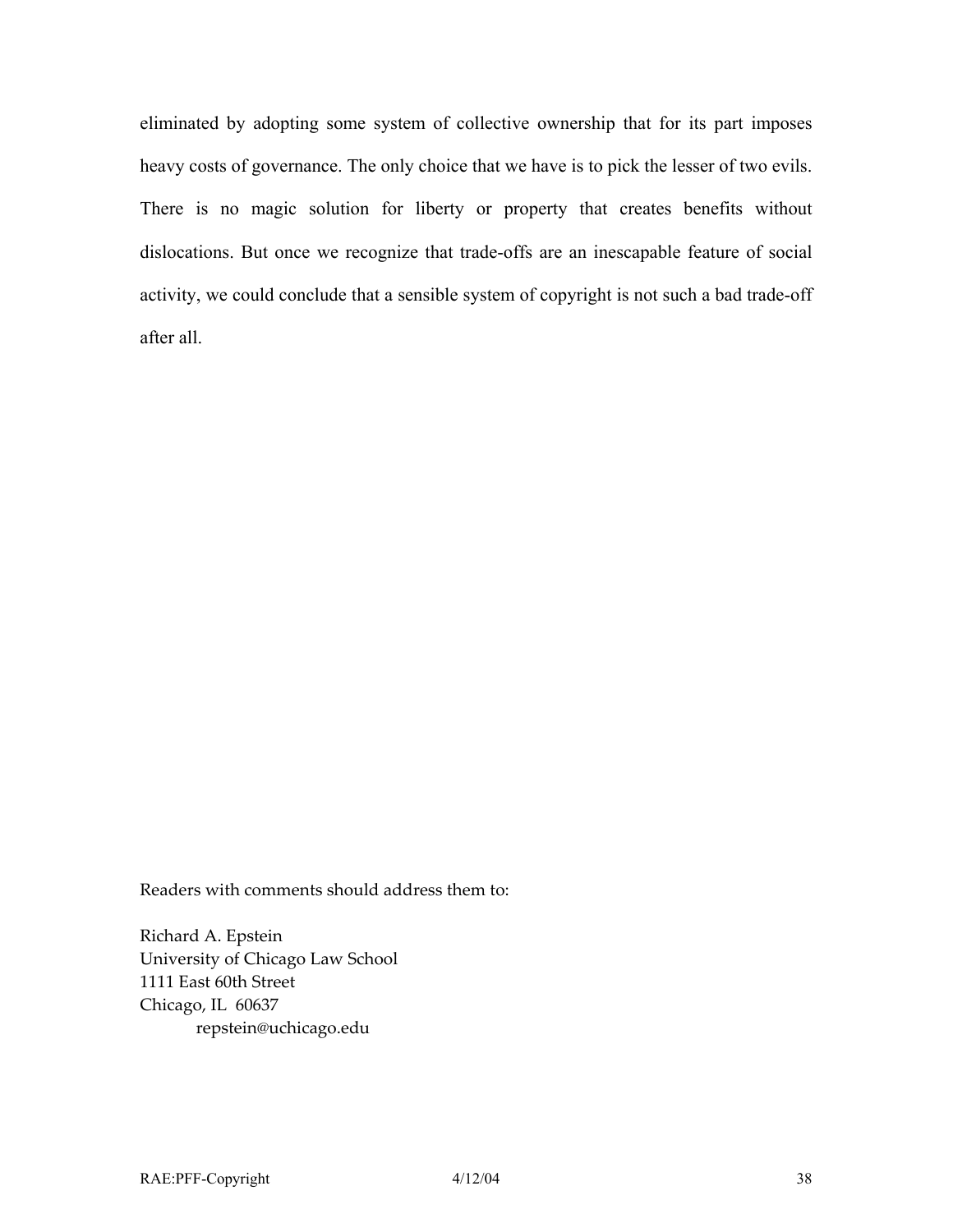## Chicago Working Papers in Law and Economics (Second Series)

- 1. William M. Landes, Copyright Protection of Letters, Diaries and Other Unpublished Works: An Economic Approach (July 1991)
- 2. Richard A. Epstein, The Path to *The T. J. Hooper*: The Theory and History of Custom in the Law of Tort (August 1991)
- 3. Cass R. Sunstein, On Property and Constitutionalism (September 1991)
- 4. Richard A. Posner, Blackmail, Privacy, and Freedom of Contract (February 1992)
- 5. Randal C. Picker, Security Interests, Misbehavior, and Common Pools (February 1992)
- 6. Tomas J. Philipson & Richard A. Posner, Optimal Regulation of AIDS (April 1992)
- 7. Douglas G. Baird, Revisiting Auctions in Chapter 11 (April 1992)
- 8. William M. Landes, Sequential versus Unitary Trials: An Economic Analysis (July 1992)
- 9. William M. Landes & Richard A. Posner, The Influence of Economics on Law: A Quantitative Study (August 1992)
- 10. Alan O. Sykes, The Welfare Economics of Immigration Law: A Theoretical Survey With An Analysis of U.S. Policy (September 1992)
- 11. Douglas G. Baird, 1992 Katz Lecture: Reconstructing Contracts (November 1992)
- 12. Gary S. Becker, The Economic Way of Looking at Life (January 1993)
- 13. J. Mark Ramseyer, Credibly Committing to Efficiency Wages: Cotton Spinning Cartels in Imperial Japan (March 1993)
- 14. Cass R. Sunstein, Endogenous Preferences, Environmental Law (April 1993)
- 15. Richard A. Posner, What Do Judges and Justices Maximize? (The Same Thing Everyone Else Does) (April 1993)
- 16. Lucian Arye Bebchuk and Randal C. Picker, Bankruptcy Rules, Managerial Entrenchment, and Firm-Specific Human Capital (August 1993)
- 17. J. Mark Ramseyer, Explicit Reasons for Implicit Contracts: The Legal Logic to the Japanese Main Bank System (August 1993)
- 18. William M. Landes and Richard A. Posner, The Economics of Anticipatory Adjudication (September 1993)
- 19. Kenneth W. Dam, The Economic Underpinnings of Patent Law (September 1993)
- 20. Alan O. Sykes, An Introduction to Regression Analysis (October 1993)
- 21. Richard A. Epstein, The Ubiquity of the Benefit Principle (March 1994)
- 22. Randal C. Picker, An Introduction to Game Theory and the Law (June 1994)
- 23. William M. Landes, Counterclaims: An Economic Analysis (June 1994)
- 24. J. Mark Ramseyer, The Market for Children: Evidence from Early Modern Japan (August 1994)
- 25. Robert H. Gertner and Geoffrey P. Miller, Settlement Escrows (August 1994)
- 26. Kenneth W. Dam, Some Economic Considerations in the Intellectual Property Protection of Software (August 1994)
- 27. Cass R. Sunstein, Rules and Rulelessness, (October 1994)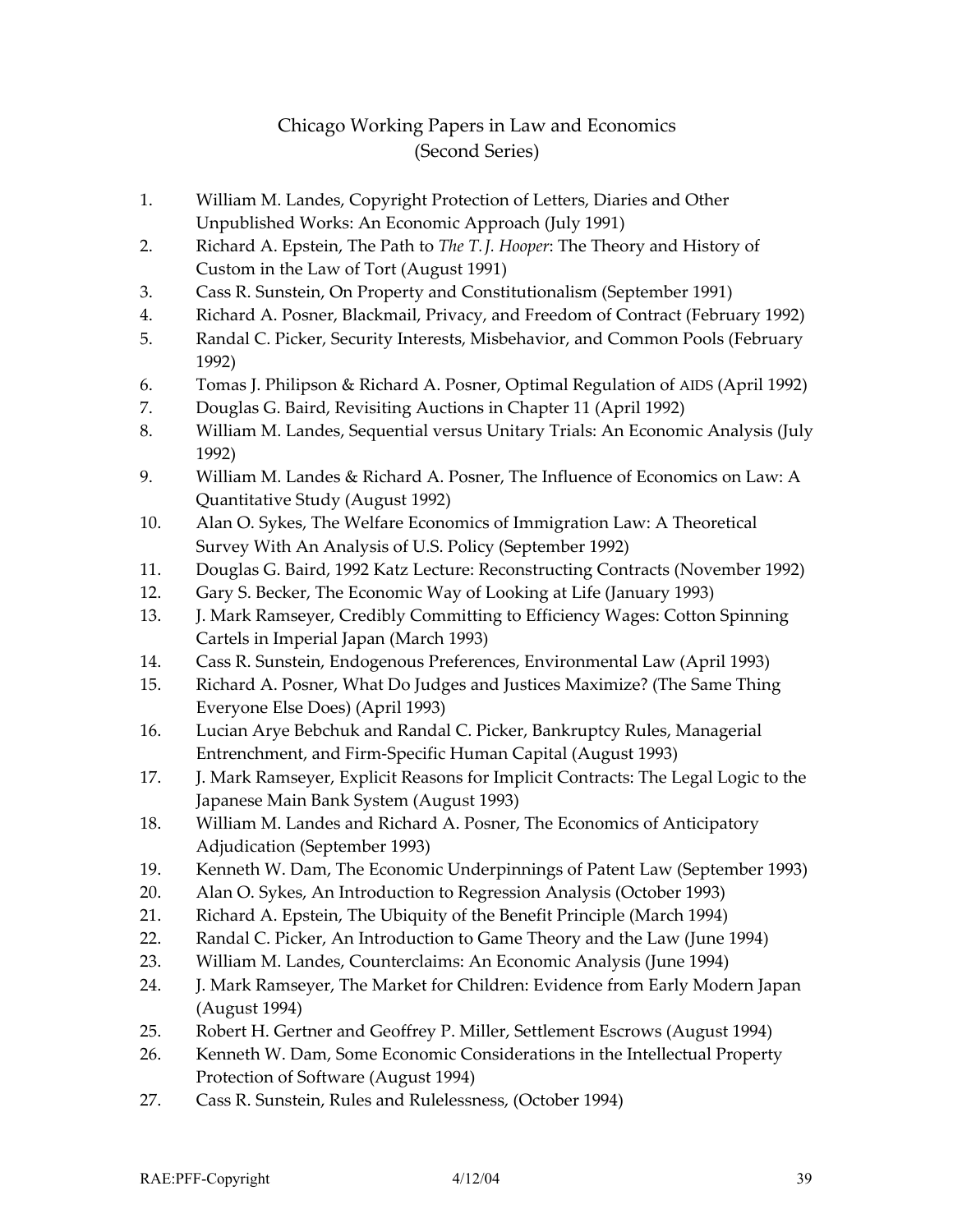- 28. David Friedman, More Justice for Less Money: A Step Beyond *Cimino* (December 1994)
- 29. Daniel Shaviro, Budget Deficits and the Intergenerational Distribution of Lifetime Consumption (January 1995)
- 30. Douglas G. Baird, The Law and Economics of Contract Damages (February 1995)
- 31. Daniel Kessler, Thomas Meites, and Geoffrey P. Miller, Explaining Deviations from the Fifty Percent Rule: A Multimodal Approach to the Selection of Cases for Litigation (March 1995)
- 32. Geoffrey P. Miller, Das Kapital: Solvency Regulation of the American Business Enterprise (April 1995)
- 33. Richard Craswell, Freedom of Contract (August 1995)
- 34. J. Mark Ramseyer, Public Choice (November 1995)
- 35. Kenneth W. Dam, Intellectual Property in an Age of Software and Biotechnology (November 1995)
- 36. Cass R. Sunstein, Social Norms and Social Roles (January 1996)
- 37. J. Mark Ramseyer and Eric B. Rasmusen, Judicial Independence in Civil Law Regimes: Econometrics from Japan (January 1996)
- 38. Richard A. Epstein, Transaction Costs and Property Rights: Or Do Good Fences Make Good Neighbors? (March 1996)
- 39. Cass R. Sunstein, The Cost-Benefit State (May 1996)
- 40. William M. Landes and Richard A. Posner, The Economics of Legal Disputes Over the Ownership of Works of Art and Other Collectibles (July 1996)
- 41. John R. Lott, Jr. and David B. Mustard, Crime, Deterrence, and Right-to-Carry Concealed Handguns (August 1996)
- 42. Cass R. Sunstein, Health-Health Tradeoffs (September 1996)
- 43. G. Baird, The Hidden Virtues of Chapter 11: An Overview of the Law and Economics of Financially Distressed Firms (March 1997)
- 44. Richard A. Posner, Community, Wealth, and Equality (March 1997)
- 45. William M. Landes, The Art of Law and Economics: An Autobiographical Essay (March 1997)
- 46. Cass R. Sunstein, Behavioral Analysis of Law (April 1997)
- 47. John R. Lott, Jr. and Kermit Daniel, Term Limits and Electoral Competitiveness: Evidence from California's State Legislative Races (May 1997)
- 48. Randal C. Picker, Simple Games in a Complex World: A Generative Approach to the Adoption of Norms (June 1997)
- 49. Richard A. Epstein, Contracts Small and Contracts Large: Contract Law through the Lens of Laissez-Faire (August 1997)
- 50. Cass R. Sunstein, Daniel Kahneman, and David Schkade, Assessing Punitive Damages (with Notes on Cognition and Valuation in Law) (December 1997)
- 51. William M. Landes, Lawrence Lessig, and Michael E. Solimine, Judicial Influence: A Citation Analysis of Federal Courts of Appeals Judges (January 1998)
- 52. John R. Lott, Jr., A Simple Explanation for Why Campaign Expenditures are Increasing: The Government is Getting Bigger (February 1998)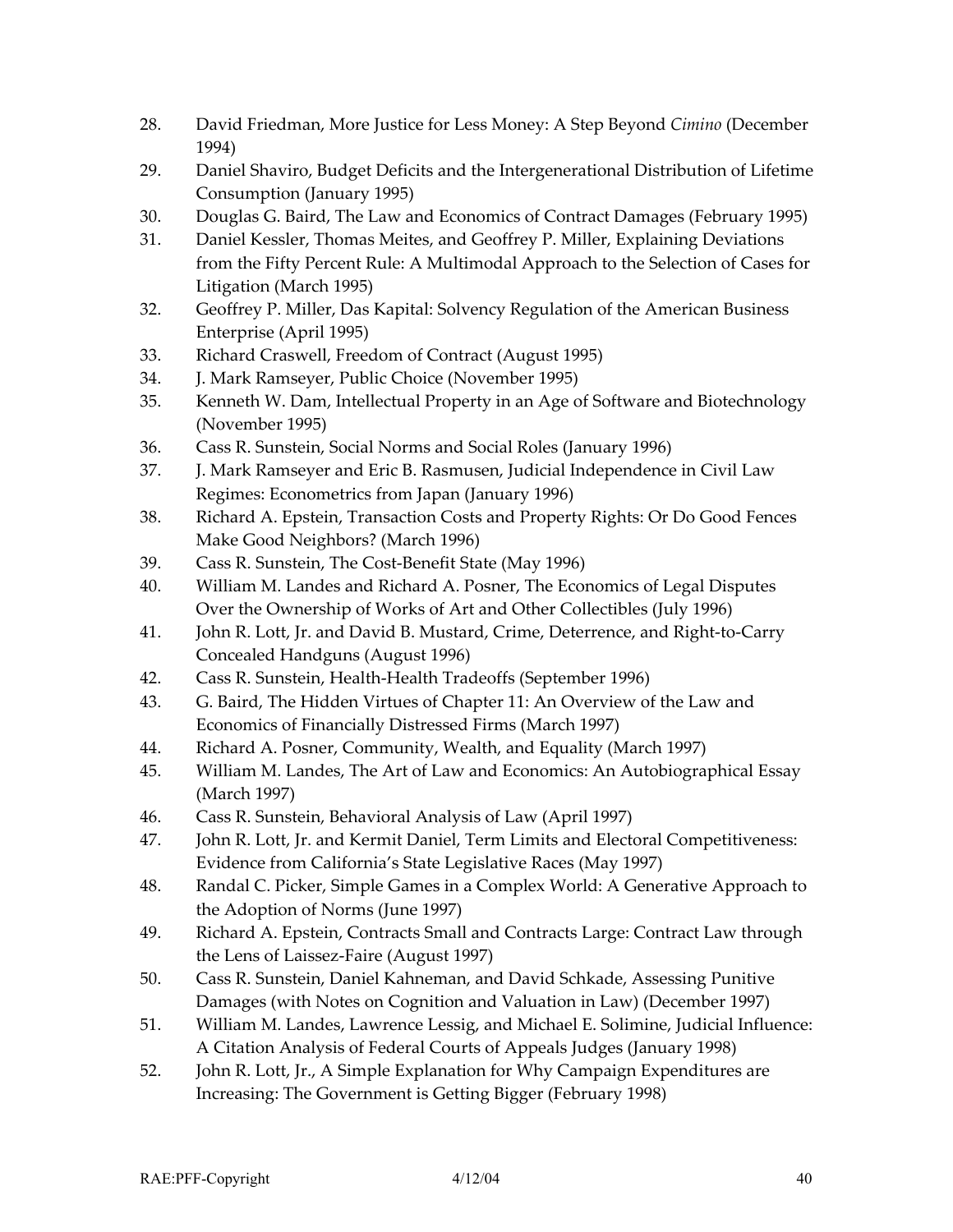- 53. Richard A. Posner, Values and Consequences: An Introduction to Economic Analysis of Law (March 1998)
- 54. Denise DiPasquale and Edward L. Glaeser, Incentives and Social Capital: Are Homeowners Better Citizens? (April 1998)
- 55. Christine Jolls, Cass R. Sunstein, and Richard Thaler, A Behavioral Approach to Law and Economics (May 1998)
- 56. John R. Lott, Jr., Does a Helping Hand Put Others At Risk?: Affirmative Action, Police Departments, and Crime (May 1998)
- 57. Cass R. Sunstein and Edna Ullmann-Margalit, Second-Order Decisions (June 1998)
- 58. Jonathan M. Karpoff and John R. Lott, Jr., Punitive Damages: Their Determinants, Effects on Firm Value, and the Impact of Supreme Court and Congressional Attempts to Limit Awards (July 1998)
- 59. Kenneth W. Dam, Self-Help in the Digital Jungle (August 1998)
- 60. John R. Lott, Jr., How Dramatically Did Women's Suffrage Change the Size and Scope of Government? (September 1998)
- 61. Kevin A. Kordana and Eric A. Posner, A Positive Theory of Chapter 11 (October 1998)
- 62. David A. Weisbach, Line Drawing, Doctrine, and Efficiency in the Tax Law (November 1998)
- 63. Jack L. Goldsmith and Eric A. Posner, A Theory of Customary International Law (November 1998)
- 64. John R. Lott, Jr., Public Schooling, Indoctrination, and Totalitarianism (December 1998)
- 65. Cass R. Sunstein, Private Broadcasters and the Public Interest: Notes Toward A "Third Way" (January 1999)
- 66. Richard A. Posner, An Economic Approach to the Law of Evidence (February 1999)
- 67. Yannis Bakos, Erik Brynjolfsson, Douglas Lichtman, Shared Information Goods (February 1999)
- 68. Kenneth W. Dam, Intellectual Property and the Academic Enterprise (February 1999)
- 69. Gertrud M. Fremling and Richard A. Posner, Status Signaling and the Law, with Particular Application to Sexual Harassment (March 1999)
- 70. Cass R. Sunstein, Must Formalism Be Defended Empirically? (March 1999)
- 71. Jonathan M. Karpoff, John R. Lott, Jr., and Graeme Rankine, Environmental Violations, Legal Penalties, and Reputation Costs (March 1999)
- 72. Matthew D. Adler and Eric A. Posner, Rethinking Cost-Benefit Analysis (April 1999)
- 73. John R. Lott, Jr. and William M. Landes, Multiple Victim Public Shooting, Bombings, and Right-to-Carry Concealed Handgun Laws: Contrasting Private and Public Law Enforcement (April 1999)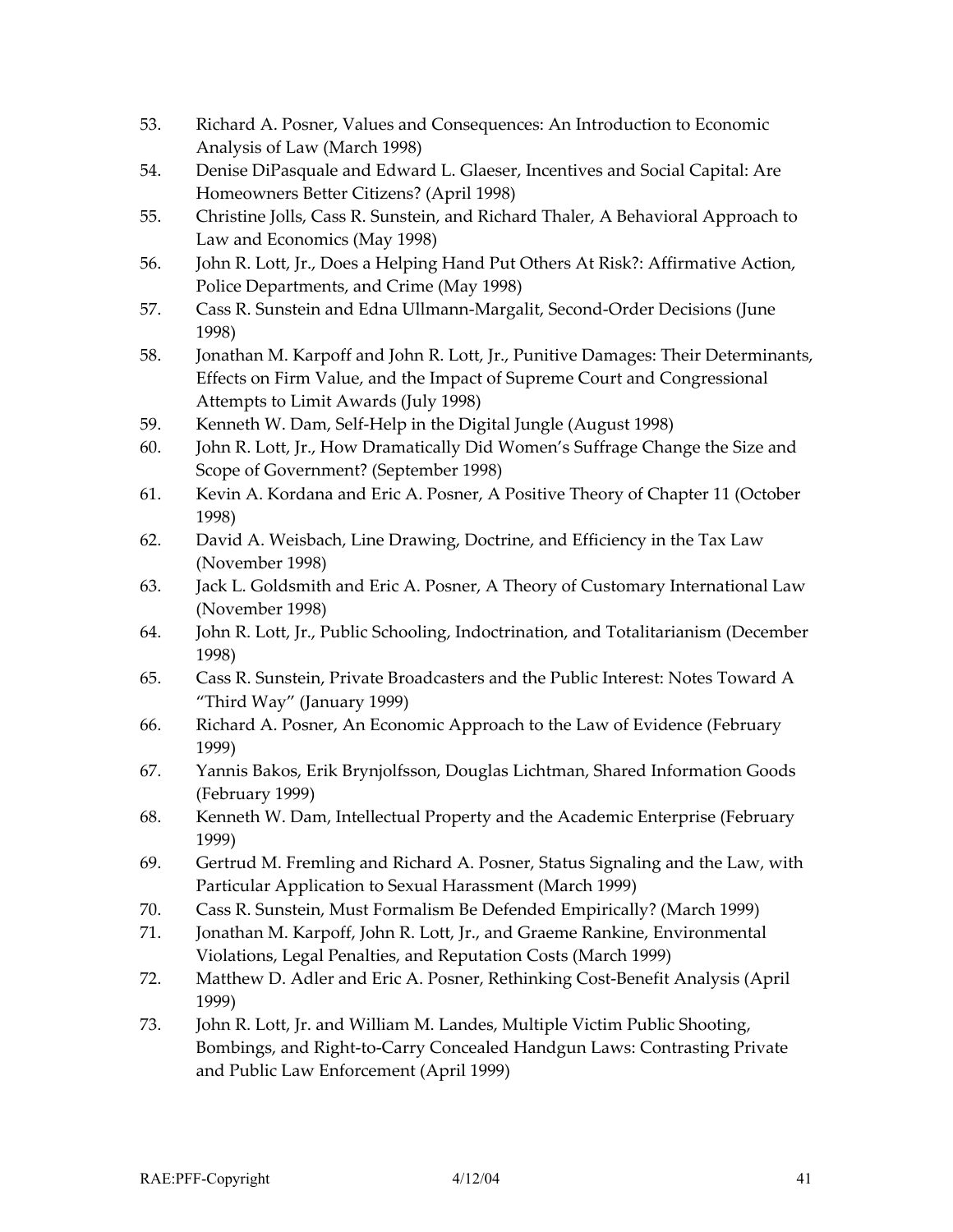- 74. Lisa Bernstein, The Questionable Empirical Basis of Article 2's Incorporation Strategy: A Preliminary Study (May 1999)
- 75. Richard A. Epstein, Deconstructing Privacy: and Putting It Back Together Again (May 1999)
- 76. William M. Landes, Winning the Art Lottery: The Economic Returns to the Ganz Collection (May 1999)
- 77. Cass R. Sunstein, David Schkade, and Daniel Kahneman, Do People Want Optimal Deterrence? (June 1999)
- 78. Tomas J. Philipson and Richard A. Posner, The Long-Run Growth in Obesity as a Function of Technological Change (June 1999)
- 79. David A. Weisbach, Ironing Out the Flat Tax (August 1999)
- 80. Eric A. Posner, A Theory of Contract Law under Conditions of Radical Judicial Error (August 1999)
- 81. David Schkade, Cass R. Sunstein, and Daniel Kahneman, Are Juries Less Erratic than Individuals? Deliberation, Polarization, and Punitive Damages (September 1999)
- 82. Cass R. Sunstein, Nondelegation Canons (September 1999)
- 83. Richard A. Posner, The Theory and Practice of Citations Analysis, with Special Reference to Law and Economics (September 1999)
- 84. Randal C. Picker, Regulating Network Industries: A Look at *Intel* (October 1999)
- 85. Cass R. Sunstein, Cognition and Cost-Benefit Analysis (October 1999)
- 86. Douglas G. Baird and Edward R. Morrison, Optimal Timing and Legal Decisionmaking: The Case of the Liquidation Decision in Bankruptcy (October 1999)
- 87. Gertrud M. Fremling and Richard A. Posner, Market Signaling of Personal Characteristics (November 1999)
- 88. Matthew D. Adler and Eric A. Posner, Implementing Cost-Benefit Analysis When Preferences Are Distorted (November 1999)
- 89. Richard A. Posner, Orwell versus Huxley: Economics, Technology, Privacy, and Satire (November 1999)
- 90. David A. Weisbach, Should the Tax Law Require Current Accrual of Interest on Derivative Financial Instruments? (December 1999)
- 91. Cass R. Sunstein, The Law of Group Polarization (December 1999)
- 92. Eric A. Posner, Agency Models in Law and Economics (January 2000)
- 93. Karen Eggleston, Eric A. Posner, and Richard Zeckhauser, Simplicity and Complexity in Contracts (January 2000)
- 94. Douglas G. Baird and Robert K. Rasmussen, Boyd's Legacy and Blackstone's Ghost (February 2000)
- 95. David Schkade, Cass R. Sunstein, Daniel Kahneman, Deliberating about Dollars: The Severity Shift (February 2000)
- 96. Richard A. Posner and Eric B. Rasmusen, Creating and Enforcing Norms, with Special Reference to Sanctions (March 2000)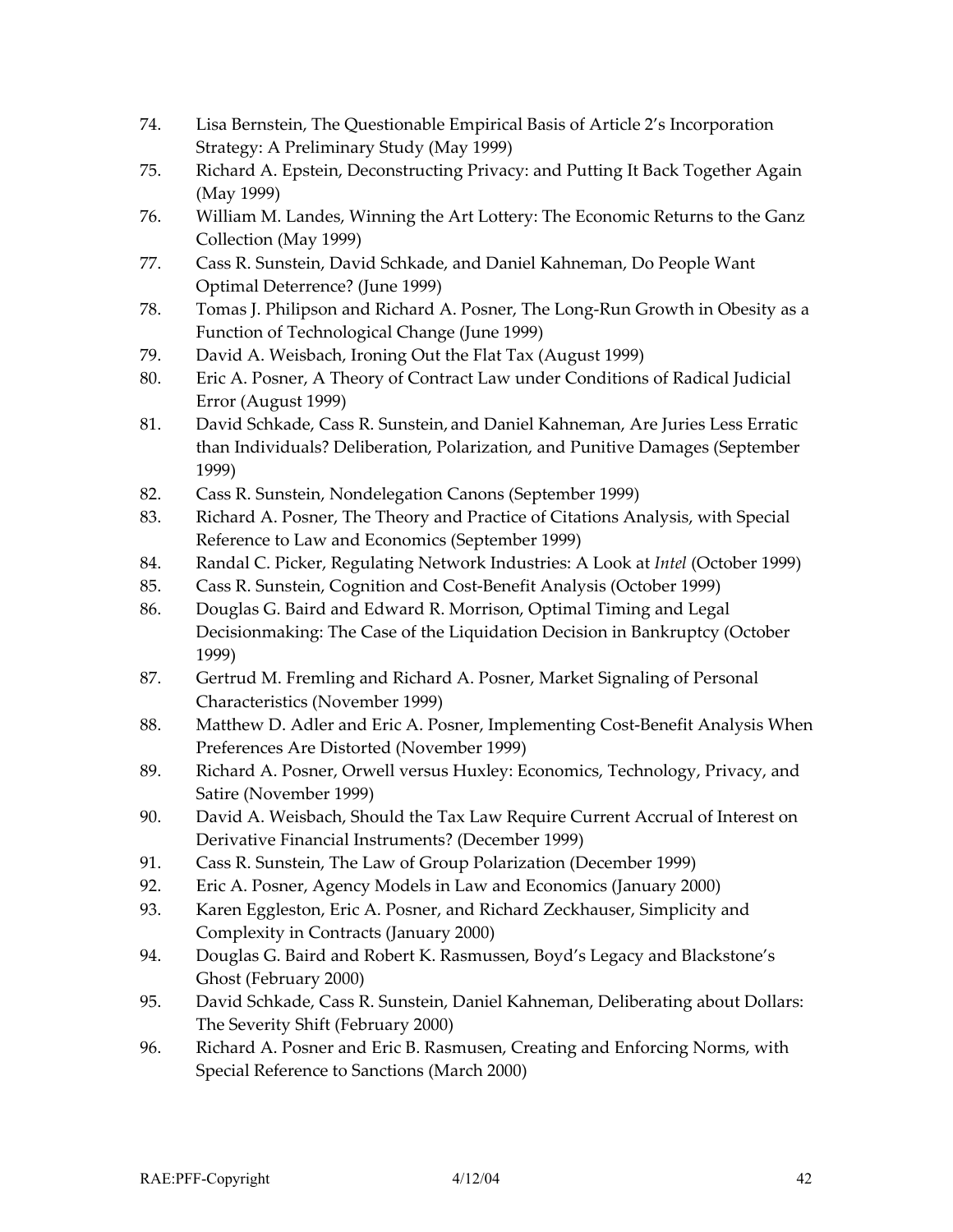- 97. Douglas Lichtman, Property Rights in Emerging Platform Technologies (April 2000)
- 98. Cass R. Sunstein and Edna Ullmann-Margalit, Solidarity in Consumption (May 2000)
- 99. David A. Weisbach, An Economic Analysis of Anti-Tax Avoidance Laws (May 2000, revised May 2002)
- 100. Cass R. Sunstein, Human Behavior and the Law of Work (June 2000)
- 101. William M. Landes and Richard A. Posner, Harmless Error (June 2000)
- 102. Robert H. Frank and Cass R. Sunstein, Cost-Benefit Analysis and Relative Position (August 2000)
- 103. Eric A. Posner, Law and the Emotions (September 2000)
- 104. Cass R. Sunstein, Cost-Benefit Default Principles (October 2000)
- 105. Jack Goldsmith and Alan Sykes, The Dormant Commerce Clause and the Internet (November 2000)
- 106. Richard A. Posner, Antitrust in the New Economy (November 2000)
- 107. Douglas Lichtman, Scott Baker, and Kate Kraus, Strategic Disclosure in the Patent System (November 2000)
- 108. Jack L. Goldsmith and Eric A. Posner, Moral and Legal Rhetoric in International Relations: A Rational Choice Perspective (November 2000)
- 109. William Meadow and Cass R. Sunstein, Statistics, Not Experts (December 2000)
- 110. Saul Levmore, Conjunction and Aggregation (December 2000)
- 111. Saul Levmore, Puzzling Stock Options and Compensation Norms (December 2000)
- 112. Richard A. Epstein and Alan O. Sykes, The Assault on Managed Care: Vicarious Liability, Class Actions and the Patient's Bill of Rights (December 2000)
- 113. William M. Landes, Copyright, Borrowed Images and Appropriation Art: An Economic Approach (December 2000)
- 114. Cass R. Sunstein, Switching the Default Rule (January 2001)
- 115. George G. Triantis, Financial Contract Design in the World of Venture Capital (January 2001)
- 116. Jack Goldsmith, Statutory Foreign Affairs Preemption (February 2001)
- 117. Richard Hynes and Eric A. Posner, The Law and Economics of Consumer Finance (February 2001)
- 118. Cass R. Sunstein, Academic Fads and Fashions (with Special Reference to Law) (March 2001)
- 119. Eric A. Posner, Controlling Agencies with Cost-Benefit Analysis: A Positive Political Theory Perspective (April 2001)
- 120. Douglas G. Baird, Does Bogart Still Get Scale? Rights of Publicity in the Digital Age (April 2001)
- 121. Douglas G. Baird and Robert K. Rasmussen, Control Rights, Priority Rights and the Conceptual Foundations of Corporate Reorganization (April 2001)
- 122. David A. Weisbach, Ten Truths about Tax Shelters (May 2001)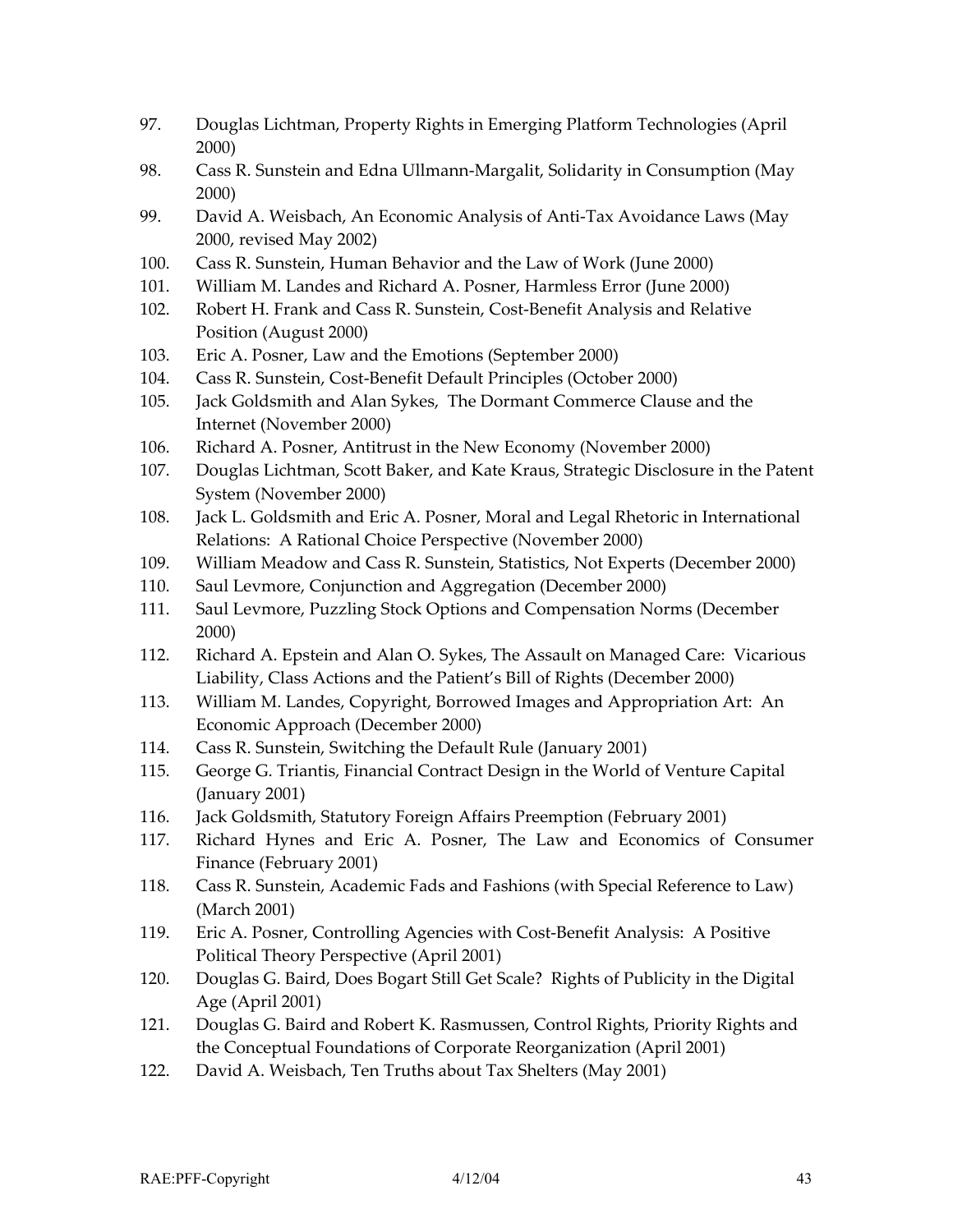- 123. William M. Landes, What Has the Visual Arts Rights Act of 1990 Accomplished? (May 2001)
- 124. Cass R. Sunstein, Social and Economic Rights? Lessons from South Africa (May 2001)
- 125. Christopher Avery, Christine Jolls, Richard A. Posner, and Alvin E. Roth, The Market for Federal Judicial Law Clerks (June 2001)
- 126. Douglas G. Baird and Edward R. Morrison, Bankruptcy Decision Making (June 2001)
- 127. Cass R. Sunstein, Regulating Risks after ATA (June 2001)
- 128. Cass R. Sunstein, The Laws of Fear (June 2001)
- 129. Richard A. Epstein, In and Out of Public Solution: The Hidden Perils of Property Transfer (July 2001)
- 130. Randal C. Picker, Pursuing a Remedy in *Microsoft*: The Declining Need for Centralized Coordination in a Networked World (July 2001)
- 131. Cass R. Sunstein, Daniel Kahneman, David Schkade, and Ilana Ritov, Predictably Incoherent Judgments (July 2001)
- 132. Eric A. Posner, Courts Should Not Enforce Government Contracts (August 2001)
- 133. Lisa Bernstein, Private Commercial Law in the Cotton Industry: Creating Cooperation through Rules, Norms, and Institutions (August 2001)
- 134. Richard A. Epstein, The Allocation of the Commons: Parking and Stopping on the Commons (August 2001)
- 135. Cass R. Sunstein, The Arithmetic of Arsenic (September 2001)
- 136. Eric A. Posner, Richard Hynes, and Anup Malani, The Political Economy of Property Exemption Laws (September 2001)
- 137. Eric A. Posner and George G. Triantis, Covenants Not to Compete from an Incomplete Contracts Perspective (September 2001)
- 138. Cass R. Sunstein, Probability Neglect: Emotions, Worst Cases, and Law (November 2001)
- 139. Randall S. Kroszner and Philip E. Strahan, Throwing Good Money after Bad? Board Connections and Conflicts in Bank Lending (December 2001)
- 140. Alan O. Sykes, TRIPs, Pharmaceuticals, Developing Countries, and the Doha "Solution" (February 2002)
- 141. Edna Ullmann-Margalit and Cass R. Sunstein, Inequality and Indignation (February 2002)
- 142. Daniel N. Shaviro and David A. Weisbach, The Fifth Circuit Gets It Wrong in *Compaq v. Commissioner* (February 2002) (Published in *Tax Notes*, January 28, 2002)
- 143. Warren F. Schwartz and Alan O. Sykes, The Economic Structure of Renegotiation and Dispute Resolution in the WTO/GATT System (March 2002, *Journal of Legal Studies* 2002)
- 144. Richard A. Epstein, HIPAA on Privacy: Its Unintended and Intended Consequences (March 2002, forthcoming *Cato Journal*, summer 2002)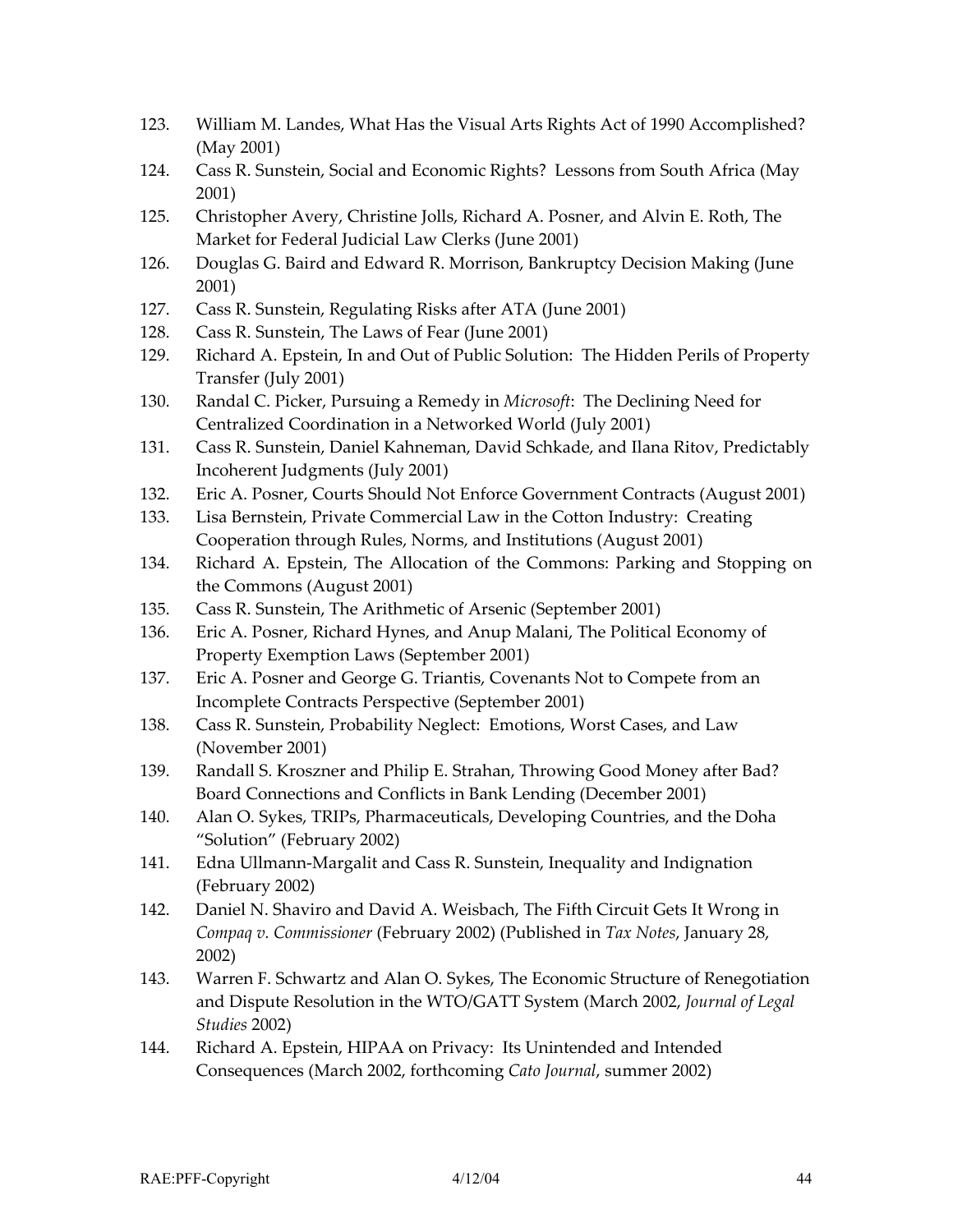- 145. David A. Weisbach, Thinking Outside the Little Boxes (March 2002, *Texas Law Review*)
- 146. Eric A. Posner, Economic Analysis of Contract Law after Three Decades: Success or Failure (March 2002)
- 147. Randal C. Picker, Copyright as Entry Policy: The Case of Digital Distribution (April 2002, The Antitrust Bulletin)
- 148. David A. Weisbach, Taxes and Torts in the Redistribution of Income (April 2002, Coase Lecture February 2002)
- 149. Cass R. Sunstein, Beyond the Precautionary Principle (April 2002)
- 150. Robert W. Hahn and Cass R. Sunstein, A New Executive Order for Improving Federal Regulation? Deeper and Wider Cost-Benefit Analysis (April 2002)
- 151. Douglas Lichtman, Copyright as a Rule of Evidence (May 2002, updated January 2003)
- 152. Richard A. Epstein, Steady the Course: Property Rights in Genetic Material (May 2002; revised March 2003)
- 153. Jack Goldsmith and Cass R. Sunstein, Military Tribunals and Legal Culture: What a Difference Sixty Years Makes (June 2002)
- 154. William M. Landes and Richard A. Posner, Indefinitely Renewable Copyright (July 2002)
- 155. Anne Gron and Alan O. Sykes, Terrorism and Insurance Markets: A Role for the Government as Insurer? (July 2002)
- 156. Cass R. Sunstein and Adrian Vermeule, Interpretation and Institutions (July 2002)
- 157. Cass R. Sunstein, The Rights of Animals: A Very Short Primer (August 2002)
- 158. Cass R. Sunstein, Avoiding Absurdity? A New Canon in Regulatory Law (with Notes on Interpretive Theory) (August 2002)
- 159. Randal C. Picker, From Edison to the Broadcast Flag: Mechanisms of Consent and Refusal and the Propertization of Copyright (September 2002)
- 160. Eric A. Posner, A Theory of the Laws of War (September 2002)
- 161 Eric A. Posner, Probability Errors: Some Positive and Normative Implications for Tort and Contract Law (September 2002)
- 162. Lior Jacob Strahilevitz, Charismatic Code, Social Norms, and the Emergence of Cooperation on the File-Swapping Networks (September 2002)
- 163. David A. Weisbach, Does the X-Tax Mark the Spot? (September 2002)
- 164. Cass R. Sunstein, Conformity and Dissent (September 2002)
- 165. Cass R. Sunstein, Hazardous Heuristics (October 2002)
- 166. Douglas Lichtman, Uncertainty and the Standard for Preliminary Relief (October 2002)
- 167. Edward T. Swaine, Rational Custom (November 2002)
- 168. Julie Roin, Truth in Government: Beyond the Tax Expenditure Budget (November 2002)
- 169. Avraham D. Tabbach, Criminal Behavior: Sanctions and Income Taxation: An Economic Analysis (November 2002)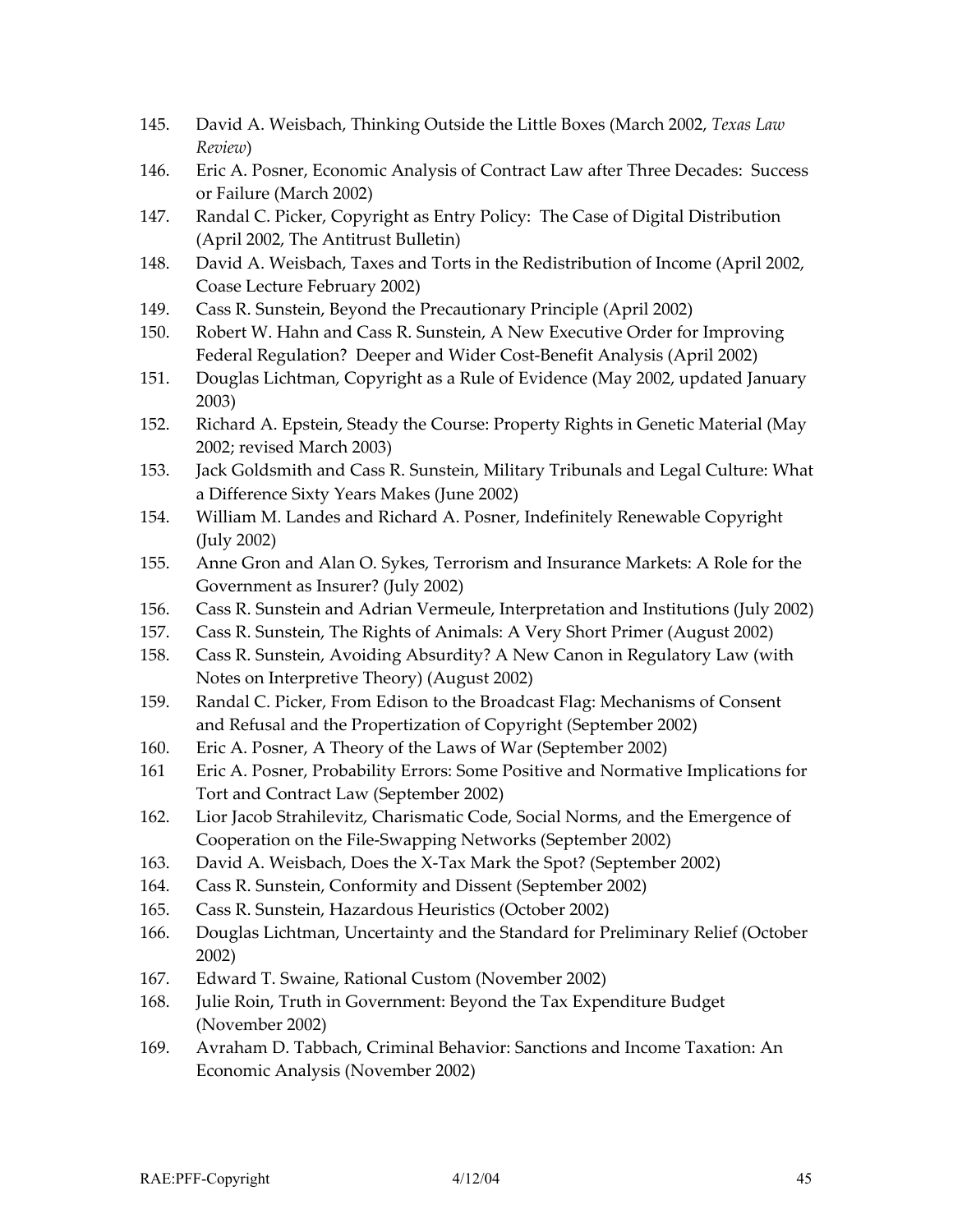- 170. Richard A. Epstein, In Defense of "Old" Public Health: The Legal Framework for the Regulation of Public Health (December 2002)
- 171. Richard A. Epstein, Animals as Objects, or Subjects, of Rights (December 2002)
- 172. David A. Weisbach, Taxation and Risk-Taking with Multiple Tax Rates (December 2002)
- 173. Douglas G. Baird and Robert K. Rasmussen, The End of Bankruptcy (December 2002)
- 174. Richard A. Epstein, Into the Frying Pan: Standing and Privity under the Telecommunications Act of 1996 and Beyond (December 2002)
- 175. Douglas G. Baird, In Coase's Footsteps (January 2003)
- 176. David A. Weisbach, Measurement and Tax Depreciation Policy: The Case of Short-Term Assets (January 2003)
- 177. Randal C. Picker, Understanding Statutory Bundles: Does the Sherman Act Come with the 1996 Telecommunications Act? (January 2003)
- 178. Douglas Lichtman and Randal C. Picker, Entry Policy in Local Telecommunications: *Iowa Utilities* and *Verizon* (January 2003)
- 179. William Landes and Douglas Lichtman, Indirect Liability for Copyright Infringement: An Economic Perspective (February 2003)
- 180. Cass R. Sunstein, Moral Heuristics (March 2003)
- 181. Amitai Aviram, Regulation by Networks (March 2003)
- 182. Richard A. Epstein, Class Actions: Aggregation, Amplification *and* Distortion (April 2003)
- 183. Richard A. Epstein, The "Necessary" History of Property and Liberty (April 2003)
- 184. Eric A. Posner, Transfer Regulations and Cost-Effectiveness Analysis (April 2003)
- 185. Cass R. Sunstein and Richard H. Thaler, Libertarian Paternalizm Is Not an Oxymoron (May 2003)
- 186. Alan O. Sykes, The Economics of WTO Rules on Subsidies and Countervailing Measures (May 2003)
- 187. Alan O. Sykes, The Safeguards Mess: A Critique of WTO Jurisprudence (May 2003)
- 188. Alan O. Sykes, International Trade and Human Rights: An Economic Perspective (May 2003)
- 189. Saul Levmore and Kyle Logue, Insuring against Terrorism—and Crime (June 2003)
- 190. Richard A. Epstein, Trade Secrets as Private Property: Their Constitutional Protection (June 2003)
- 191. Cass R. Sunstein, Lives, Life-Years, and Willingness to Pay (June 2003)
- 192. Amitai Aviram, The Paradox of Spontaneous Formation of Private Legal Systems (July 2003)
- 193. Robert Cooter and Ariel Porat, Decreasing Liability Contracts (July 2003)
- 194. David A. Weisbach and Jacob Nussim, The Integration of Tax and Spending Programs (September 2003)